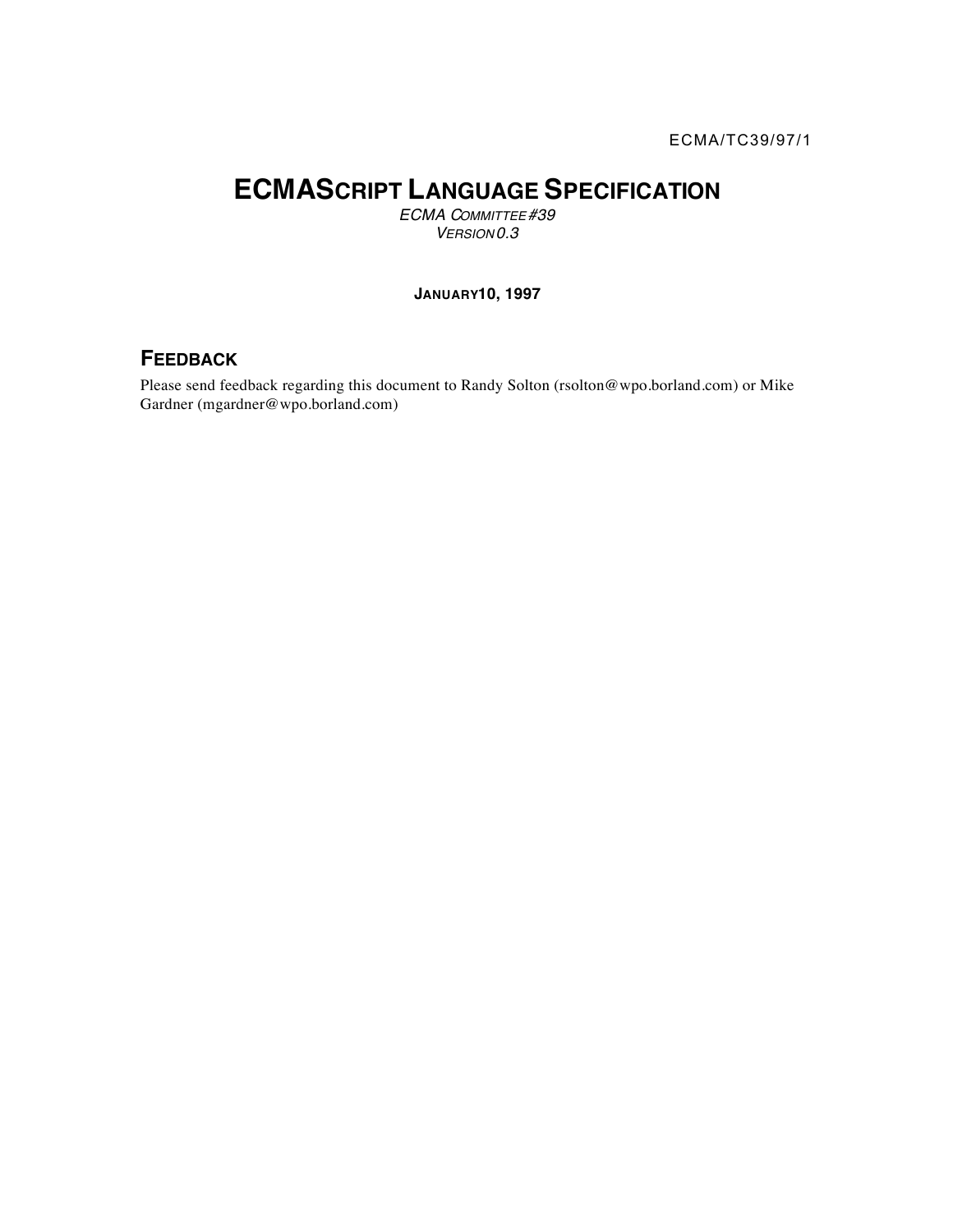| ECMASCRIPT LANGUAGE SPECIFICATION COMMITTEE #39VERSION 0.3 1 |  |
|--------------------------------------------------------------|--|
|                                                              |  |
|                                                              |  |
|                                                              |  |
|                                                              |  |
|                                                              |  |
|                                                              |  |
|                                                              |  |
|                                                              |  |
|                                                              |  |
|                                                              |  |
|                                                              |  |
|                                                              |  |
|                                                              |  |
|                                                              |  |
|                                                              |  |
|                                                              |  |
|                                                              |  |
|                                                              |  |
|                                                              |  |
|                                                              |  |
|                                                              |  |
|                                                              |  |
|                                                              |  |
|                                                              |  |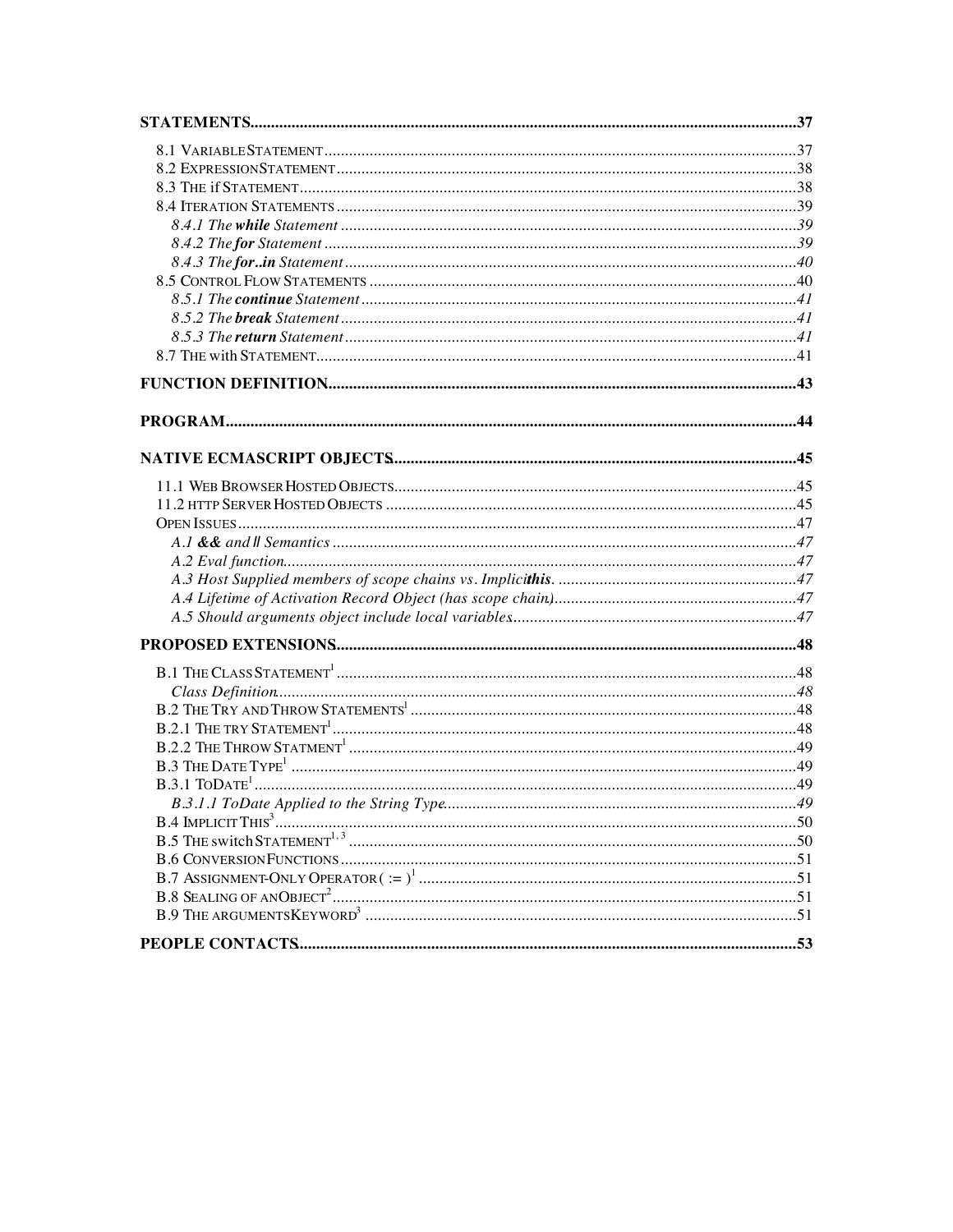## **INTRODUCTION**

There are three known implementations of ECMAScript in common use today: Netscape JavaScript 1.1, Borland JavaScript 1.1 and Microsoft JScript. All three implementations share a great deal in common. For the purposes of the document, it is considered, "the norm", whenever all three existing implementations exactly agree on a particular language element. Whenever any one of the implementations deviates from the norm, it is called out with **Note** or footnote. Any features that are unique to a given implementation are listed in Appendix A Proposed Extensions.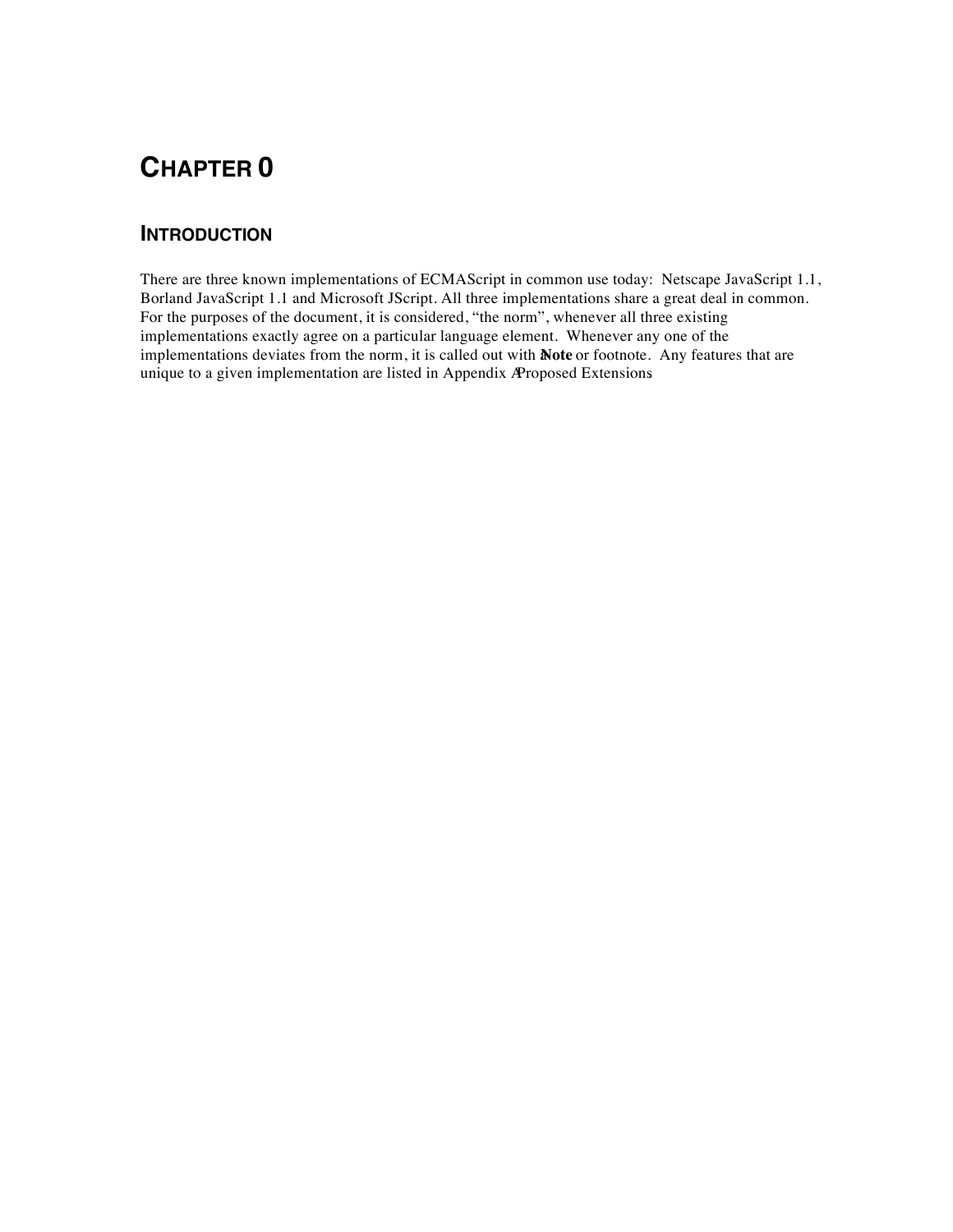## **NOTATIONAL CONVENTIONS**

## **1.1 SYNTACTIC AND LEXICAL PRODUCTIONS**

Terminal symbols are shown in**fixed width font**in the productions of the lexical and syntactic grammars, and throughout this specification whenever the text is directly referring to such a terminal symbol. These are to appear in a program exactly as written.

Nonterminal symbols are shown *initalic* type. The definition of a nonterminal is introduced by the name of the nonterminal being defined followed by a colon ':' for syntactic productions or by two colons for lexical productions and then followed by one or more definitions. Definitions appear on separate lines. Alternatively, when the words "one of" follow the colon ':' in a grammar definition or follow the two colons '**::**' in a lexical production, they signify that each of the terminal symbols on the following line or lines is an alternative definition.

The subscripted suffix "opt", which may appear after a terminal or nonterminal, indicates an optional symbol. The alternative containing the optional symbol actually specifies two right-hand sides, one that omits the optional element and one that includes it.

The right-hand side of a lexical production may specify that certain expansions are not permitted by using the word "except" and then indicating the expansions to be excluded.

## **1.2 ALGORITHM CONVENTIONS**

We often use a numbered list to specify steps in an algorithm. When the algorithm is to produce a value as a result, we use the directive "return x" to indicate that the result of the algorithm is the value of x and that the algorithm should terminate. We use the notation Result(n) as short hand for "the result of step n". We also use  $Type(x)$  as short hand for "the type of x". If an algorithm is defined to "generate a runtime" error", execution of the algorithm (and any calling algorithms) is terminated and no result is returned.

These algorithms are used to clarify semantics. In practice, there may be more efficient algorithms available to implement a given feature.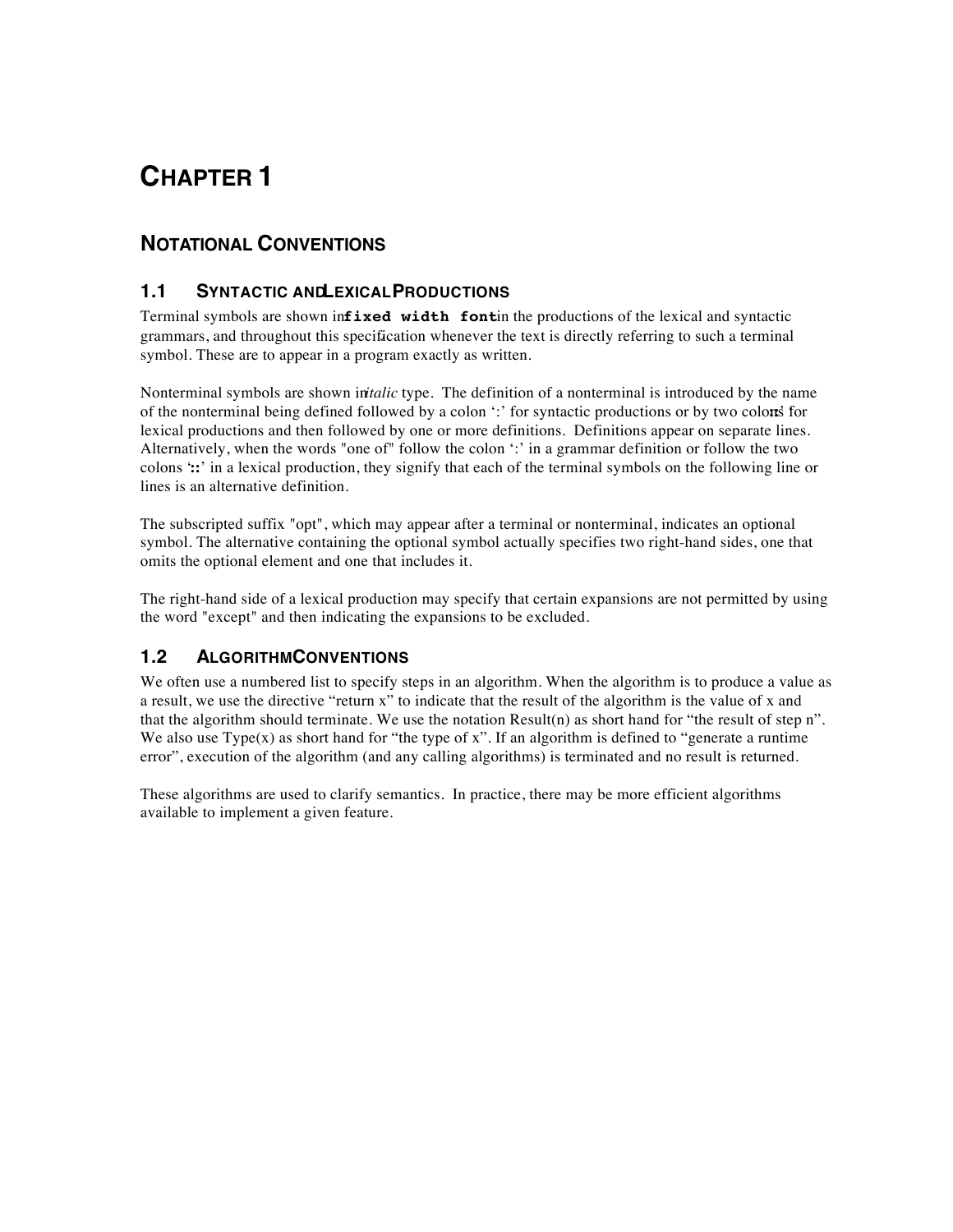## **SOURCE TEXT**

## **2.1 UNICODE**

ECMAScript source text is represented as Unicode version 2.0. To support ASCII based systems, it is possible to represent any Unicode value as a sequence of ASCII values within a source document. Within an ASCII based source document, non-escaped values are translated to their Unicode equivalents. Escaped values are represented in the source text as a "\u" followed by four hex digits:

*UnicodeEscapeSequence* **:: \u** *HexDigit HexDigit HexDigit HexDigit HexDigit* **:: one of 0 1 2 3 4 5 6 7 8 9 a b c d e f**

**A B C D E F**

A 16-bit Unicode value is derived from the hex digits. The leftmost digits constitute the high order bits of the Unicode value. A Unicode escape sequence can occur anywhere in the source text and will be translated into its Unicode equivalent.

Non-ASCII Unicode values are limited to string constants and comment text. All other occurrences are in error.

## **2.2 END OF SOURCE**

For purposes of describing the grammar of ECMAScript, the source text is assumed to be terminated by an "end of source" character, unicode character \u0000. We represent the end of source character by  $<$ EOS $>$ .

*EndOfSource* **::** *<EOS>*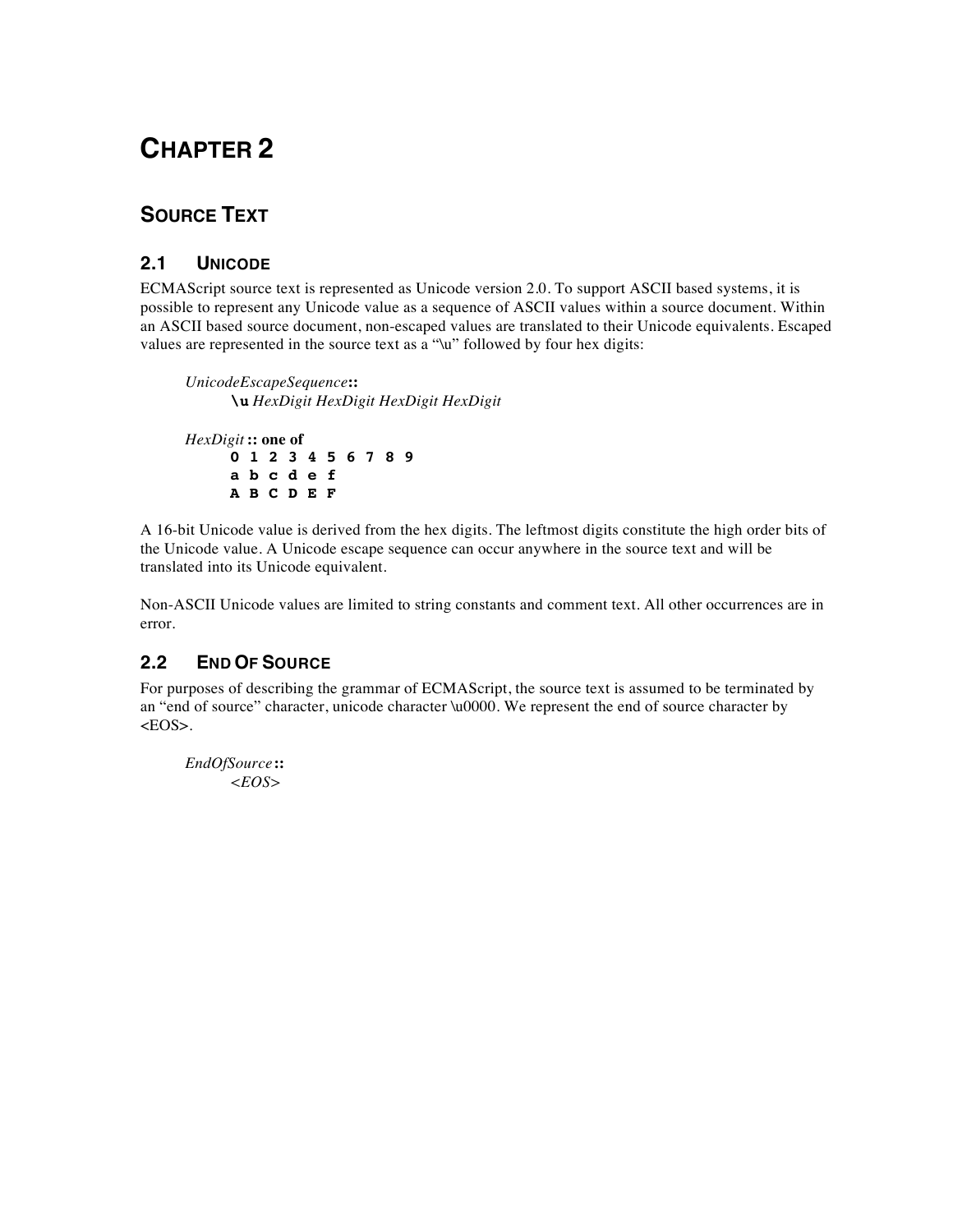## **LEXICAL CONVENTIONS**

The source text of a ECMAScript program is first converted into a sequence of tokens and white space. A token is a sequence of characters that comprise a lexical unit. The source text is scanned from left to right, repeatedly taking the longest possible sequence of characters as the next token.

## **3.1 WHITE SPACE**

White space characters are used to improve source text readability and to separate tokens, indivisible lexical units, from each other but are otherwise insignificant. White space may occur between any two tokens, but not within a token. White space may also occur inside a string, where it is significant.

The following characters are considered white space:

| <b>Unicode Value</b> | <b>Name</b>             | <b>Formal Name</b> |
|----------------------|-------------------------|--------------------|
| \u0009               | Tab                     | $<$ TAB $>$        |
| $\u000A$             | Line Feed $(LF)$        | <lf></lf>          |
| $\u000D$             | Carriage Return (CR)    | $C$ R>             |
| $\u0019$             | End of medium $(^{x}Z)$ | $<$ EOM $>$        |
| \u0020               | Space                   |                    |

**Syntax**

*WhiteSpace* **::**

*SimpleWhiteSpace WhiteSpaceopt LineTerminator WhiteSpace*<sub>pt</sub> *Comment WhiteSpaceopt*

*SimpleWhiteSpace* **::** *<TAB> <EOM> <SP>*

*LineTerminator* **::** *<CR> <LF>*

## **3.2 COMMENTS**

#### **Description**

Comments can be either single or multi-line. Multi-line comments cannot nest.

#### **Syntax**

*Comment* **::** *MultiLineComment SingleLineComment*

*MultiLineComment* **:: /\*** *MultiLineCommentChars* **\*/**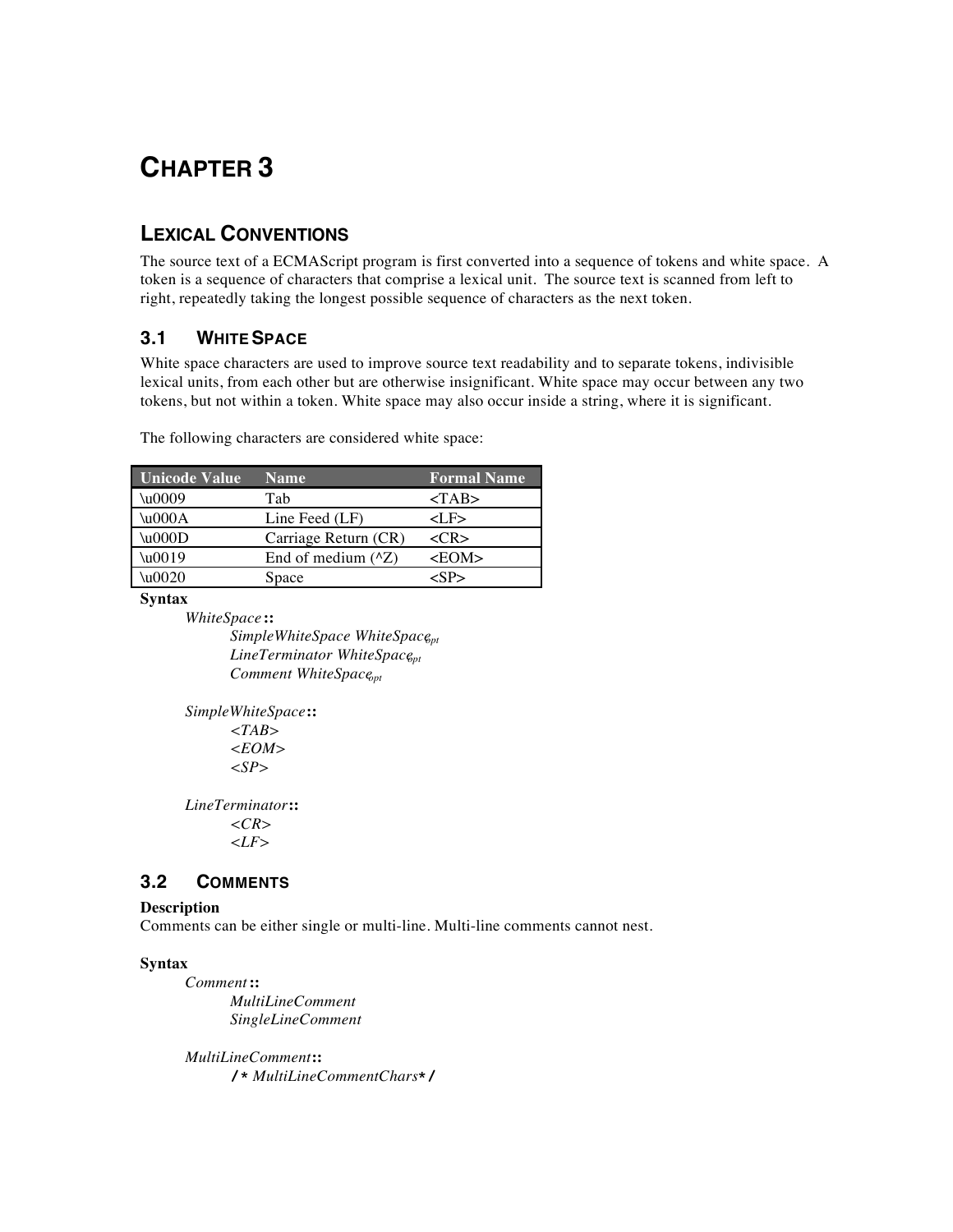*MultiLineCommentChars* **::** *MultiLineNotAsteriskChar MultiLineCommentCharsht* **\*** *PostAsteriskCommentCharsopt*

*PostAsteriskCommentChars* **::** *MultiLineNotFowardSlashChar*  $MultiLineCommentChar_{8pt}$ 

*MultiLineNotAsteriskChar:: <any Unicode character except asterisk* **\*** *and <EOS>>*

*MultiLineNotFowardSlashChar:: <any Unicode character except forward-slash* **/** *and <EOS>>*

*SingleLineComment* **:: //** *SingleLineCommentCharsopt LineTerminator* // SingleLineCommentChar<sub>Spt</sub> EndOfSource

*SingleLineCommentChars* **::** *<any Unicode character except <LF>, <CR> and <EOS>> SingleLineCommentChars opt*

### **3.3 TOKENS**

#### **Syntax**

*Token* **::** *ReservedWord Identifier Punctuator Literal EndOfSource*

#### 3.3.1 Reserved Words

#### **Description**

Reserved words cannot be used as identifiers.

*ReservedWord* **::** *Keyword FutureReservedWord NullLiteral BooleanLiteral*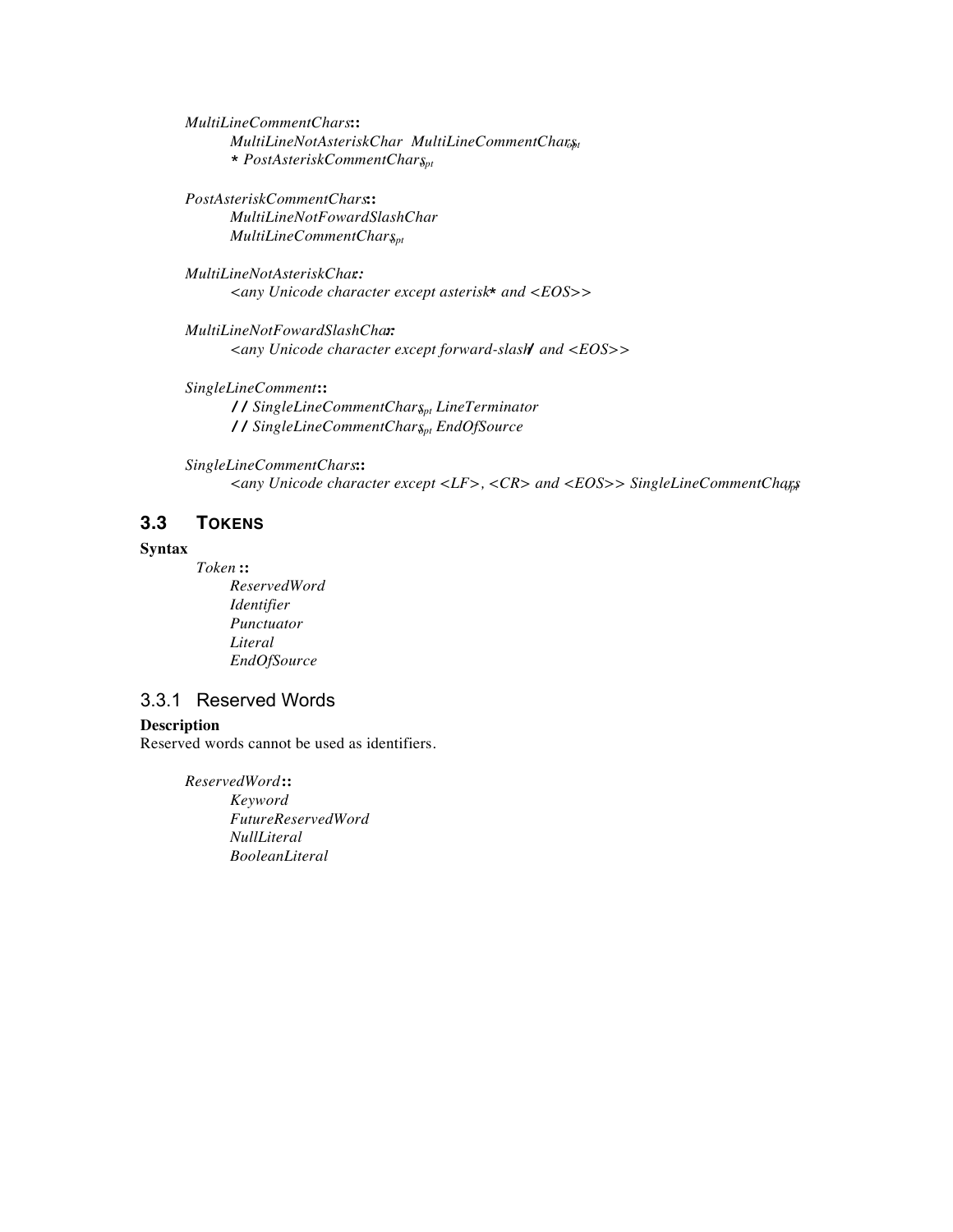#### 3.3.1.1 Keywords

The following keywords are in use in either the the Borland ECMAScript implementation, the Netscape 1.1 ECMAScript implementation, the Microsoft JScript implementation or all three.

| <b>Syntax</b>        |                       |                        |                    |
|----------------------|-----------------------|------------------------|--------------------|
| Keyword: one of      |                       |                        |                    |
| $arguments^{1,3}$    | break                 | case <sup>1,3</sup>    | $\texttt{catch}^1$ |
| class <sup>2</sup>   | continue              | default <sup>1,3</sup> | else               |
| extends <sup>1</sup> | finally <sup>1</sup>  | for                    | function           |
| if                   | implicit <sup>3</sup> | in                     | new                |
| return               | switch $1,3$          | this                   | $try^1$            |
| typeof<br>with       | var                   | void                   | while              |

#### 3.3.1.2 Future Reserved Words

The following keywords are not currently used in any ECMAScript implementation but are nevertheless reserved for future borrowing from the Java language.

#### **Syntax**

| <i>FutureReservedWord</i> : one of |         |            |           |
|------------------------------------|---------|------------|-----------|
| abstract                           | boolean | byte       | char      |
| const                              | do      | double     | final     |
| float                              | qoto    | implements | import    |
| instanceof                         | int     | interface  | long      |
| native                             | package | private    | protected |
| public                             | short   | static     | super     |
| synchronized                       | throws  | transient  | volatile  |

#### **3.3.2 IDENTIFIERS**

#### **Description**

An identifier is a sequence of letters, digits and special characters that must begin with a letter. ECMAScript identifiers are case sensitive: identifiers whose characters differ only in case are considered unique.

#### **Syntax**

*Identifier* **::**

*IdentifierName but not ReservedWord*

*IdentifierName* **::**

*IdentifierLetter IdentifierName IdentifierLetter IdentifierName DecimalDigit*

*IdentifierLetter* **:: one of** a b c d e f g h I j k 1 m n o p q r s t u v w x y z

<sup>|&</sup>lt;br>|<br>| <sup>1</sup> Borland Only

<sup>&</sup>lt;sup>2</sup> Netscape Only

<sup>&</sup>lt;sup>3</sup> Microsoft Only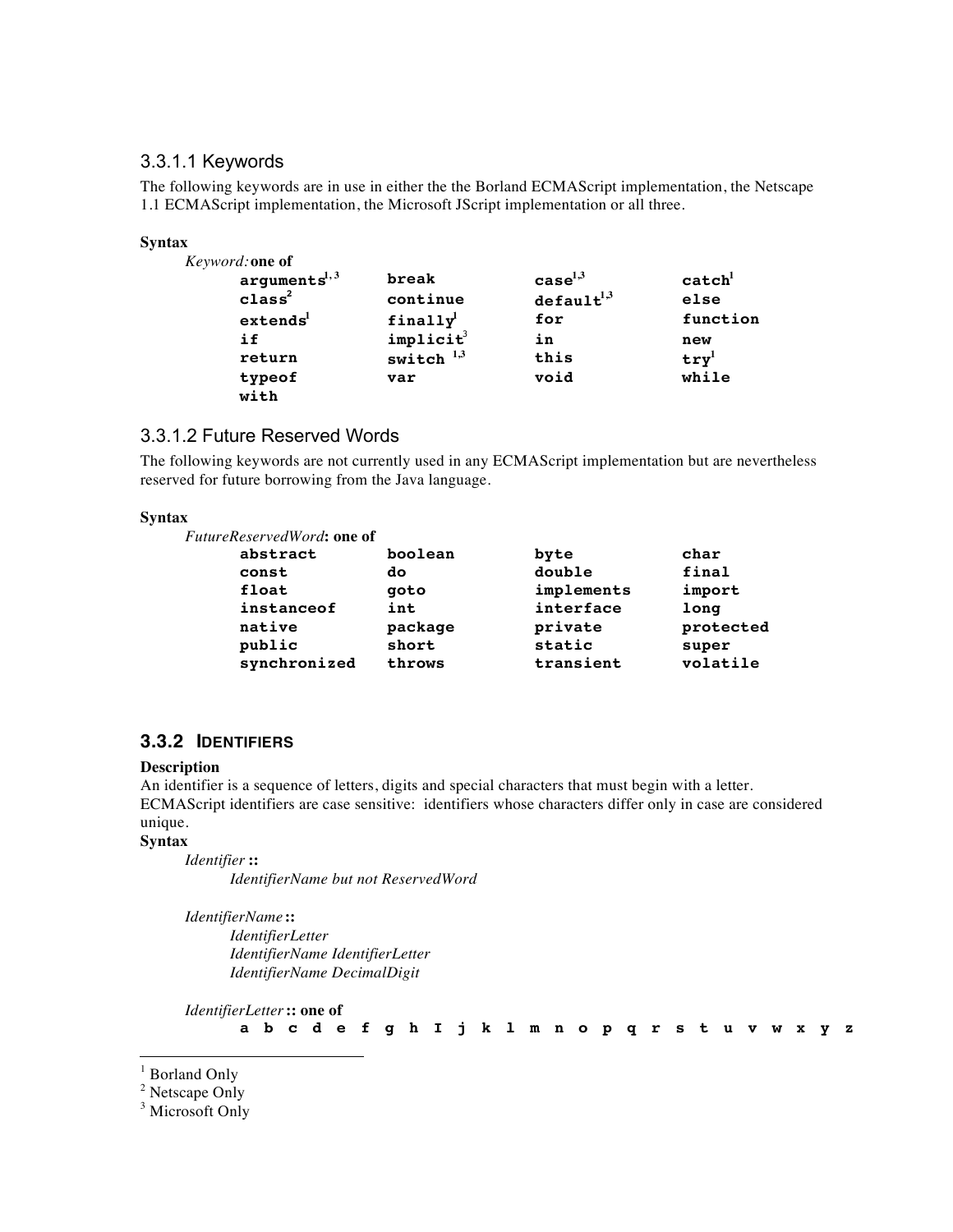A B C D E F G H I J K L M N O P Q R S T U V W X Y Z **\$ \_**

*DecimalDigit* **:: one of 0 1 2 3 4 5 6 7 8 9**

#### **3.3.3 PUNCTUATORS**

# **Syntax**

| Punctuator:: one of |          |            |                                                 |        |                     |
|---------------------|----------|------------|-------------------------------------------------|--------|---------------------|
|                     | ⋗        | ≺          | $==$                                            | $\leq$ | >=                  |
| $!=$                |          |            |                                                 | ?      | :                   |
| $\bullet$           | & &      |            |                                                 |        |                     |
|                     | $\star$  |            | &                                               |        | $\hat{\phantom{a}}$ |
| နွ                  | <<       | >>         | >>                                              | +=     |                     |
| $* =$               | $\equiv$ | $\delta =$ | $\displaystyle \qquad \qquad =\qquad \qquad \,$ | ^=     | $\delta =$          |
| $<<=$               | $>>=$    | $>>>=$     |                                                 |        |                     |
|                     |          |            |                                                 |        |                     |
|                     |          |            |                                                 |        |                     |

#### **3.3.4 LITERALS**

#### **Syntax**

*Literal* **::** *NullLiteral BoleanLiteral NumericLiteral StringLiteral*

## 3.3.4.1 Null Literals

#### **Syntax**

*NullLiteral* **:: null**

#### 3.3.4.2 Boolean Literals

#### **Syntax**

*BooleanLiteral* **::**

**true false**

#### 3.3.4.3 Numeric Literals

#### **Syntax**

*NumericLiteral* **::** *IntegerLiteral FloatingPointLiteral*

*IntegerLiteral* **::** *DecimalIntegerLiteral HexIntegerLiteral OctalIntegerLiteral*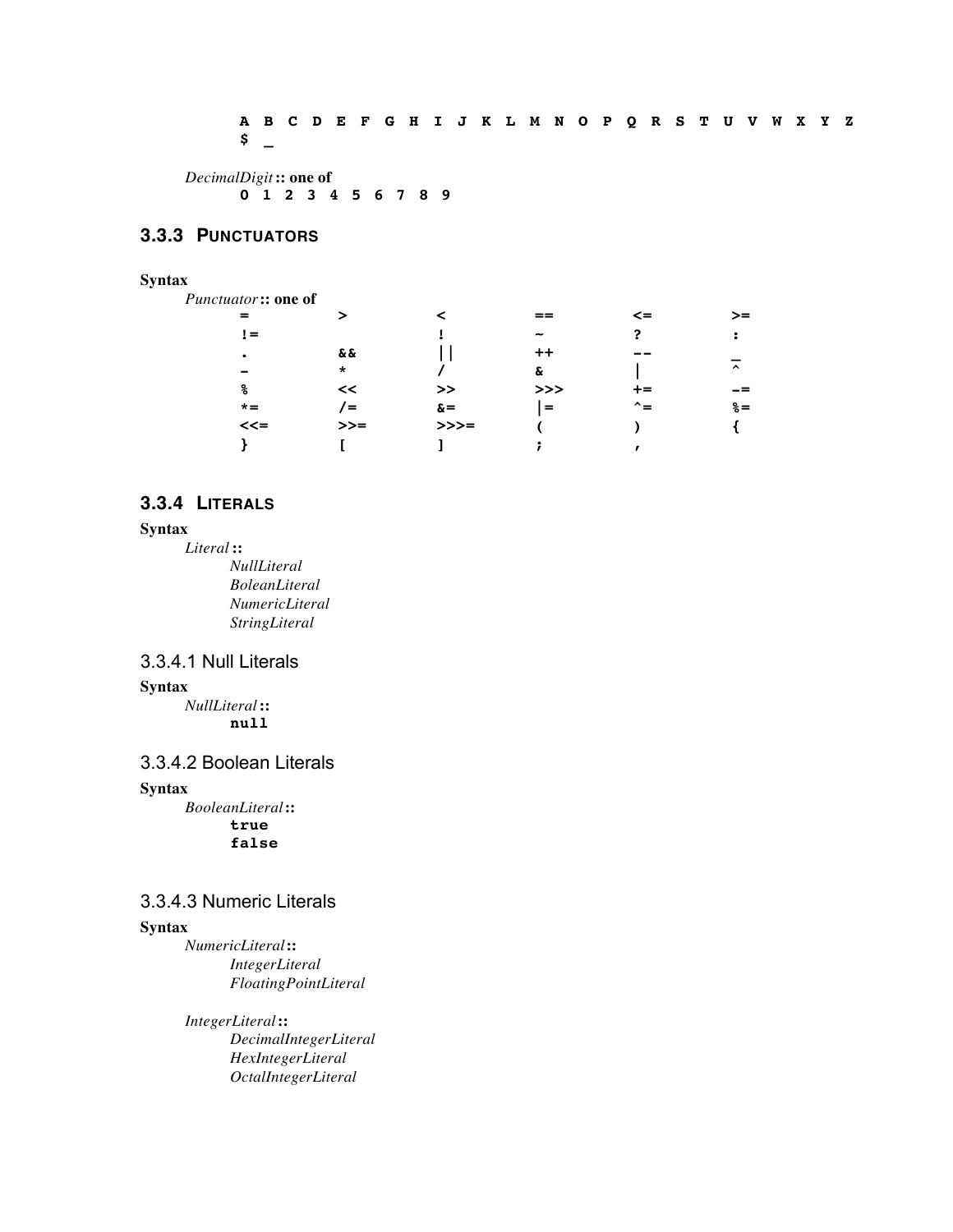| 0                                                                                                                                                      |              |                            | DecimalIntegerLiteral::           |   |                |                |                |                         |   |   |   |   |   |             |   |           |   |   |   |   |   |
|--------------------------------------------------------------------------------------------------------------------------------------------------------|--------------|----------------------------|-----------------------------------|---|----------------|----------------|----------------|-------------------------|---|---|---|---|---|-------------|---|-----------|---|---|---|---|---|
|                                                                                                                                                        |              |                            | NonZeroDigit Digits <sub>pt</sub> |   |                |                |                |                         |   |   |   |   |   |             |   |           |   |   |   |   |   |
| Digits ::<br>Digit<br>Digits Digit                                                                                                                     |              |                            |                                   |   |                |                |                |                         |   |   |   |   |   |             |   |           |   |   |   |   |   |
| NonZeroDigit:: one of<br>ı                                                                                                                             |              | 2                          |                                   |   | 3              |                |                | 4                       |   | 5 |   | 6 |   |             | 7 |           | 8 |   |   | 9 |   |
| HexIntegerLiteral:<br>$0x$ HexDigit<br><b>0X</b> HexDigit<br>HexLiteral HexDigit                                                                       |              |                            |                                   |   |                |                |                |                         |   |   |   |   |   |             |   |           |   |   |   |   |   |
| HexDigit: one of<br>0                                                                                                                                  | $\mathbf{1}$ | $\mathbf{2}$               | $\mathbf{3}$                      | 4 | 5 <sub>1</sub> | 6              | $7\phantom{.}$ | 8                       | 9 | a | b | c | d | $\mathbf e$ | f | ${\bf A}$ | В | C | D | Е | F |
| OctalIntegerLiteral::<br><b>0</b> OctalDigit<br>OctalLiteral OctalDigit                                                                                |              |                            |                                   |   |                |                |                |                         |   |   |   |   |   |             |   |           |   |   |   |   |   |
| OctalDigit: one of<br>0                                                                                                                                |              |                            | 1                                 |   |                | $\overline{2}$ |                | $\overline{\mathbf{3}}$ |   |   | 4 |   |   | 5           |   |           | 6 |   | 7 |   |   |
| FloatingPointLiteral::<br>$Digits$ . Digits <sub>opt</sub> ExponentPart <sub>opt</sub><br>$\bullet$ Digits ExponentPart $_{pt}$<br>Digits ExponentPart |              |                            |                                   |   |                |                |                |                         |   |   |   |   |   |             |   |           |   |   |   |   |   |
| ExponentPart:<br>ExponentIndicator SignedInteger                                                                                                       |              |                            |                                   |   |                |                |                |                         |   |   |   |   |   |             |   |           |   |   |   |   |   |
| ExponentIndicator:: one of<br>Е<br>е                                                                                                                   |              |                            |                                   |   |                |                |                |                         |   |   |   |   |   |             |   |           |   |   |   |   |   |
| SignedInteger::                                                                                                                                        |              | Sign <sub>opt</sub> Digits |                                   |   |                |                |                |                         |   |   |   |   |   |             |   |           |   |   |   |   |   |
|                                                                                                                                                        |              |                            |                                   |   |                |                |                |                         |   |   |   |   |   |             |   |           |   |   |   |   |   |

A string literal is zero or more characters enclosed in single or double quotes. Each character may be represented by an escape sequence.

**Syntax**

*StringLiteral* **::** *" DoubleStringCharactersopt " '* SingleStringCharacter<sub>Spt</sub>  $\cdot$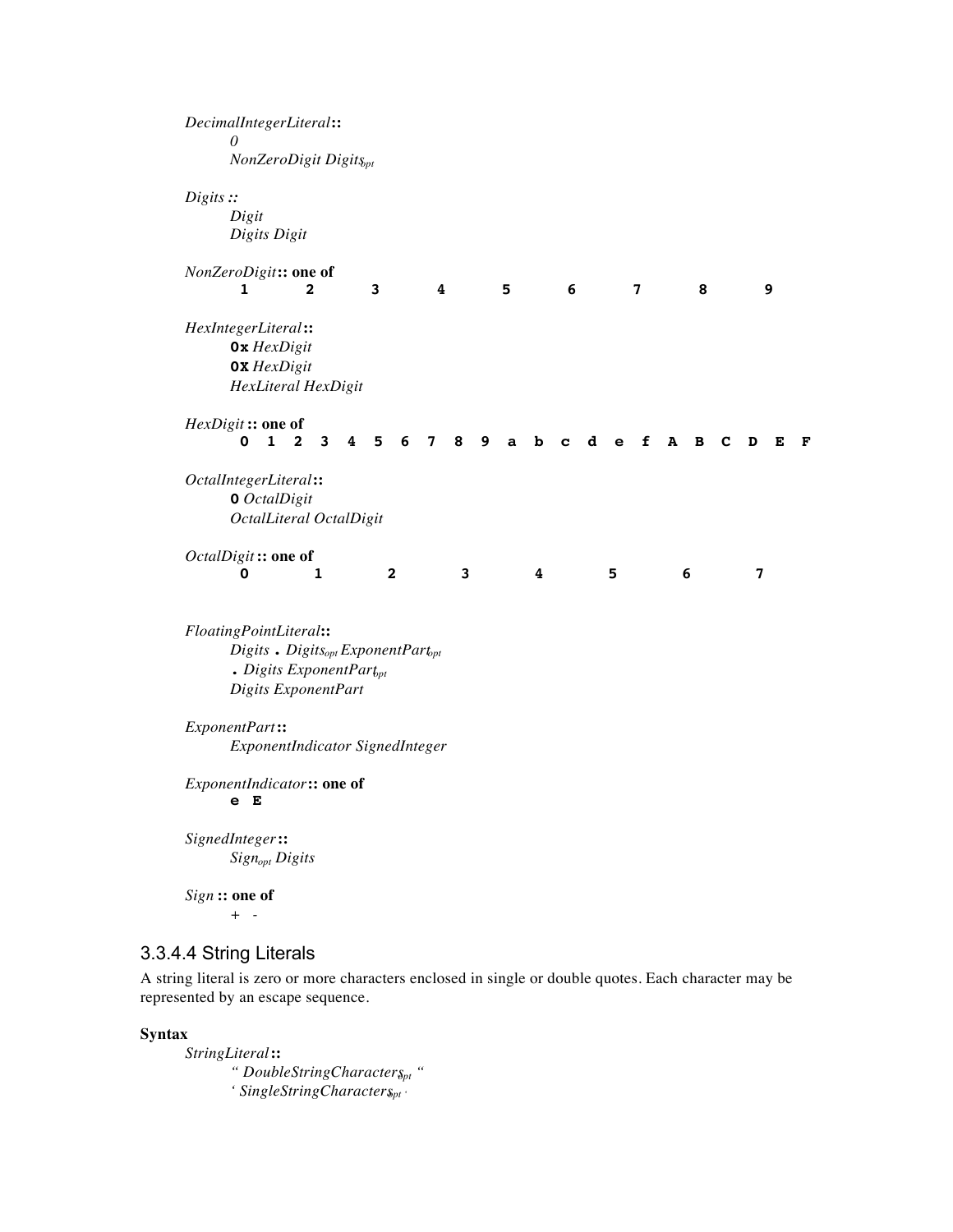| DoubleStringCharacter::          |                                            |                |                        |                        |                                                                                                                                |             |              |
|----------------------------------|--------------------------------------------|----------------|------------------------|------------------------|--------------------------------------------------------------------------------------------------------------------------------|-------------|--------------|
|                                  |                                            |                |                        |                        | Any Unicode character except double-quote ", backslash \, $\langle CR \rangle$ , $\langle LR \rangle$ or $\langle EOS \rangle$ |             |              |
|                                  | CharacterEscapeSequence                    |                |                        |                        |                                                                                                                                |             |              |
| SingleStringCharacter::          |                                            |                |                        |                        |                                                                                                                                |             |              |
|                                  |                                            |                |                        |                        | Any Unicode character except single-quote ', backslash \, $\langle CR \rangle$ , $\langle LF \rangle$ or $\langle EOS \rangle$ |             |              |
| <i>EscapeSequence</i>            |                                            |                |                        |                        |                                                                                                                                |             |              |
|                                  |                                            |                |                        |                        |                                                                                                                                |             |              |
| EscapeSequence::                 |                                            |                |                        |                        |                                                                                                                                |             |              |
|                                  | <i>CharacterEscapeSequence</i>             |                |                        |                        |                                                                                                                                |             |              |
|                                  | <i><b>OctalEscapeSequence</b></i>          |                |                        |                        |                                                                                                                                |             |              |
|                                  | HexEscapeSequence                          |                |                        |                        |                                                                                                                                |             |              |
| CharacterEscapeSequence:: one of |                                            |                |                        |                        |                                                                                                                                |             |              |
| \ '                              | \"                                         | $\lambda$      | ١b                     | ١f                     | $\mathbf{n}$                                                                                                                   | $\chi$ r    | \t           |
|                                  |                                            |                |                        |                        |                                                                                                                                |             |              |
| HexEscapeSequence::              |                                            |                |                        |                        |                                                                                                                                |             |              |
|                                  | \x HexDigit HexDigit                       |                |                        |                        |                                                                                                                                |             |              |
| HexDigit :: one of               |                                            |                |                        |                        |                                                                                                                                |             |              |
| $\mathbf{1}$<br>0                | 3<br>$\overline{2}$<br>4                   | 5<br>6         | 8<br>9<br>$\mathbf{7}$ | b<br>$\mathbf{a}$<br>C | d<br>f<br>$\mathbf e$                                                                                                          | A<br>в<br>С | D<br>F.<br>F |
|                                  |                                            |                |                        |                        |                                                                                                                                |             |              |
| OctalEscapeSequence::            |                                            |                |                        |                        |                                                                                                                                |             |              |
| <i>∖ OctalDigit</i>              |                                            |                |                        |                        |                                                                                                                                |             |              |
|                                  | ∖ OctalDigit OctalDigit                    |                |                        |                        |                                                                                                                                |             |              |
|                                  | <b>∖ ZeroToThree OctalDigit OctalDigit</b> |                |                        |                        |                                                                                                                                |             |              |
| OctalDigit: one of               |                                            |                |                        |                        |                                                                                                                                |             |              |
| 0                                | 1                                          | $\overline{2}$ | 3                      | 4                      | 5                                                                                                                              | 6           | 7            |
| ZeroToThree:: one of             |                                            |                |                        |                        |                                                                                                                                |             |              |
| 0                                |                                            | 1              |                        | $\mathbf{2}$           |                                                                                                                                | 3           |              |

Issue: Do we want to support octal and hex escape sequences.? If so, how do we handle unicode?

The following table describes the set of character escape characters:

| <b>Escape Sequence</b> | <b>Name</b>          | <b>Formal Name</b> |
|------------------------|----------------------|--------------------|
| $\mathbf{b}$           | Backspace            | >BS>               |
|                        | Horizontal tab       | $H$ T>             |
| ۱n                     | line feed (new line) | <lf></lf>          |
|                        | form feed            | <ff></ff>          |
|                        | Carriage return      | $<$ CR>            |
| $\ddotsc$              | Double quote         | 66                 |
|                        | Single quote         |                    |

**Note1**: Only the Netscape implemenation currently supports OctalEscapeSequence and HexEscapeSequence for character escape sequences.

**Issue:** If Hex escape sequences are to be supported, are they unicode?

#### **Constraints**

The maximum string constant supported must be at least 32000 characters long.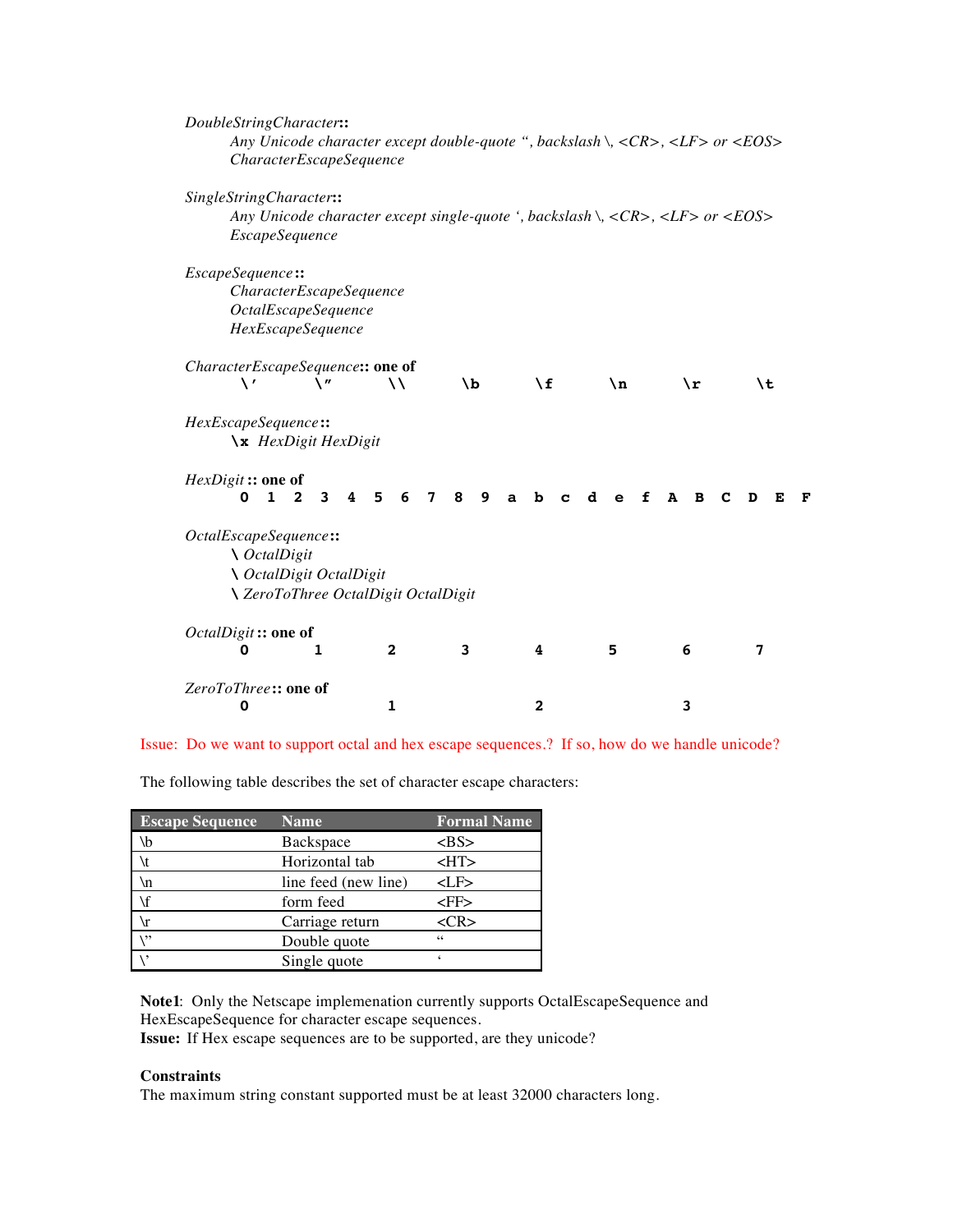**Issue:** What is the explanation for this number 32000?

#### **3.4 AUTOMATICSEMICOLONINSERTION**

#### **Description**

ECMAScript statements must be terminated with a semicolon. Under certain conditions, the parser injects semicolons into the token stream. When a token (called the offending token) is encountered that is not allowed by any production of the grammar, the parser will inject a semicolon immediately before the offending token in the following situations:

- 1. If the offending token is seperated from the previous token by at least one *Terminator*.
- 2. If the offending token is *EndOfSource*.
- 3. If the offending token is **}**. This rule may only be applied once per instance of **}**.

#### **Discussion**

For example, the source

**{ 1 2 } 3<EOS>**

is not a valid sentence in the ECMAScript grammar. The source

**{ 1 2 } 3<EOS>**

is also not a valid ECMAScript sentence, but is transformed by automatic semicolon insertion into the following:

**{ 1 ;2 ;} 3;<EOS>**

which is a valid ECMAScript sentence.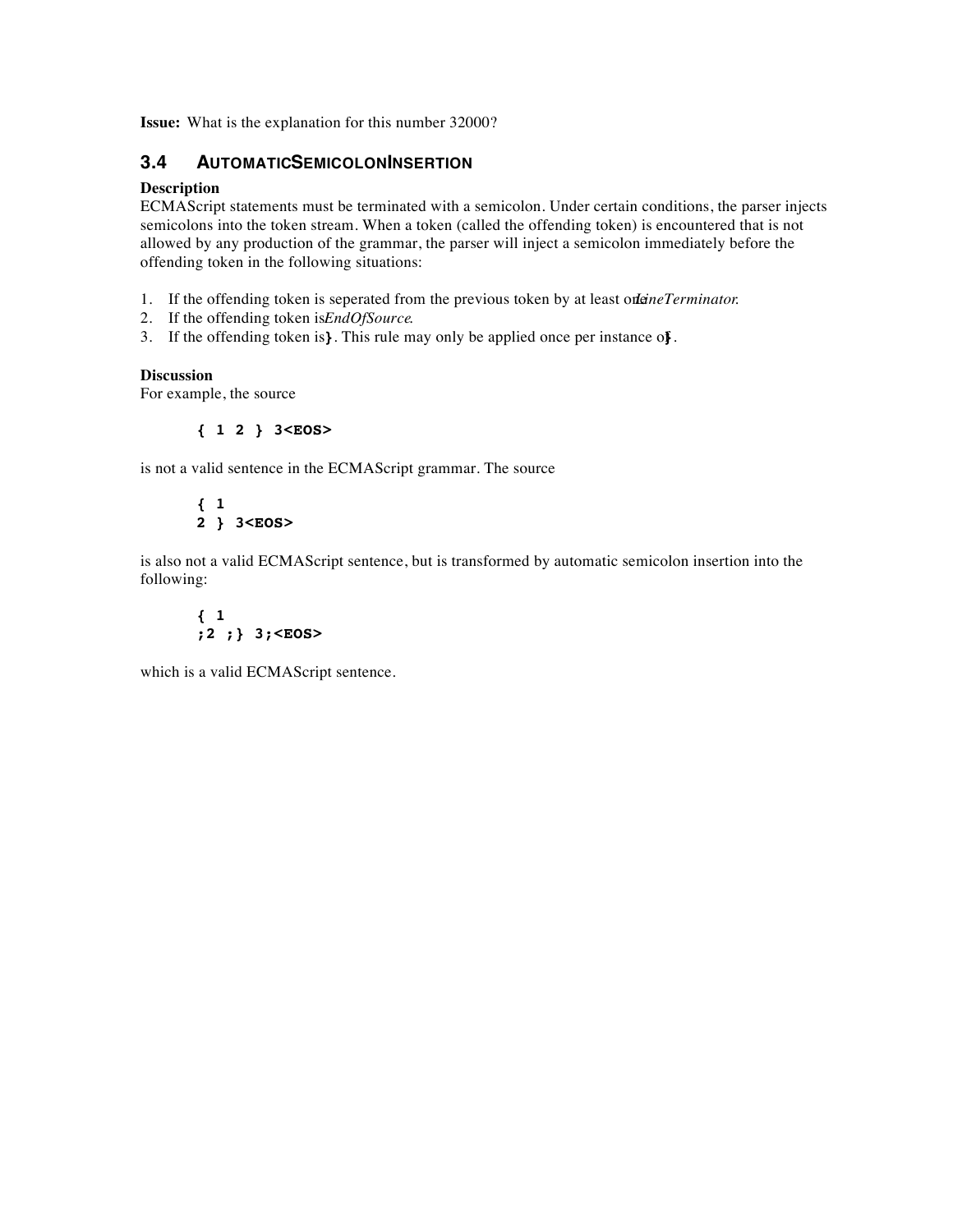## **TYPES**

A value is an entity that takes on one of eight types. There are seven standard types and one internal type called **Reference**. Values of type **Reference** are only used as intermediate results of expression evaluation and cannot be stored to properties of objects.

## **4.1 THE UNDEFINED TYPE**

The Undefined type has exactly one value called **undefined***.* Any variable that has not been assigned a value is of type undefined

## **4.2 THE NULL TYPE**

The Null type has exactly one value called ull.

## **4.3 THE BOOLEAN TYPE**

The Boolean type represents a logical entity and consists of two unique values caller the and false.

## **4.4 THE NUMBER TYPE**

The Number type consists of all real values, as well as three special values callerestive Infinity, **Negative Infinity** and **NaN**.

## **4.5 THE OBJECT TYPE**

An Object is an unordered collection of properties. *.* Each property consists of a name, a value and an attribute.

## 4.5.1 Property Attributes

A property can have zero or more attributes from the following set:

| <b>Attribute</b> | <b>Descption</b>                                                                   |
|------------------|------------------------------------------------------------------------------------|
| ReadOnly         | The property is a read-only property. Attempts to write to the property will be    |
|                  | ignored.                                                                           |
| ErrorOnWrite     | This attribute has precedence over the ReadOnly attribute. Attempts to write to    |
|                  | the property will result in a runtime error and the property will not be changed.  |
| DontEnum         | The property is not included in the for-in enumeration. See the description of the |
|                  | for-in statement in section 8.4.3 The $for \dots in$ Statement                     |
| NotImplicit      | The property is not accessible to an implicit property access.                     |
| NotExplicit      | The property is not accessible to an explicit property access.                     |
| Permanent        | Attempts to delete the property will be ignored. See the description of the        |
|                  | delete operator in section 7.3.1 The delete Operator.                              |
| Internal         | Internal properties have no name and are not directly accessible via the property  |
|                  | accessor operators. How these properties are accessed is implementation            |
|                  | specific. How and when some of these properties are used is specified by the       |
|                  | language specification. A property with the Internal attribute also has the        |
|                  | NotImplicit and NotExplicit attributes.                                            |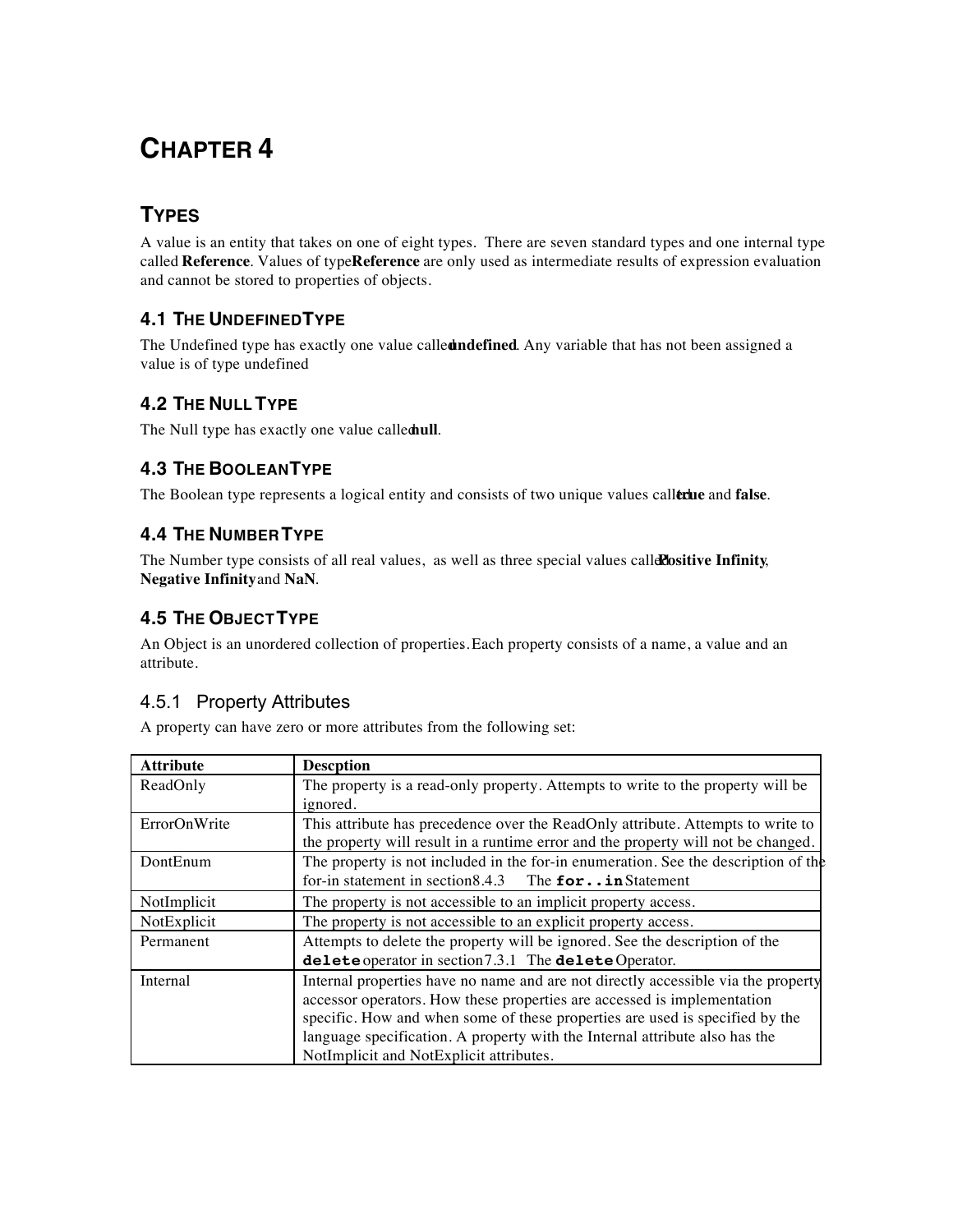## 4.5.2 Property Access

Internal properties and methods are not exposed in the language. For the purposes of this document, we give them names enclosed in double square brackets[[ ]]. When an algorithm uses an internal property of an object and the object does not implement the indicated internal property, a runtime error is generated.

Native ECMAScript objects have an internal property called [[Prototype]]. The value of this property is either **null** or an object and is used for implementing inheritance. Properties of the [[Prototype]] object are exposed as properties of the child object for the purposes of get access, but not for put access.

There are two types of access for exposed properties *get* and *put*, corresponding to retrieval and assignment.

|                    | The following thois building theories internal properties feature to property assessor |                                                       |
|--------------------|----------------------------------------------------------------------------------------|-------------------------------------------------------|
| <b>Property</b>    | <b>Parameters</b>                                                                      | <b>Description</b>                                    |
| [[Get]]            | (PropertyName, AccessMode)                                                             | Returns the value of the property.                    |
| [[Put]]            | (PropertyName, AccessMode,                                                             | Sets the property to value.                           |
|                    | Value)                                                                                 |                                                       |
| [[Prototype]]      | None                                                                                   | Returns an the parent object                          |
| $[$ [HasProperty]] | (PropertyName, AccessMode)                                                             | Returns a boolean value indicating whether the object |
|                    |                                                                                        | already has a member with the given name and is       |
|                    |                                                                                        | accessible via the given access mode.                 |
| $[$ [Construct]]   | Optional user provided                                                                 | (Constructor) Constructs an object. Invoked via the   |
|                    | parameters                                                                             | new operator.                                         |
| [[Call]]           | Optional user provided                                                                 | (Function) Calls the method on the object.            |
|                    | parameters                                                                             |                                                       |

The following table summarizes the internal properties related to property access:

There are two property access contextsimplicit and *explicit*. Explicit access is used when an object is named explicitly as  $\mathbf{im}\mathbf{y}$ **Object.x = 5**. Implicit access is used when the object is not explicitly named such as within a **with** block as in:

```
with (myObject) {
        x = 5:
}
```
Assume  $O$  is a ECMAS cript object and  $P$  is a string.

## 4.5.2.1 HasProperty

When the [[HasProperty]] method of *O* is called with property name *P*, the following steps are taken:

- 1. If  $O$  doesn't have a property with name  $P$ , go to step 5.
- 2. If the access mode is explicit and the property has the NotExplicit attribute, retur**false**.
- 3. If the access mode is implicit and the property has the NotImplicit attribute, retur**fialse**.
- 4. Return **true**.
- 5. If the [[Prototype]] of O isnull, return **false**.
- 6. Call the [[HasProperty]] method of [[Prototype]] with property name and the same access mode.
- 7. Return Result(6).

#### 4.5.2.2 Get

When the  $[[Get]]$  method of *O* is called with property name *P*, the following steps are taken: 1. If O doesn't have a property with name *P*, go to step 6.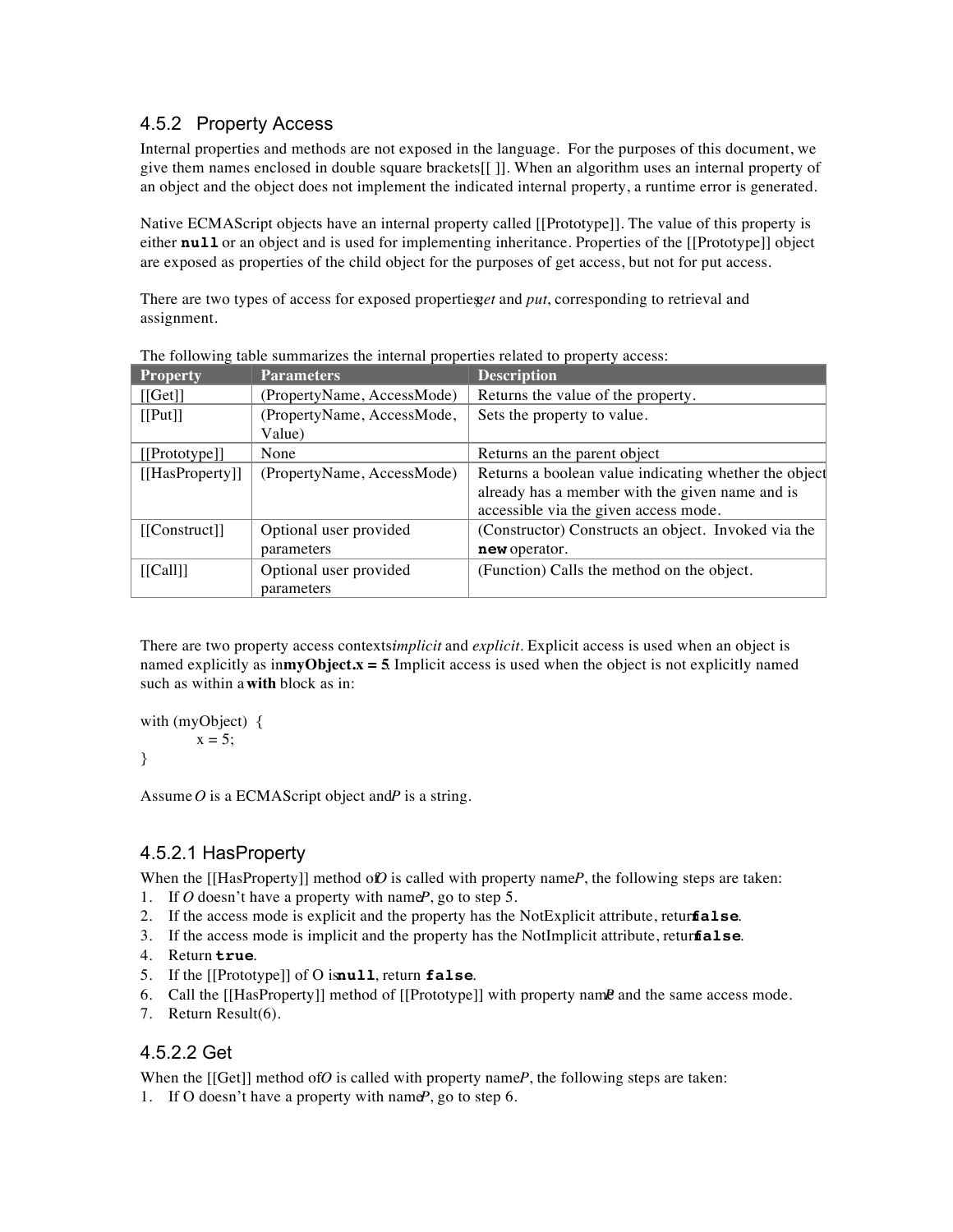- 2. If the access mode is explicit and the property has the NotExplicit attribute, return **undefined**.
- 3. If the access mode is implicit and the property has the NotImplicit attribute, return **undefined**.
- 4. Get the value of the property.
- 5. Return Result(4).
- 6. If the [[Prototype]] of O isnull, return undefined.
- 7. Call the  $\lfloor \lceil \text{Get} \rceil \rfloor$  method of  $\lfloor \lceil \text{Prototype} \rceil \rfloor$  with property name *P* and the same access mode.
- 8. Return Result(7).

### 4.5.2.3 Put with Explicit Access Mode

When the  $[[Put]]$  method of *O* is called with property *P* and value *V* in explicit access mode, the following steps are taken:

- 1. If  $O$  doesn't have a property with name *P*, go to step 6.
- 2. If the property has the ErrorOnWrite attribute, generate a runtime error.
- 3. If the property has the ReadOnly attribute, return.
- 4. Set the value of the property to *V* and clear the NotExplicit attribute.
- 5. Return.
- 6. Create a property with name $P$ , set its value to  $V$  and give it empty attributes.
- 7. Return.

### 4.5.2.3 Put with Implicit Access Mode

When the  $[[Put]]$  method of *O* is called with property *P* and value *V* in implicit access mode, the following steps are taken:

- 1. If  $O$  doesn't have a built-in property with name  $P$  then generate a runtime error.
- 2. If the property has the NotImplicit attribute, generate a runtime error.
- 3. If the property has the ErrorOnWrite attribute, generate a runtime error.
- 4. If the property has the ReadOnly attribute, return.
- 5. Set the value of the property to *V*.
- 6. Return

## **4.6 THE STRING TYPE**

The String Type is a sequence of Unicode characters. Note: Concatenations (+) operator, relational operators and equality operators apply to this type.

## **4.7 THE INTERNAL REFERENCE TYPE**

*The Internal Reference Type is not a language data type*. Is it only defined here for the purposes of aiding this specification.

A **Reference** is a reference to an object's property. A **Reference** consists of three parts, the *base object*, the *propertyName* and the *access mode*.

In defining the semantics of ECMAScript, the following methods are defined for internal operations:

- GetBase(). Returns the base object component.
- GetPropertyName(). Returns the propertyName component.
- GetAccess(). Returns the access mode component.
- GetValue(). Returns the value of the indicated property using the indicated access mode.
- PutValue(). Sets the indicated property to the indicated value using the indicated access mode.

Values of type **Reference** are only used as intermediate results of expression evaluation and cannot be stored to properties of objects.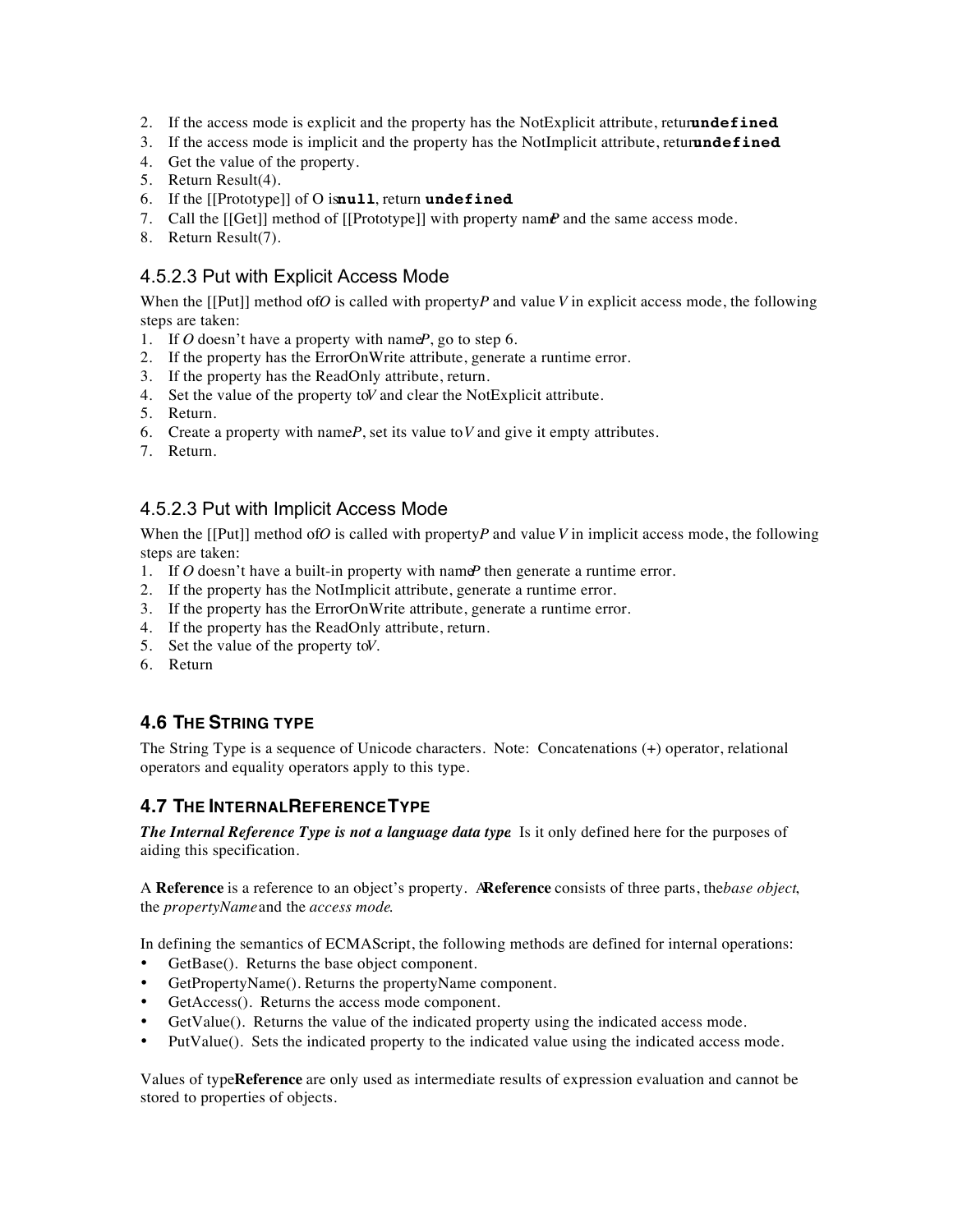## 4.7.1 GetBase

- 1. If Type(V) is a Reference, return the base object component off.
- 2. Generate a runtime error.

## 4.7.2 GetProperty

- 1. If Type(V) is a Reference, return the propertyName component of *Y*.
- 2. Generate a runtime error.

## 4.7.3 GetAccess

- 1. If Type(V) is a Reference, return the access mode component of *I*.
- 2. Generate a runtime error.

## 4.7.4 GetValue

- 1. If Type(V) is not a Reference, return *V*.
- 2. Call GetBase(*V*)
- 3. If Result(2) is **null**, generate a runtime error.
- 4. Call the [[Get]] method of Result(2), passing GetProperty(*V*) for the property name and GetAccess(*V*) for the access mode.
- 5. Return Result(4).

## 4.7.5 PutValue

For values *V* and *W*, PutValue(*V, W)* performs:

- 1. If type (V) is not a Reference, generate a runtime error.
- 2. Call GetBase(V)
- 3. If Result(2) is **null**, go to step 6.
- 4. Call the [[Put]] method of Result(2), passing GetProperty(V) for the property name, GetAccess(V) for the access mode and W for the value.
- 5. Return
- 6. Call the [[Put]] method for the *global object*, passing GetProperty(V) for the property name, explicit for the access mode and W for the value.
- 7. Return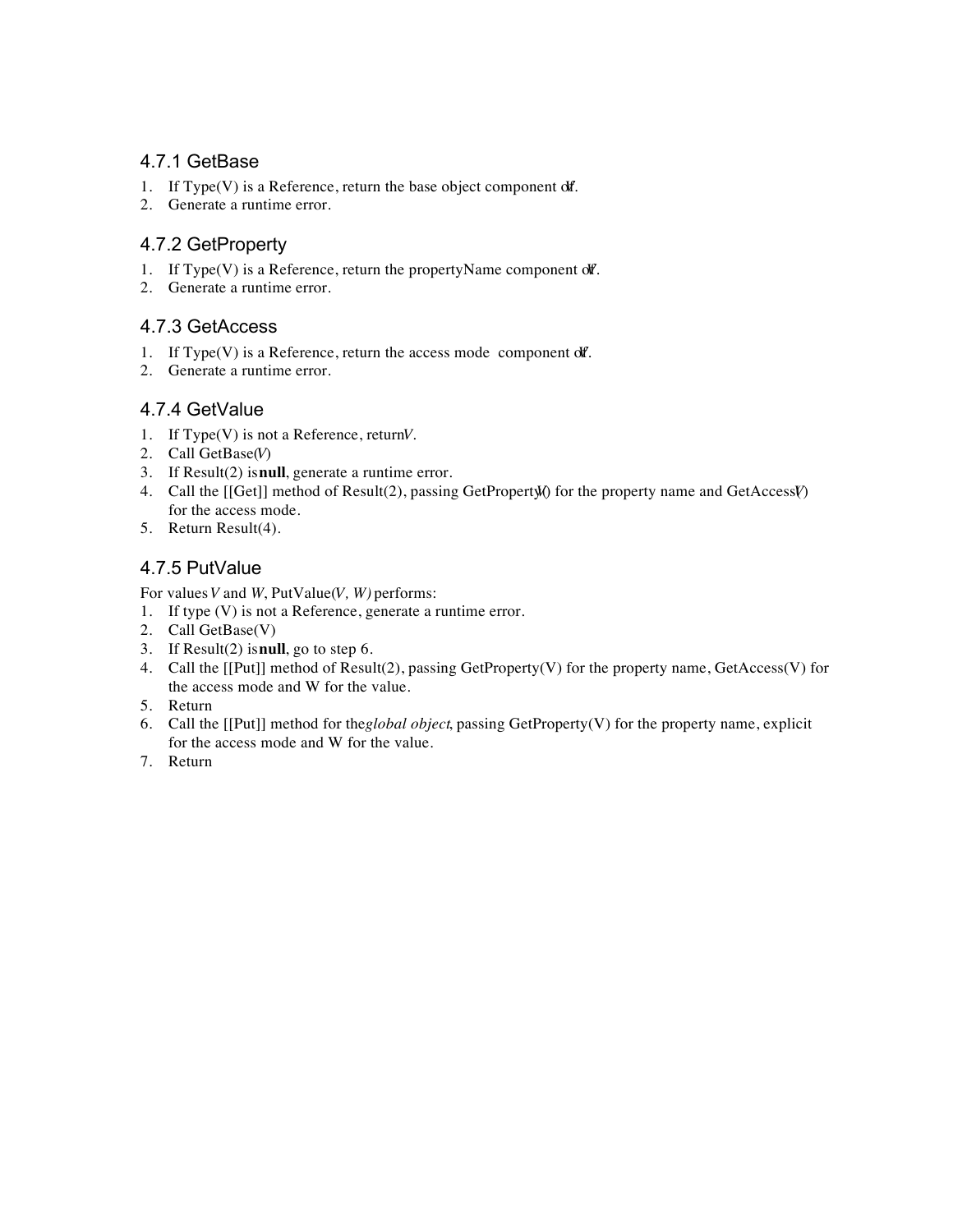## **TYPE CONVERSION**

The ECMAScript runtime system performs automatic type conversion as needed. To clarify the semantics of certain constructs it is useful to define a set of conversion operators. These operators are not a part of the language; they are defined here to aid the specification of the semantics of the language. The conversion operators are polymorphic; that is, they can accept a value of any standard type, but not of type Reference.

## **5.1 TOPRIMITIVE(PREFERREDTYPE)**

The operator ToPrimitive attempts to convert its argument to a non-Object type. If an object is capable of converting to more than one primitive type, it may use the hinter *PreferredType* to favor that type. Conversion occurs according to the following table:

| <b>Input Type</b> | <b>Result</b>                                                                        |
|-------------------|--------------------------------------------------------------------------------------|
| Undefined         | Return the input argument (no conversion)                                            |
| Null              | Return the input argument (no conversion)                                            |
| Boolean           | Return the input argument (no conversion)                                            |
| Number            | Return the input argument (no conversion)                                            |
| String            | Return the input argument (no conversion)                                            |
| Object            | Return the default value of the Object. If the default value is of type Object or    |
|                   | Reference, a runtime error is generated. The default value of an object is retrieved |
|                   | by calling the interal [[DefaultValue]] method of the object. The behavior of the    |
|                   | [[DefaultValue]] method is defined by this specification for all native              |
|                   | ECMAScript objects.                                                                  |

Errors are never generated as a result of calling **ToPrimitive**.

## **5.2 TOBOOLEAN**

The operator ToBoolean attempts to convert its argument to a value of type Boolean according to the following table:

| <b>Input Type</b> | <b>Result</b>                                                                              |
|-------------------|--------------------------------------------------------------------------------------------|
| Undefined         | false                                                                                      |
| Null              | false                                                                                      |
| Boolean           | Return the input argument (no conversion)                                                  |
| Number            | $\rightarrow$ false<br>$\mathbf 0$                                                         |
|                   | $\rightarrow$ true<br>$\neq 0$                                                             |
|                   | $\rightarrow$ false<br><b>NaN</b>                                                          |
| String            | $\mathbf{u}$ $\mathbf{u}$<br>$\rightarrow$ false (where "" denotes an empty string)<br>$=$ |
|                   | . .<br>$\rightarrow$ true<br>≠                                                             |
| Object            | true                                                                                       |

## **5.3 TONUMBER**

The operator ToNumber attempts to convert its argument to a value of type Number according to the following table: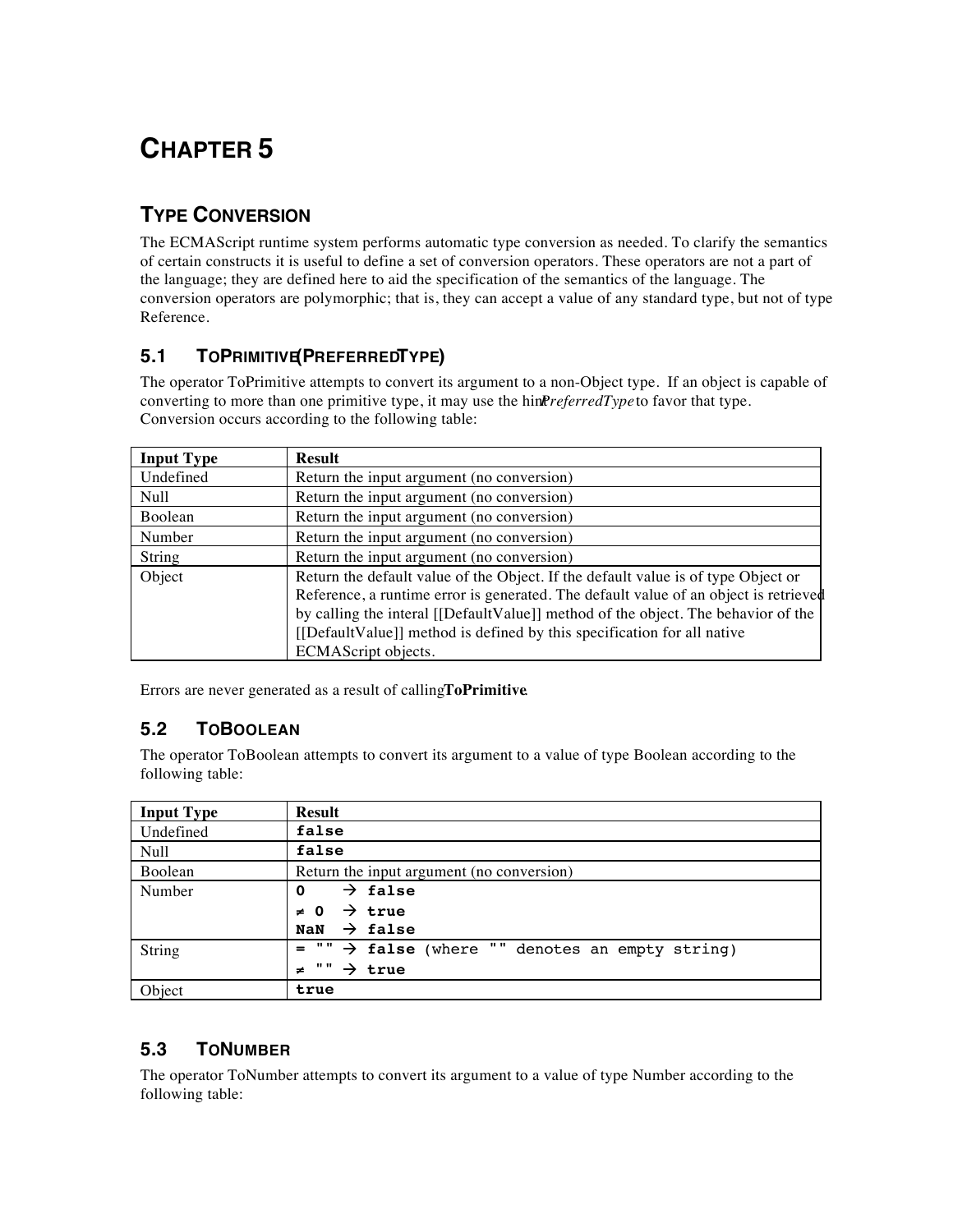| <b>Input Type</b> | <b>Result</b>                             |
|-------------------|-------------------------------------------|
| Undefined         | <b>NaN</b>                                |
| Null              | 0                                         |
| Boolean           | true $\rightarrow$ 1                      |
|                   | false $\rightarrow$ 0                     |
| Number            | Return the input argument (no conversion) |
| String            | See grammer and discussion below.         |
| Object            | Apply the following steps:                |
|                   | Call ToPrimitive on the input argument.   |
|                   | Call ToNumber( $Result(1)$ ).<br>2.       |
|                   | 3.<br>Return Result(2).                   |

#### 5.3.1 ToNumber Applied to the String Type

ToNumber applied to strings applies the following grammar to the input string. If the grammar cannot interpret the string then the result of ToNumber is **NaN**.

*StringNumericLiteral* **::**  $StrWhiteSpace_{opt} StrNumeric Literal StrWhiteSpace_{pt}$ 

*StrWhiteSpace* **::** *SimpleWhiteSpace StrWhiteSpace<sub>pt</sub>* 

*SimpleWhiteSpace* **::** *<TAB> <EOM> <SP>*

*StrNumericLiteral* **::** *StrDecimalLiteral HexLiteral*

*StrDecimalLiteral* **::**  $Sign_{opt}$  DecimalDigits Exponent<sub>pt</sub> *Signopt DecimalDigits* **.** *DecimalDigitsopt Exponentopt*  $Sign_{opt}$  **.** DecimalDigits Exponent<sub>pt</sub>

*DecimalDigits* **::** *DecimalDigit DecimalDigits DecimalDigit*

*DecimalDigit* **:: one of 0 1 2 3 4 5 6 7 8 9**

*Exponent* **:: e** *Signopt DecimalDigits* **E** *Signopt DecimalDigits*

*Sign* **:: one of**

**+ -**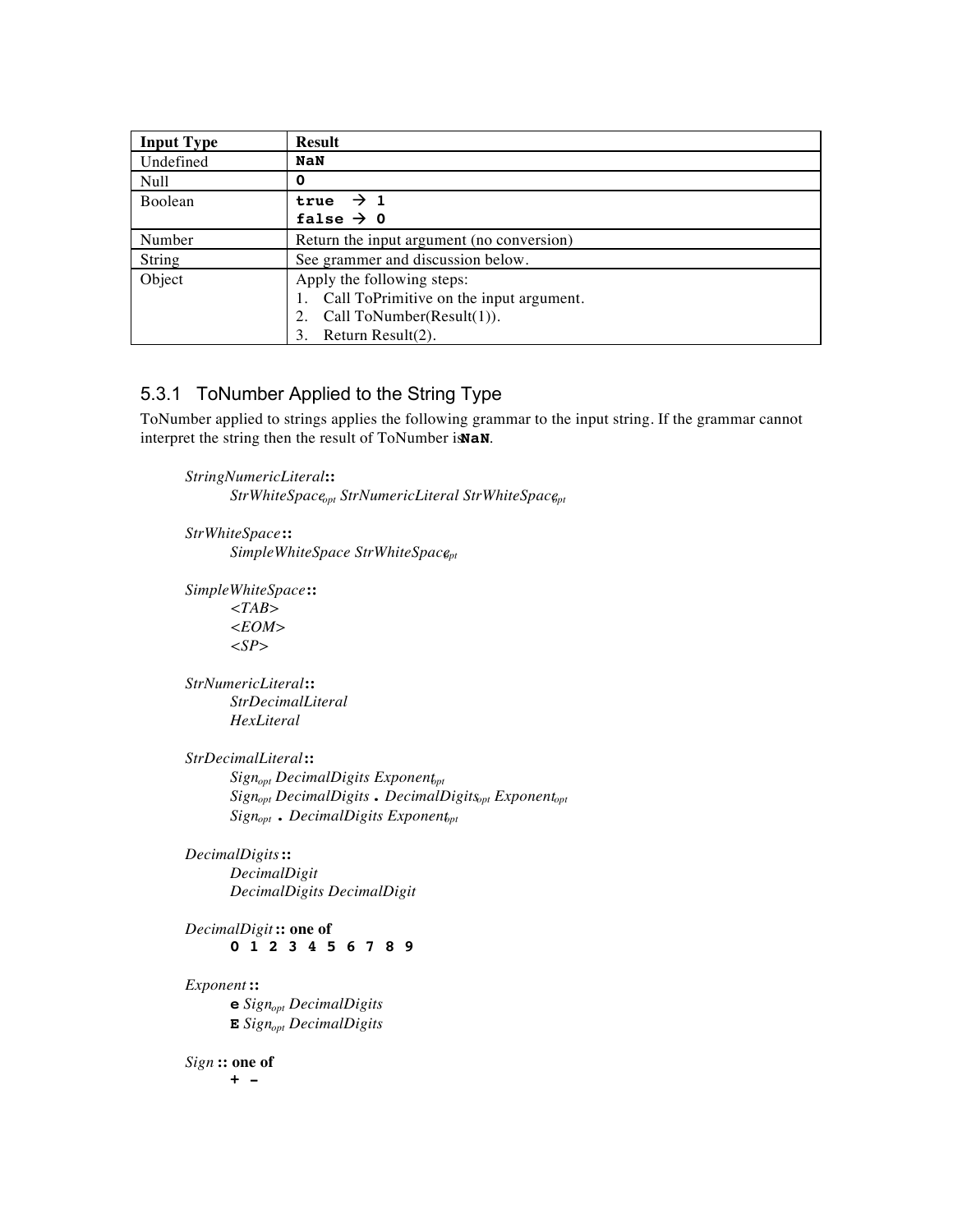*HexLiteral* **:: 0x** *HexDigit* **0X** *HexDigit HexLiteral HexDigit*

*HexDigit* **:: one of 0 1 2 3 4 5 6 7 8 9 a b c d e f A B C D E F**

**Issues:** Should we allow hex in ToNumber(string)?

## **5.4 TOINTEGER**

The operator ToInteger attempts to convert its argument to an integral numeric value. This operator functions as follows:

- 1. Call ToNumber on the input argument.
- 2. If Result(1) is **NaN**, return **0**.
- 3. If Result(1) is **±Infinity**, return Result(1).
- 4. Compute  $sign(Result(1))^*$  floor( $abs(Result(1)))$ .
- 5. Return Result(4).

### **5.5 TOINT32: (SIGNED 32 BIT INTEGER)**

The operator ToInt32 attempts to convert its argument to an integral numeric value representable as a signed 32 bit integer. This operator functions as follows:

- 1. Call ToNumber on the input argument.
- 2. If Result(1) is **NaN**, return **0**.
- 3. Return whatever IEEE does. **Issue:** define this.

## **5.6 TOUINT32: (UNSIGNED 32 BIT INTEGER)**

The operator ToUint32 attempts to convert its argument to an integral numeric value representable as an unsigned 32 bit integer. This operator functions as follows:

- 1. Call ToNumber on the input argument.
- 2. If Result(1) is **NaN**, return **0**.
- 3. Return whatever IEEE does. **Issue:** define this.

## **5.7 TOSTRING**

The operator ToString attempts to convert its argument to a value of type String according to the following table:

| <b>Input Type</b> | <b>Result</b>                             |
|-------------------|-------------------------------------------|
| Undefined         | "undefined"                               |
| Null              | "null"                                    |
| Boolean           | true $\rightarrow$ "true"                 |
|                   | false $\rightarrow$ "false"               |
| Number            | See discussion below.                     |
| String            | Return the input argument (no conversion) |
| Object            | Apply the following steps:                |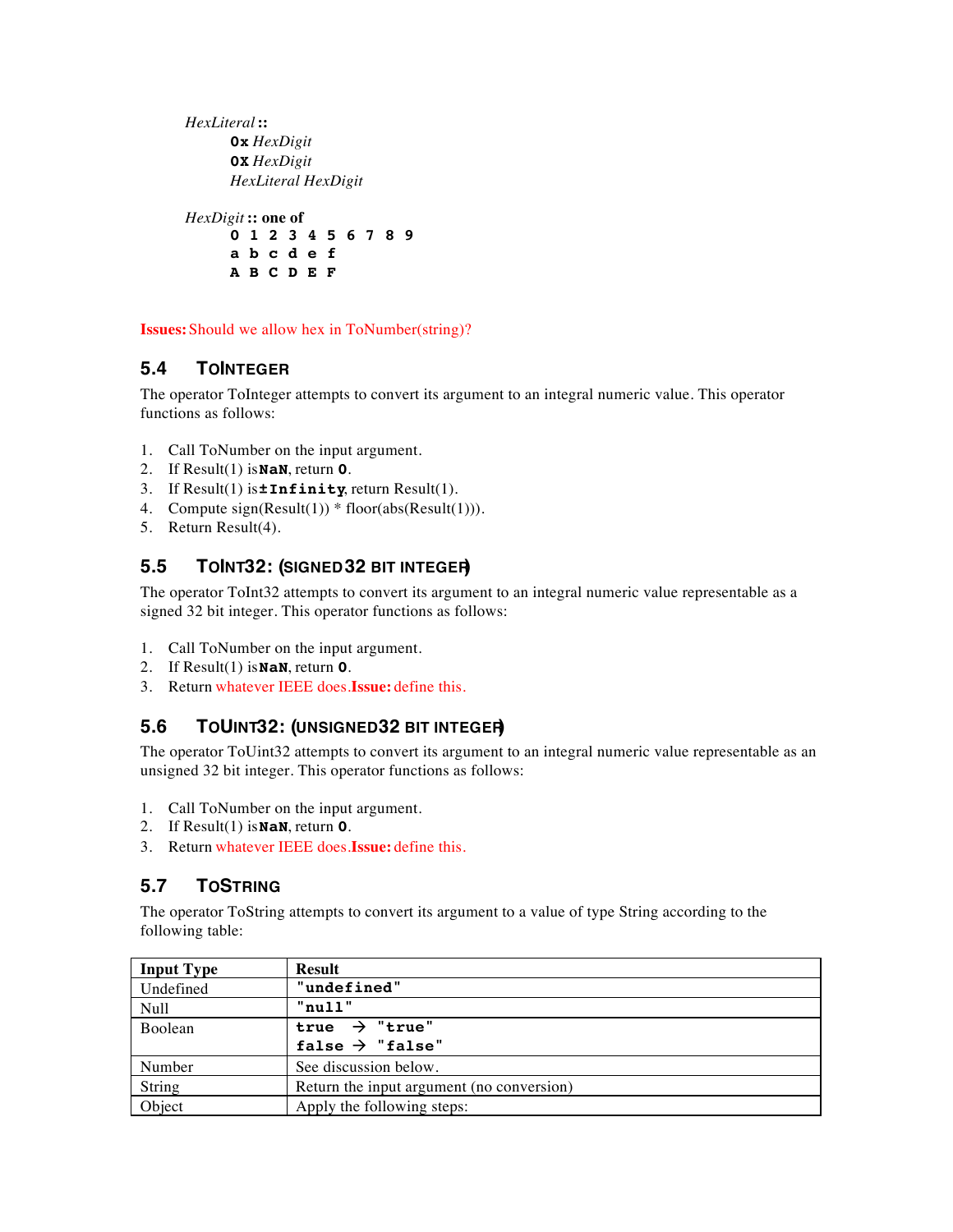|  | Call ToPrimitive on the input argument. |
|--|-----------------------------------------|
|  | 2. Call $T\circ String(Result(1))$ .    |
|  | Return Result(2).                       |

## 5.7.1 ToString Applied to the Number Type

#### **Issue:** define this.

## **5.8 TOOBJECT**

The operator ToObject attempts to convert its argument to a value of type Object according to the following table:

| <b>Input Type</b> | <b>Result</b>                                                                    |
|-------------------|----------------------------------------------------------------------------------|
| Undefined         | generate a runtime error                                                         |
| Null              | generate a runtime error                                                         |
| <b>Boolean</b>    | Create a Boolean object whose default value is the value of the boolean. See the |
|                   | Object Model section for a description of the Boolean object.                    |
| Number            | Create a Number object whose default value is the value of the number. See the   |
|                   | Object Model section for a description of the Number object.                     |
| String            | Create a String object whose default value is the value of the string. See the   |
|                   | Object Model section for a description of the String object.                     |
| Object            | Return the input argument (no conversion)                                        |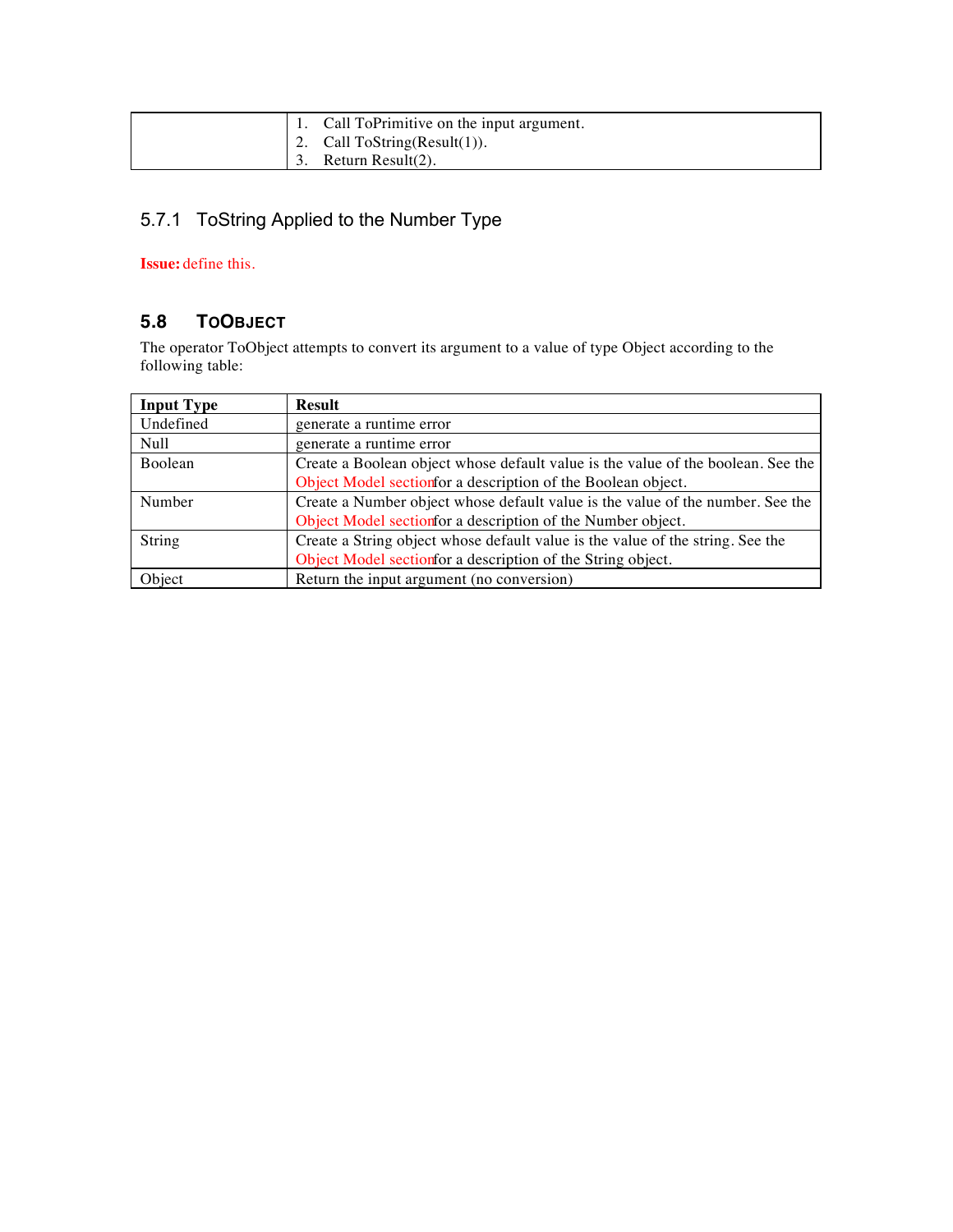### **VARIABLES**

#### **6.1 SCOPE RESOLUTION**

All names have scope. A fully qualified name identifies the scope explicitly. Unqualified names have an implicit scope.

The semantics of resolving the implicit scope, entails searching all active objects insa*cope chain* (stack), that is maintained by the ECMAScript runtime system, until a suitable scope is found. This can be accomplished by iteratively calling the [[HasProperty]] method for each object in the scope chain.

**Note**: this is merely a semantic description. Actual implementation may vary.

### 6.2 Global Object

There is a unique global object that is always the last element in the scope chain. The global object contains as properties the following:

- Variables declared in global code. These have initial valuandefined and attributes { DontEnum }.
- Declared functions. The value is the function object and the attributes are { DontEnum }.
- Builtin objects such as Math, String, Date, parseInt, etc. These have attributes { DontEnum }.
- Implicitly created variables. Recall that if PutVal is called on a Reference value whose base value is **null**, [[Put]] is called on the global object. This creates a new member of the global object.

Depending on the host environment, the global object may have itself as a named property (such as **window** in HTML) and may have additional properties, defined by the host, including internal properties.

**Issue:** should declared functions and builtin objects have attributes { DontEnum, ErrorOnWrite, Permanent }?

#### 6.3 Local Variables

There are four types of source code identifiable executions scopes in ECMAScript: global, function code, eval code, anonoymous code. If a local variable is created within an execution scope as with t**heir** statement, the name associated with the variable is added to the active source code execution scope.

#### 6.4 With Blocks

Once an execution scope is entered, whether it be global, function, eval or anonymous code, the only mechanism for modifying the scope chain is thosith statement. When execution enters awith block, the object specified in the with statement is added to the front of the scope chain. When execution leaves a **with** block, whether normally or via abreak or **continue** statement, the object is removed from the scope chain. The object being removed will always be the first object in the scope chain.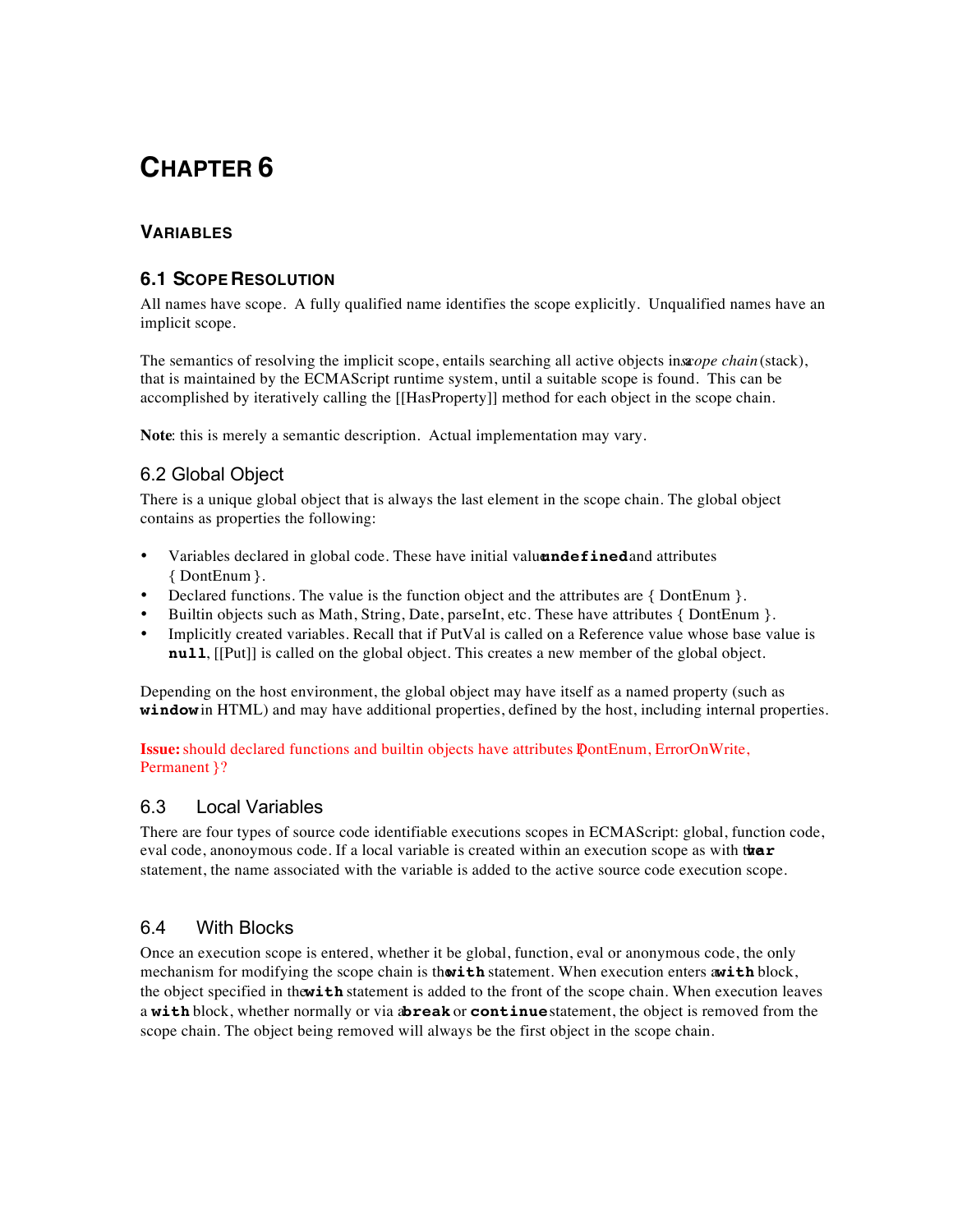## 6.5 Eval Code

In eval code, the scope chain is initially the same as in the calling context. If the calling context has an arguments object, variables and functions declared in eval code get added to the arguments object. Otherwise, they are added to the global object. The eval code has the sanarguments and this objects as its calling context. Eval code can be called from any type of code, including eval code.

## 6.6 Initial Variable Values

Every variable in a ECMAScript program has a value:

- If a global or local variable is used before it is set, its value is undefined
- If an object property is used before it is set, its value is undefined.
- A formal function parameter is initialized to the corresponding actual argument value. If there is no corresponding actual argument, the formal parameter's value is undefined.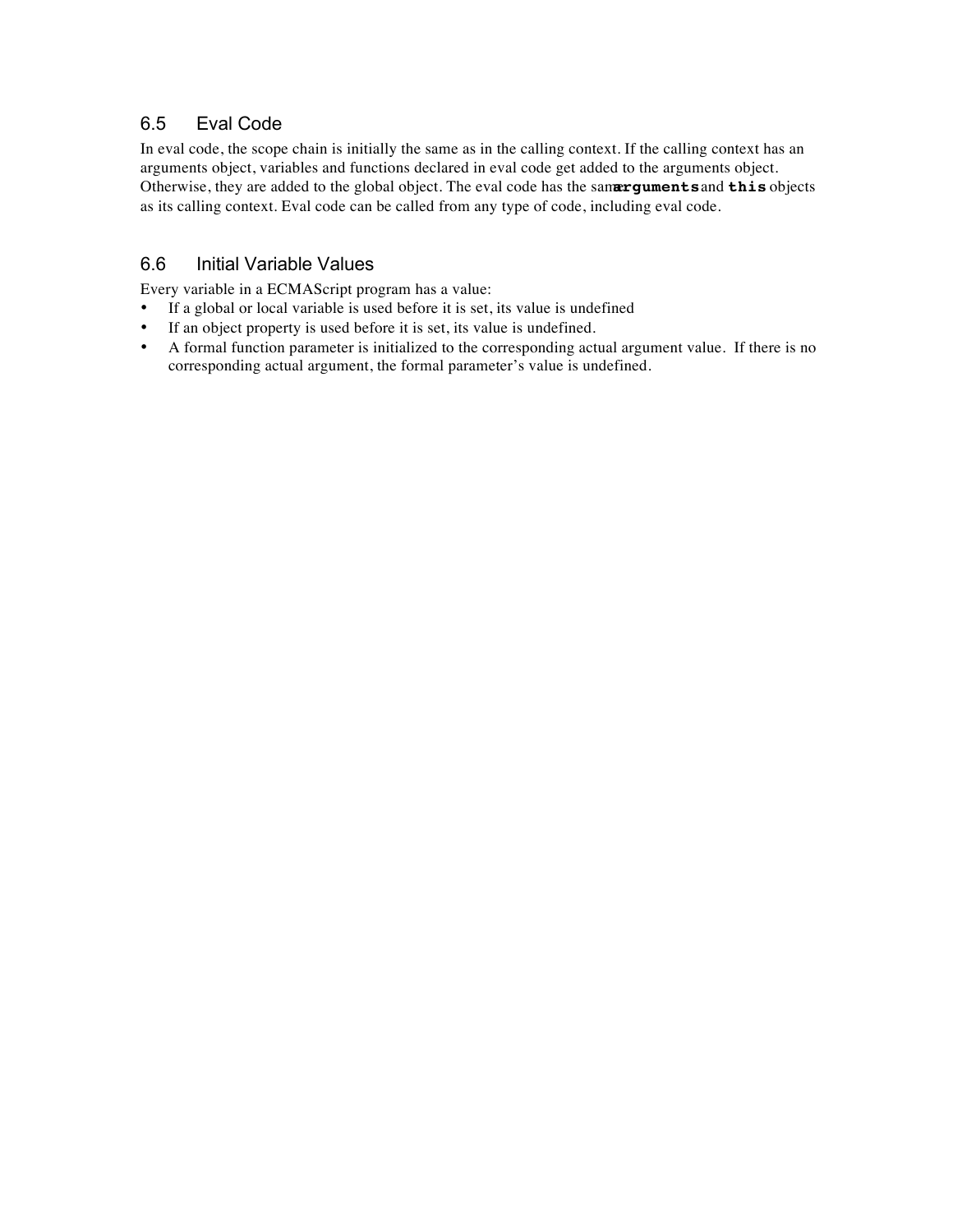## **EXPRESSIONS**

### **7.1 PRIMARY EXPRESSIONS**

**Syntax**

*PrimaryExpression* **: this** *identifier Literal* **(** *Expression* **)**

### 7.1.1 The **this** Keyword

The **this** keyword has the following meanings:

- 1. In global code, **this** refers to the global object.
- 2. In eval code, **this** refers to the same object as in the calling context.
- 3. When function code or anonymous code is used as a constructor, that is, in the context of **new** expression, **this** refers to the object being constructed.
- 4. When function code or anonymous code is called, the value forthis is supplied by the caller. If the caller provides **null**, the global object is used instead.

## 7.1.2 Identifier Reference

An *Identifier* is evaluated using the scoping rules stated 6.1 Scope Resolution The result of an *Identifier* is always a value of type Reference.

## 7.1.3 Literal Reference

A *Literal* is evaluated as described in section 3.4 Literals

## 7.1.4 The Grouping Operator

The production *PrimaryExpression* **: (** *Expression***)** is evaluated as follows:

- 1. Evaluate *Expression*. This may be of type Reference.
- 2. Return Result(1).

**Issue:** should this call GetValue(Result(1)) so that the result is never of type Reference? The above definition allows:

$$
(x.y) = 10
$$

$$
(x.y) + +
$$

to assign 11 to x.y. It also specifies that

 $(x,y)(1,2,3)$ 

calls method y with x as the "this" value, instead of the global object as "this" value.

#### **7.2 POSTFIX EXPRESSIONS**

**Syntax**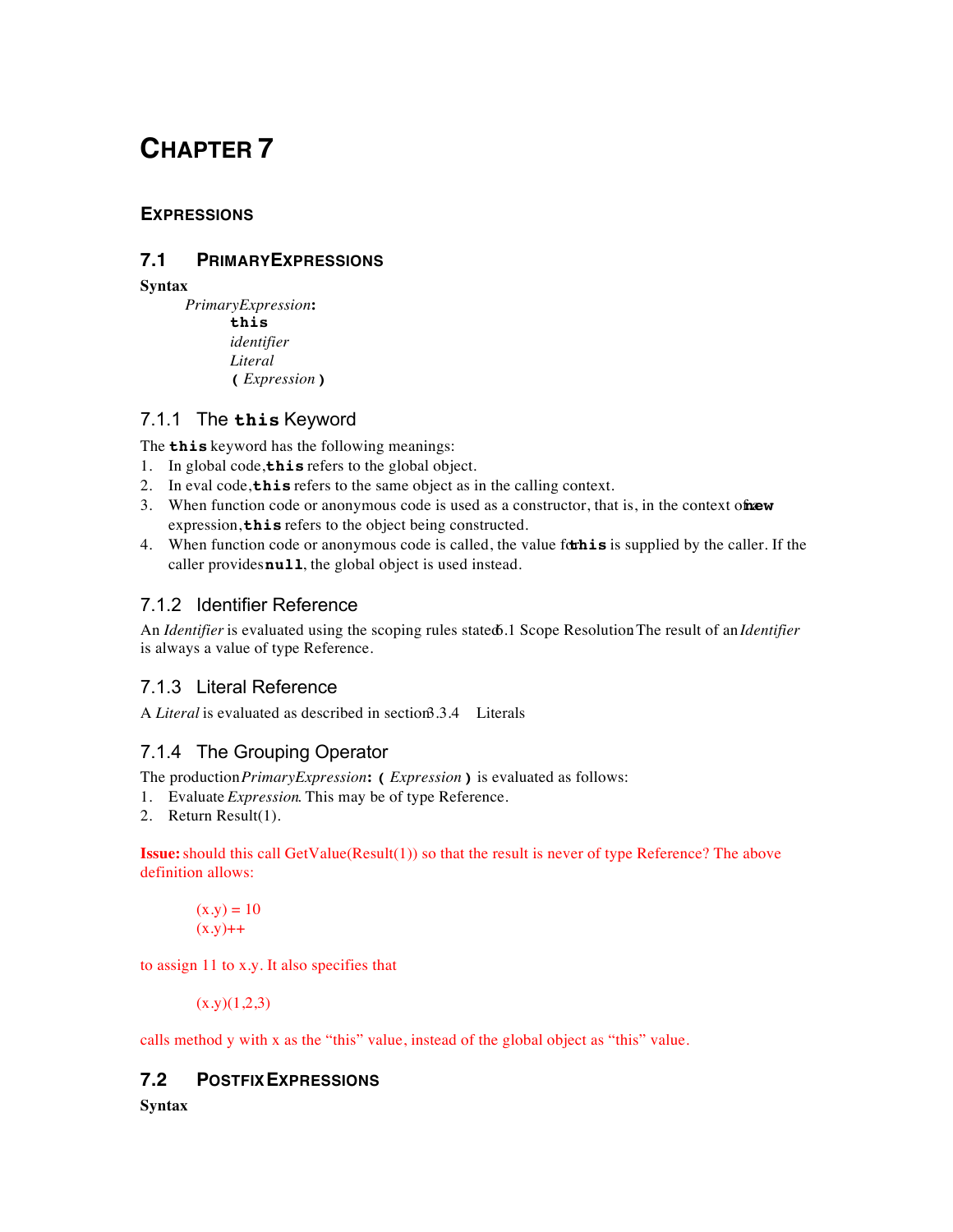*MemberExpression* **:** *PrimaryExpression MemberExpression* **[** *Expression* **]** *MemberExpression* **.** *Identifier MemberExpression IncrementOperator*

*IncrementOperator* **:**

**++ --**

*NewExpression* **: new** *MemberExpression*

*NewCallExpression* **: new** *MemberExpression Arguments*

*CallExpression* **:**

*MemberExpression Arguments NewCallExpression Arguments CallExpression Arguments CallExpression* **[** *Expression* **]** *CallExpression* **.** *Identifier CallExpression IncrementOperator*

*Arguments* **: ( ) (** *ArgumentList* **)**

*ArgumentList* **:** *AssignmentExpression ArgumentList* **,** *AssignmentExpression*

*PostfixExpression* **:** *MemberExpression CallExpression NewExpression*

The postfix increment operators and property accessor operators **[ ]** and **.** appear in both the *MemberExpression* and *CallExpression* productions. Generally we will refer to the productions involving *MemberExpression* with the understanding that the same remarks apply to *CallExpression*. Similarly, the *CallExpression* production includes three definitions involving the *Arguments* non-terminal. We will refer to the definition involving *CallExpression*.

## 7.2.1 Property Accessors

Properties are accessed by name, using either the dot notation *MemberExpression***.** *Identifier* or the bracket notation *MemberExpression***[** *Expression* **]**.

The dot notation is transformed using the following syntactic conversion:

*MemberExpression* **.** *Identifier*

is exactly equivalent to: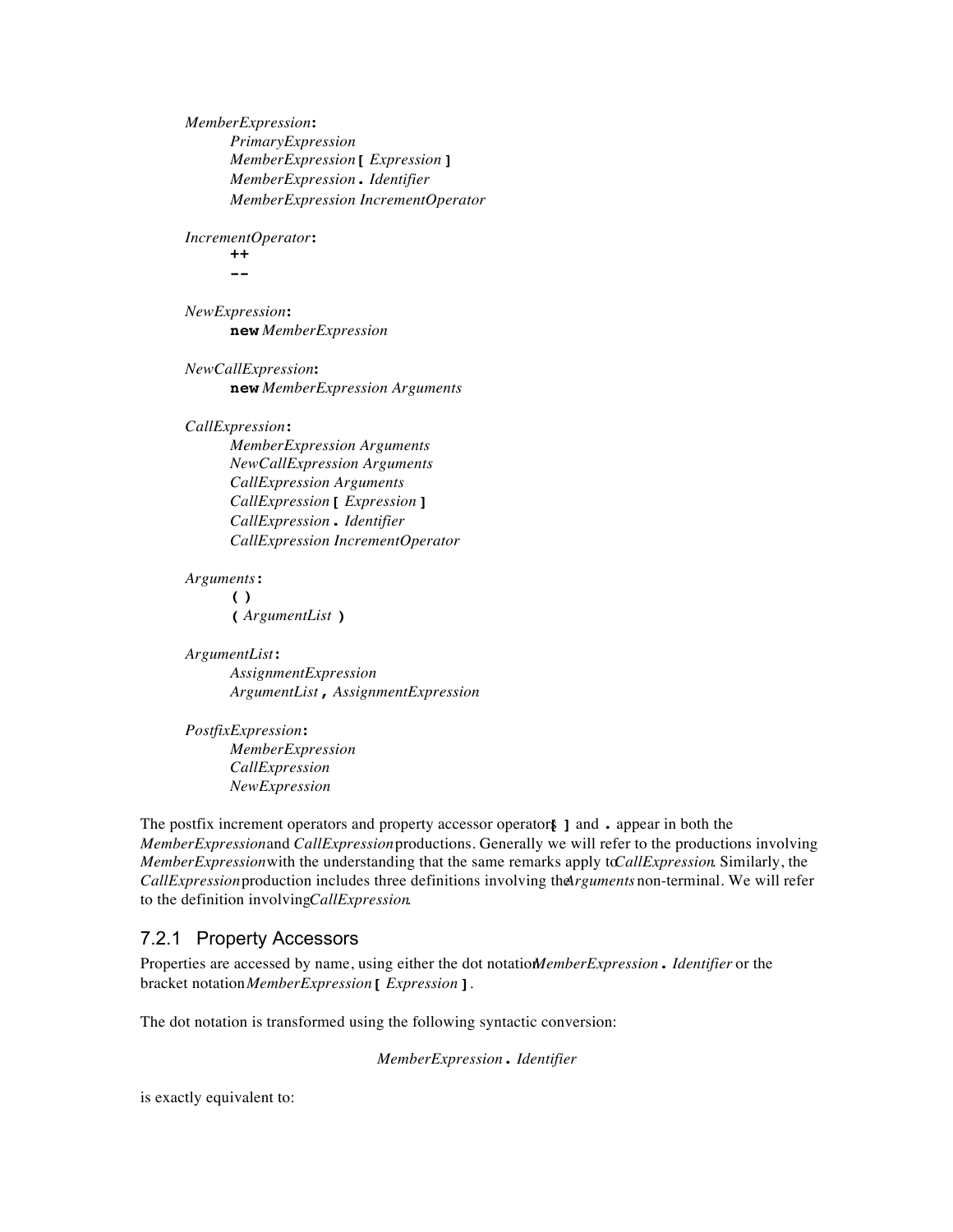#### *MemberExpression***[** <identifier-string> **]**

where <identifier-string> is a string literal containing the same sequence of characters as the identifier.

The production *MemberExpression* **:** *MemberExpression* **[** *Expression* **]** is evaluated as follows:

- 1. Evaluate *MemberExpression*.
- 2. Call GetValue(Result(1)).
- 3. Evaluate *Expression*.
- 4. Call GetValue(Result(3)).
- 5. Call ToObject(Result(2)).
- 6. Call ToString(Result(4)).
- 7. Return a value of type Reference whose base value is Result(5), member name is Result(6) and access mode is explicit.

#### 7.2.2 Postfix Increment and Decrement Operators

The production *MemberExpression* **:** *MemberExpression IncrementOperator* is evaluated as follows:

- 1. Evaluate *MemberExpression*.
- 2. Call GetValue(Result(1)).
- 3. Call ToPrimitive(Result(1)).
- 4. Call ToNumber(Result(2)).
- 5. For **++**, Result(5) is Result(4) increased by one. For **--**, Result(5) is Result(4) decreased by one. In either case, if Result(4) is **NaN** or **±Infinity**, Result(5) is the same as Result(4).
- 6. Call PutValue(Result(1), Result(5)).
- 7. Return Result(2).

**Issue:** Should the expression result (step 6) be the value from step 2 or step 3? Since the prefix increment and decrement operators evaluate to the result of step 4 (a number) maybe the postfix operators should evaluate to the result of step 3.

#### 7.2.3 The **new** Operator

The production *NewCallExpression* **: new** *MemberExpression Arguments* is evaluated as follows:

- 1. Evaluate *MemberExpression*.
- 2. Call GetValue(Result(1)).
- 3. For each *AssignmentExpression* in *ArgumentList*, in left to right order, evaluate AssignmentExpressionand call GetValue on the result. Keep all of these values in an internal list.
- 4. If Type(Result(2)) is not Object, generate a runtime error.
- 5. If Result(2) does not implement the internal [[Construct]] method, generate a runtime error.
- 6. Call the [[Construct]] method on Result(2), providing the list generated in step 3 as the parameters.
- 7. If Type(Result(6)) is not Object, generate a runtime error.
- 8. Return Result(6).

## 7.2.4 Function Calls

The production *CallExpression*: *CallExpression Argumentsis* evaluated as follows:

- 1. Evaluate *CallExpression*.
- 2. For each *AssignmentExpression* in *ArgumentList*, in left to right order, evaluate AssignmentExpressionand call GetValue on the result. Keep all of these values in an internal list.
- 3. Call GetValue(Result(1)).
- 4. If Type(Result(3)) is not Object, generate a runtime error.
- 5. If Result(3) does not implement the internal [[Call]] method, generate a runtime error.
- 6. If Type(Result(1)) is Reference, Result(6) is GetBase(Result(1)). Otherwise Result(6) is **null**.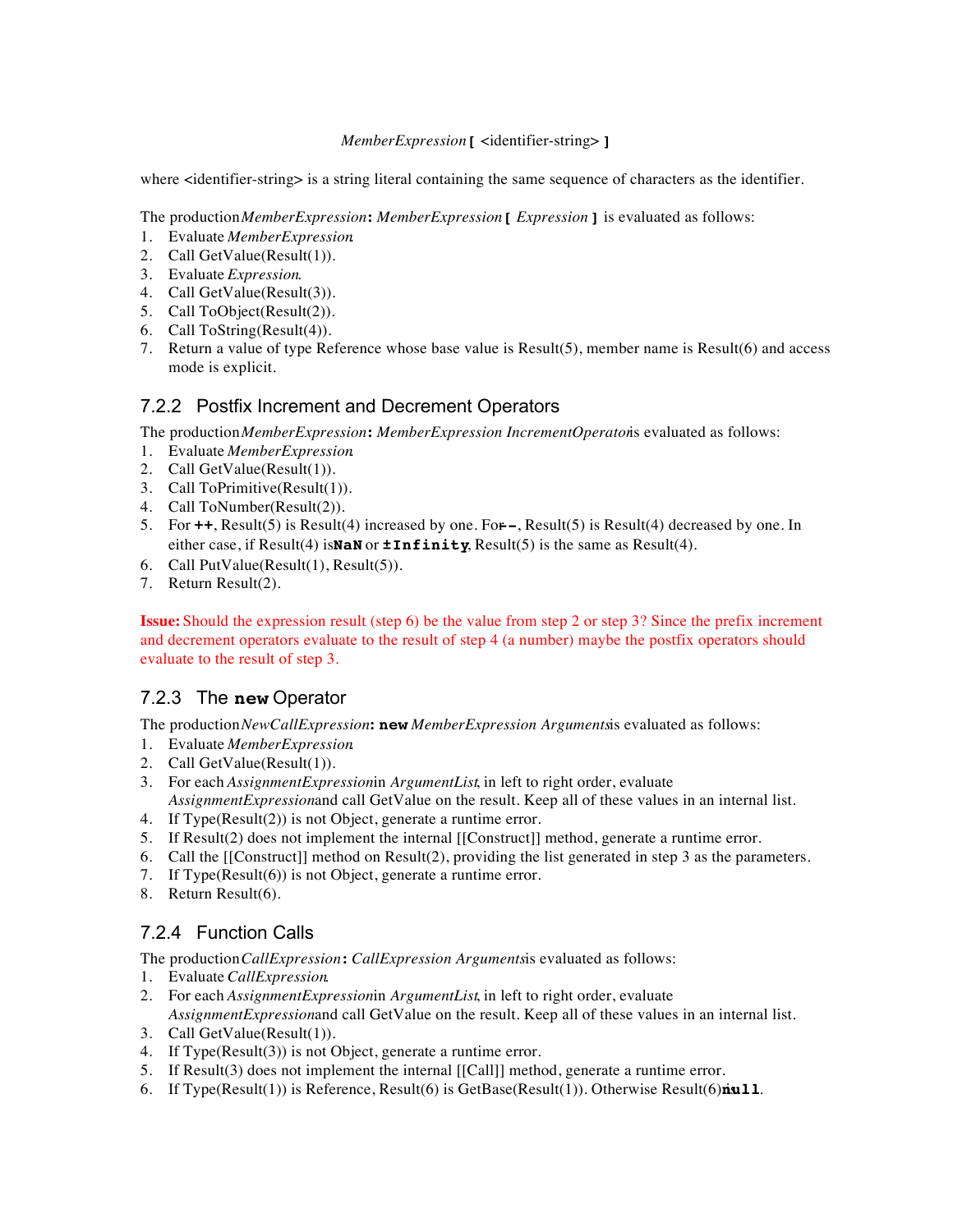- 7. Call the  $[[Call]]$  method on Result(3), providing Result(6) as the **this** value and providing the list generated in step 2 as the parameters.
- 8. Return Result(7).

**Note:** Result(7) will never be of type Reference for native ECMAScript objects. Whether an external object can return a value of type Reference is implementation dependent.

#### **7.3 UNARY OPERATORS**

#### **Syntax**

*UnaryExpression* **:**

*PostfixExpression* **delete** *UnaryExpression* **void** *UnaryExpression* **typeof** *UnaryExpression IncrementOperator UnaryExpression*

- **+** *UnaryExpression*
- **-** *UnaryExpression*
- **~** *UnaryExpression*
- **!** *UnaryExpression*

### 7.3.1 The **delete** Operator

The production *UnaryExpression* **: delete** *UnaryExpression* is evaluated as follows:

- 1. Evaluate *UnaryExpression*.
- 2. Call GetBase(Result(1)).
- 3. Call GetProperty(Result(1)).
- 4. If Type(Result(2)) is not Object, generate a runtime error.
- 5. If Result(2) does not implement the internal [[Delete]] method, generate a runtime error.
- 6. Call the [[Delete]] method on Result(2), providing Result(3) as the property name to delete.
- 7. Return **undefined**.

## 7.3.2 The **void** Operator

The production *UnaryExpression*: **void** *UnaryExpression* is evaluated as follows:

- 1. Evaluate *UnaryExpression*.
- 2. Call GetValue(Result(1)).
- 3. Return **undefined**.

## 7.3.3 The **typeof** Operator

The production *UnaryExpression* **: typeof** *UnaryExpression* is evaluated as follows:

- 1. Evaluate *UnaryExpression*.
- 2. If Type(Result(1)) is Reference and GetBase(Result(1)) is **null**, return **"undefined"**.
- 3. Call GetValue(Result(1)).
- 4. Return a string determined by Type(Result(3)) according to the following table:

| <b>Type</b>         | <b>Result</b> |
|---------------------|---------------|
| Undefined           | "undefined"   |
| Null                | "object"      |
| Boolean             | "boolean"     |
| Number              | "number"      |
| String              | "string"      |
| Object              | "object"      |
| Object (implements) | "function"    |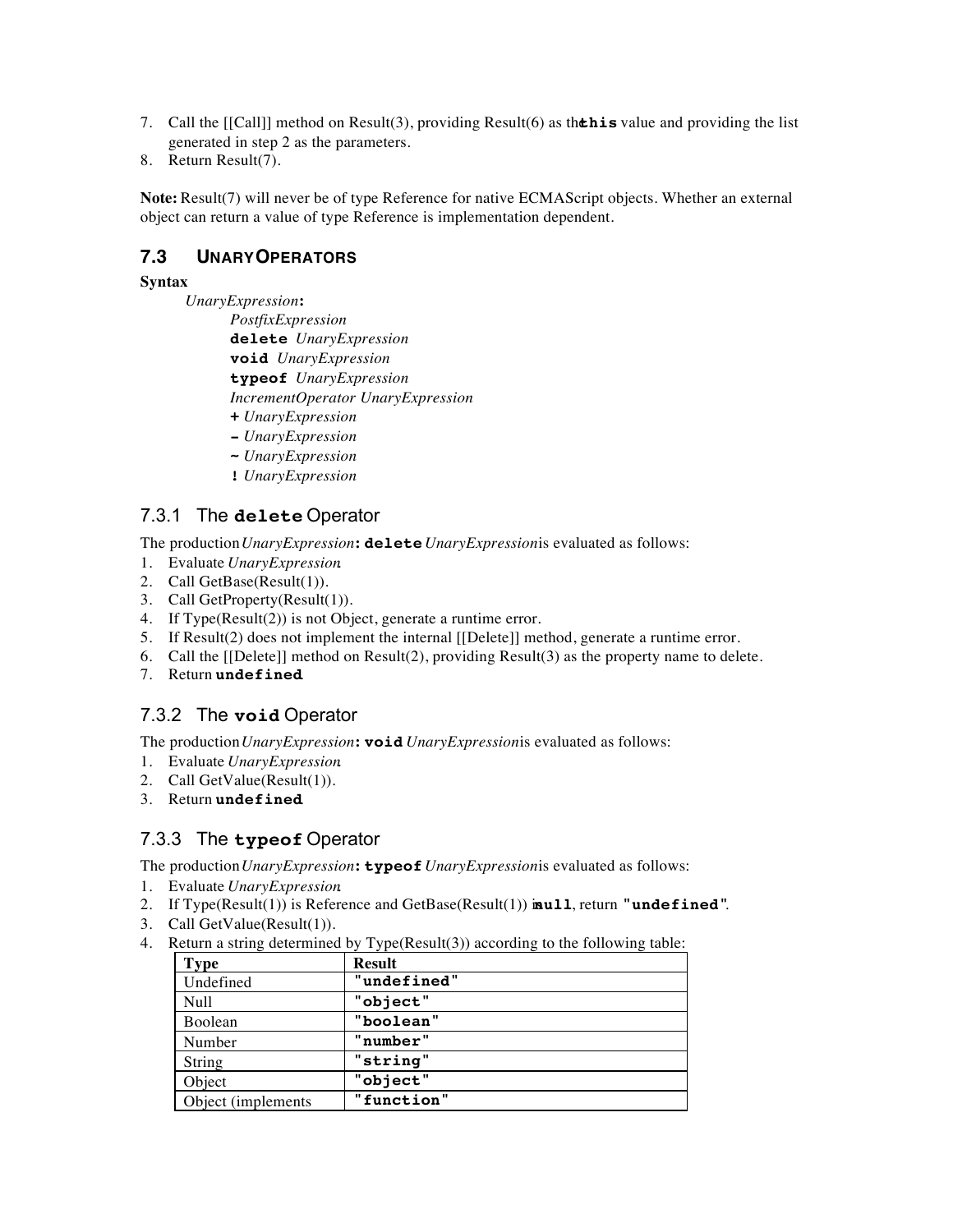|--|

### 7.3.4 Prefix Increment and Decrement Operators

The production *UnaryExpression* **:** *IncrementOperator UnaryExpression* is evaluated as follows:

- 1. Evaluate *UnaryExpression*.
- 2. Call GetValue(Result(1)). Call ToPrimitive(Result(2)).
- 3. Call ToPrimitive(Result(1)).
- 4. Call ToNumber(Result(2)).
- 5. For **++**, Result(5) is Result(4) increased by one. For **--**, Result(5) is Result(4) decreased by one. In either case, if  $Result(4)$  is **NaN** or  $\pm$ **Infinity**,  $Result(5)$  is the same as  $Result(4)$ .
- 6. Call PutValue(Result(1), Result(5)).
- 7. Return Result(5).

**Issue:** should we return Result(5) or GetValue(Result(1))? Result(5) is the simplest and fastest.

### 7.3.5 Unary **+** and **-** Operators

The production *UnaryExpression*: **+** *UnaryExpressionis* evaluated as follows:

- 1. Evaluate *UnaryExpression*.
- 2. Call GetValue(Result(1)).
- 3. Call ToNumber(Result(2)).
- 4. Return Result(3).

The production *UnaryExpression* **: -** *UnaryExpression* is evaluated as follows:

- 1. Evaluate *UnaryExpression*.
- 2. Call GetValue(Result(1)).
- 3. Call ToNumber(Result(2)).
- 4. If Result(3) is **NaN**, return **NaN**.
- 5. Negate Result(3).
- 6. Return Result(5).

**Issue:** Should unary plus just Evaluate *Unary Expression*?

## 7.3.6 The Bitwise NOT Operator ( **~** )

The production *UnaryExpression*: **-** *UnaryExpressionis* evaluated as follows:

- 1. Evaluate *UnaryExpression*.
- 2. Call GetValue(Result(1)).
- 3. Call ToInt32(Result(2)).
- 4. Apply bitwise complement to Result(3).
- 5. Return Result(4).

## 7.3.7 Logical NOT Operator ( **!** )

The production *UnaryExpression*: **-** *UnaryExpressionis* evaluated as follows:

- 1. Evaluate *UnaryExpression*.
- 2. Call GetValue(Result(1)).
- 3. Call ToBoolean(Result(2)).
- 4. If Result(3) is **true**, return **false**.
- 5. Return **true**.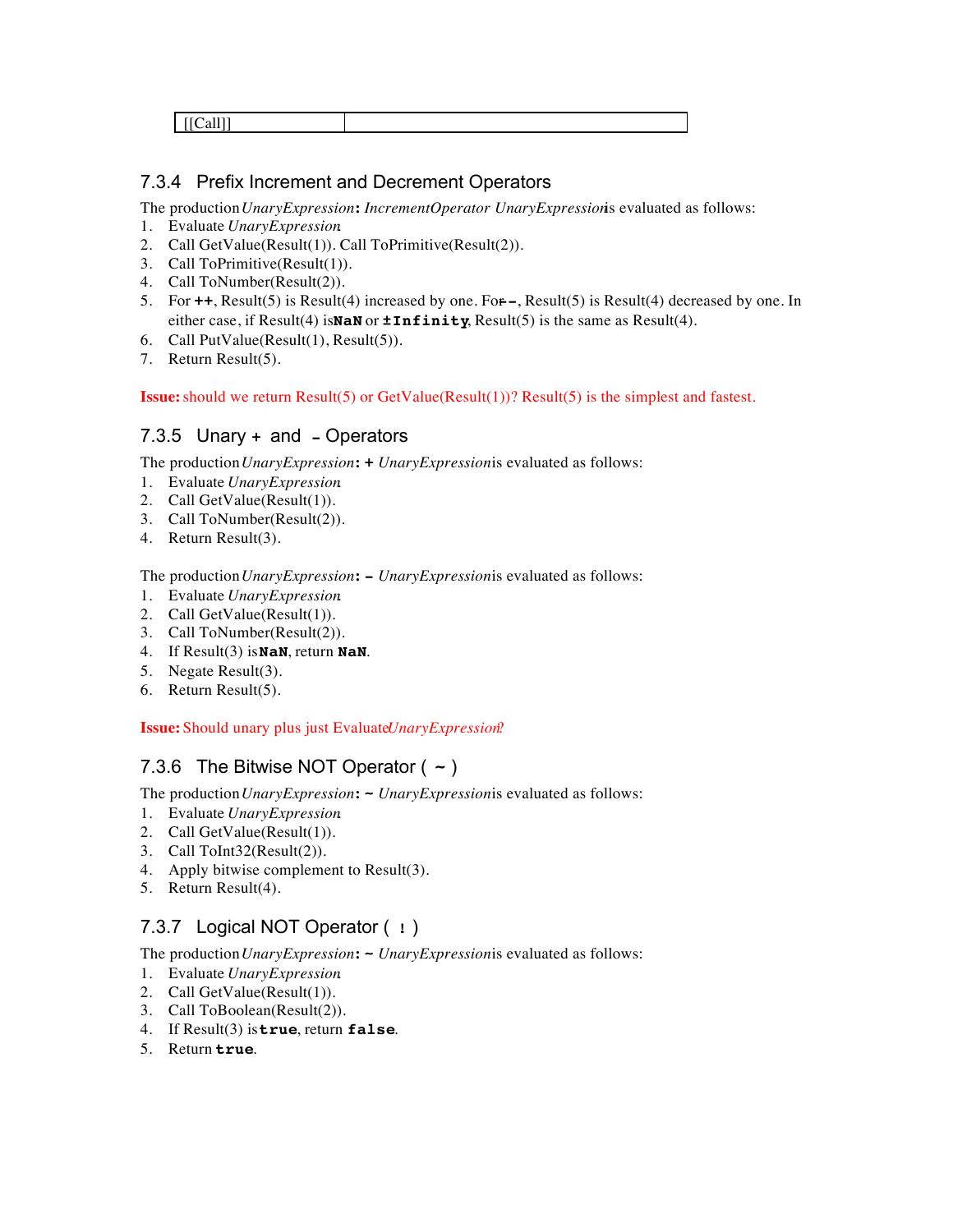### **7.4 MULTIPLICATIVEOPERATORS**

#### **Syntax**

*MultiplicativeExpression* **:** *UnaryExpression MultiplicativeExpression* **\*** *UnaryExpression MultiplicativeExpression* **/** *UnaryExpression MultiplicativeExpression* **%** *UnaryExpression*

#### **Semanitcs**

The production *MultiplicativeExpression* **:** *MultiplicativeExpression @ UnaryExpression*, where @ stands for one of the operators in the above definitions, is evaluated as follows:

- 1. Evaluate *MultiplicativeExpression*.
- 2. Call GetValue(Result(1)).
- 3. Evaluate *UnaryExpression*.
- 4. Call GetValue(Result(3)).
- 5. Call ToNumber(Result(2)).
- 6. Call ToNumber(Result(4)).
- 7. If Result(5) is **NaN** or Result(6) is **NaN** then return **NaN**.
- 8. If @ is either **/** or **%** and Result(6) is 0 then return **NaN**.
- 9. Apply the specified operation  $\epsilon$ ,  $\ell$ , or  $\epsilon$ ) to Result(5) and Result(6) in accordance to the IEEE definition of those operators.
- 10. Return Result(9).

**Issue:** define step 9 better.

#### **7.5 ADDITIVE OPERATORS**

#### **Syntax**

*AdditiveExpression* **:** *MultiplicativeExpression AdditiveExpression* **+** *MultiplicativeExpression AdditiveExpression* **-** *MultiplicativeExpression*

## 7.5.1 The Addition Operator  $( + )$

The addition operator either performs string concatenation or numeric addition.

The production *AdditiveExpression* **:** *AdditiveExpression* **+** *MultiplicativeExpression* is evaluated as follows:

- 1. Evaluate *AdditiveExpression*.
- 2. Call GetValue(Result(1)).
- 3. Evaluate *MultiplicativeExpression*.
- 4. Call GetValue(Result(3)).
- 5. Call ToPrimitive(Result(2)).
- 6. Call ToPrimitive(Result(4)).
- 7. If Type(Result(5)) is String or Type(Result(6)) is String, go to step 13.
- 8. Call ToNumber(Result(5)).
- 9. Call ToNumber(Result(6)).
- 10. If Result(8) or Result(9) is **NaN**, return **NaN**.
- 11. Apply the addition operation to Result(8) and Result(9) in accordance with the IEEE definition.
- 12. Return Result(11).
- 13. Call ToString(Result(5)).
- 14. Call ToString(Result(6)).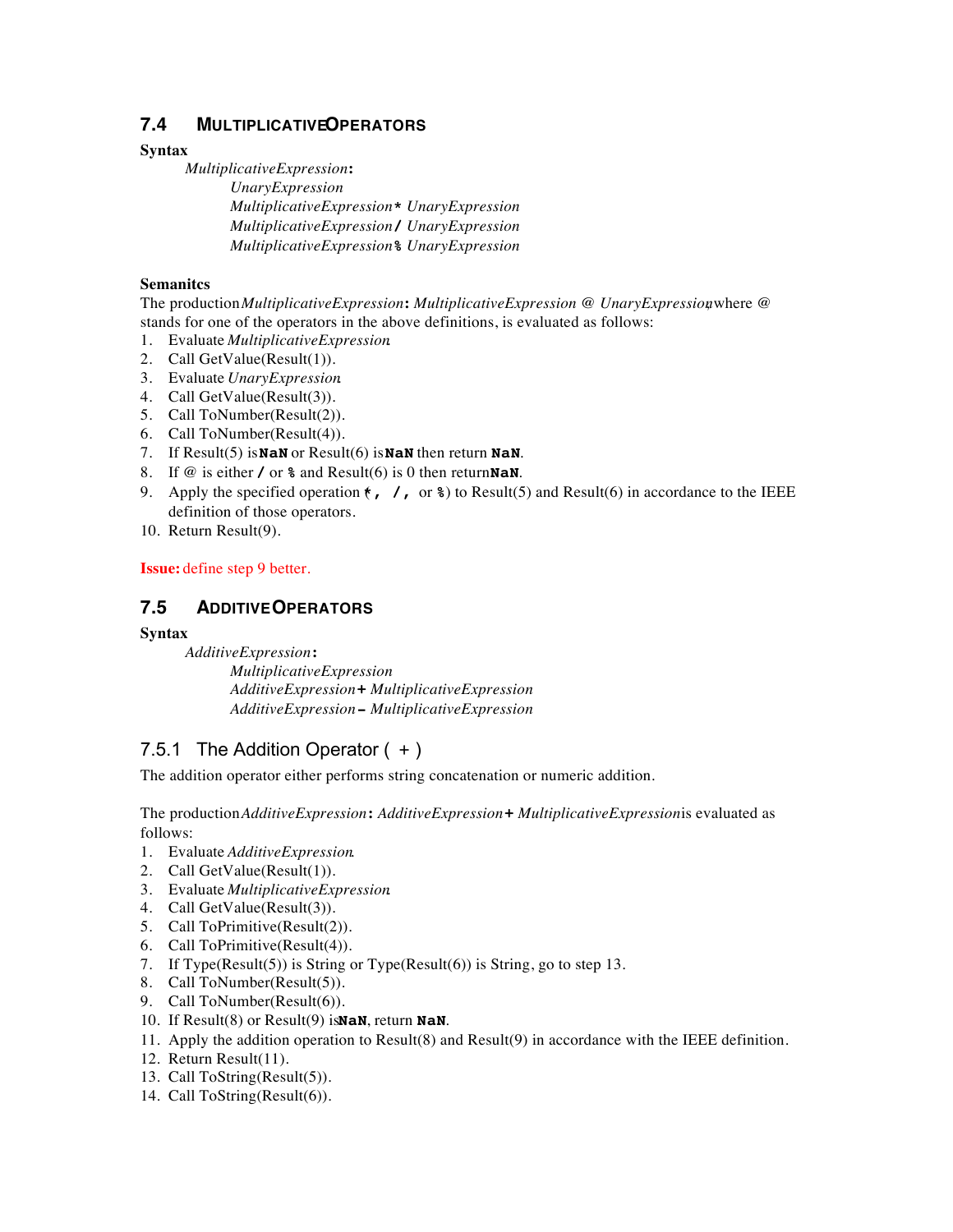- 15. Concatenate Result(13) followed by Result(14).
- 16. Return Result(15).

**Issue:** Define step 11 better.

## 7.5.2 The Subtraction Operator ( **-** )

The production *AdditiveExpression* **:** *AdditiveExpression* **-** *MultiplicativeExpression* is evaluated as follows:

- 1. Evaluate *AdditiveExpression*.
- 2. Call GetValue(Result(1)).
- 3. Evaluate *MultiplicativeExpression*.
- 4. Call GetValue(Result(3)).
- 5. Call ToPrimitive(Result(2)).
- 6. Call ToPrimitive(Result(4)).
- 7. Call ToNumber(Result(2)).
- 8. Call ToNumber(Result(4)).
- 9. If Result(5) or Result(6) is **NaN**, return **NaN**.
- 10. Apply the subtraction operation to Result(7) and Result(8) in accordance with the IEEE definition.
- 11. Return Result(12).

#### **Issue:** Define step 10 better.

#### **7.6 BITWISE SHIFT OPERATORS**

#### **Syntax**

*ShiftExpression* **:**

*ShiftExpression* **<<** *AdditiveExpression ShiftExpression* **>>** *AdditiveExpression ShiftExpression* **>>>** *AdditiveExpression*

The result of evaluating ShiftExpression is always truncated to 32 bits. If the result of evaluating ShiftExpression produces a fractional component, the factional component is discarded. The result of evaluating AdditiveExpresion is always truncated to five bits.

## 7.6.1 The Left Shift Operator ( << )

Performs a bitwise left shift operation on the left argument by the amount specified by the right argument.

The production *ShiftExpression* **:** *ShiftExpression* **<<** *AdditiveExpression* is evaluated as follows:

- 1. Evaluate *ShiftExpression*.
- 2. Call GetValue(Result(1)).
- 3. Evaluate *AdditiveExpression*.
- 4. Call GetValue(Result(3)).
- 5. Call ToInt32(Result(2)).
- 6. Call ToInt32(Result(4)).
- 7. Mask out all but the least significant 5 bits of Result(6), that is, compute Result(6) &  $0x1F$ .
- 8. Left shift Result(5) by Result(7) bits. The result is a signed 32 bit integer.
- 9. Return Result(8).

**Issue:** Should we convert the left operand ToUint32 instead? Or should there be a **<<<** operator that does this?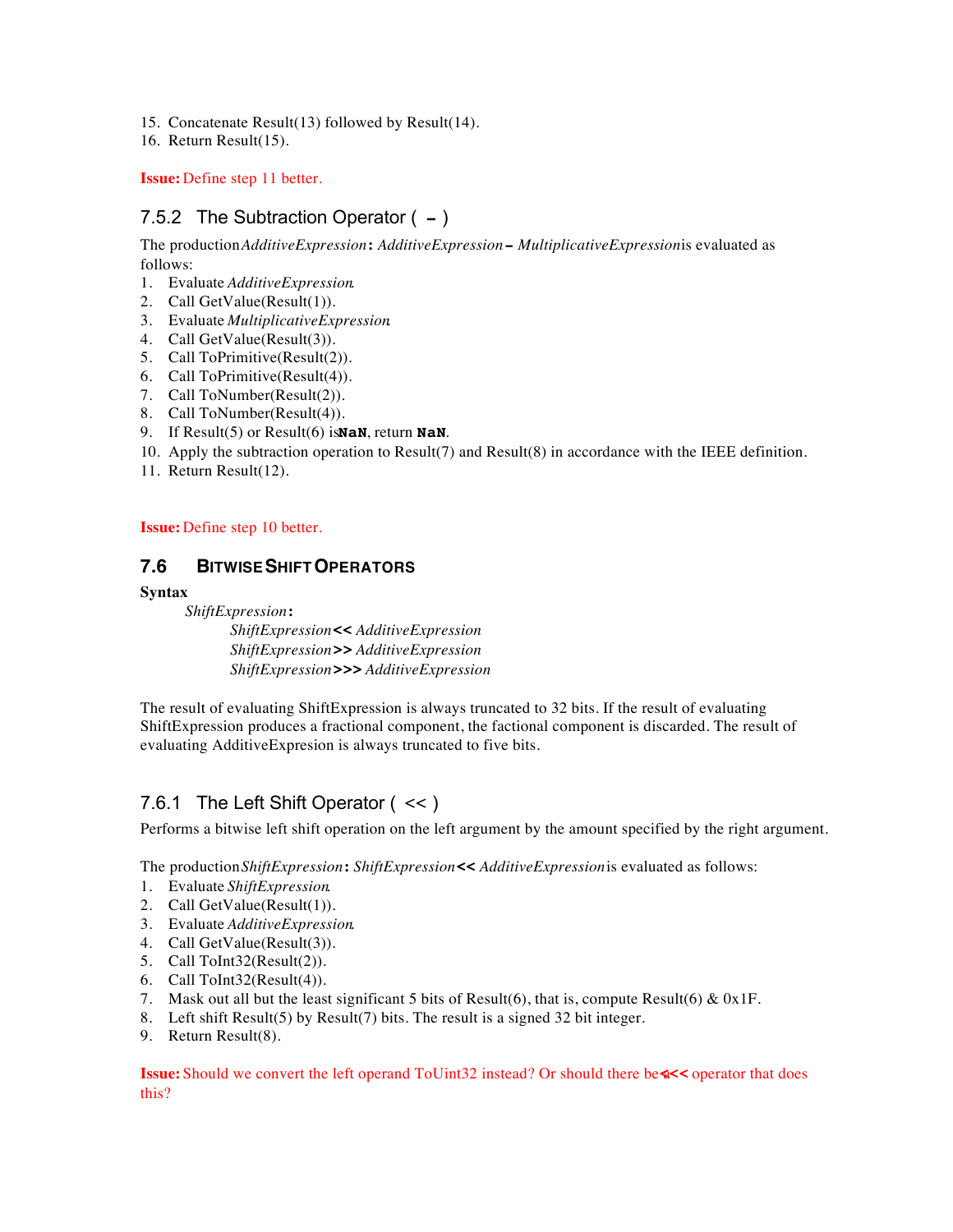## 7.6.2 The Signed Right Shift Operator ( **>>** )

Performs a sign-filling bitwise right shift operation on the left argument by the amount specified by the right argument.

The production *ShiftExpression* **:** *ShiftExpression* **>>** *AdditiveExpression* is evaluated as follows:

- 1. Evaluate *ShiftExpression*.
- 2. Call GetValue(Result(1)).
- 3. Evaluate *AdditiveExpression*.
- 4. Call GetValue(Result(3)).
- 5. Call ToInt32(Result(2)).
- 6. Call ToInt32(Result(4)).
- 7. Mask out all but the least significant 5 bits of Result(6), that is, compute Result(6) &  $0x1F$ .
- 8. Perform sign-extending right shift of Result(5) by Result(7) bits. The most significant bit is propagated. The result is a signed 32 bit integer.
- 9. Return Result(8).

## 7.6.3 The Unsigned Right Shift Operator ( **>>>** )

Performs a zero-filling bitwise right shift operation on the left argument by the amount specified by the right argument.

The production *ShiftExpression* **:** *ShiftExpression* **>>>** *AdditiveExpression* is evaluated as follows:

- 1. Evaluate *ShiftExpression*.
- 2. Call GetValue(Result(1)).
- 3. Evaluate *AdditiveExpression*.
- 4. Call GetValue(Result(3)).
- 5. Call ToUint32(Result(2)).
- 6. Call ToInt32(Result(4)).
- 7. Mask out all but the least significant 5 bits of Result(6), that is, compute Result(6) &  $0x1F$ .
- 8. Perform zero-filling right shift of Result(5) by Result(7) bits. Vacated bits are filled with zero. The result is an unsigned 32 bit integer.
- 9. Return Result(8).

#### **7.7 RELATIONAL OPERATORS**

#### **Syntax**

*RelationalExpression* **:**

*ShiftExpression RelationalExpression* **<** *ShiftExpression RelationalExpression* **>** *ShiftExpression RelationalExpression* **<=** *ShiftExpression RelationalExpression* **>=** *ShiftExpression*

#### **Semantics**

In the discussion below, the following special operators will be used:

| <b>Operator</b> | <b>Meaning</b>                                                                      |
|-----------------|-------------------------------------------------------------------------------------|
| Numeric $@$     | Where $\omega$ represents one of the relational operators. The operands are of type |
|                 | Number. This is the standard IEEE operator with the provision that if either        |
|                 | operand is NaN, the result is false.                                                |
| Character@      | Where $\omega$ represents one of the relational operators. The operands are of type |
|                 | String. The operands are compared character by character lexicographically in       |
|                 | the unicode character set. If the operands are of different length and all          |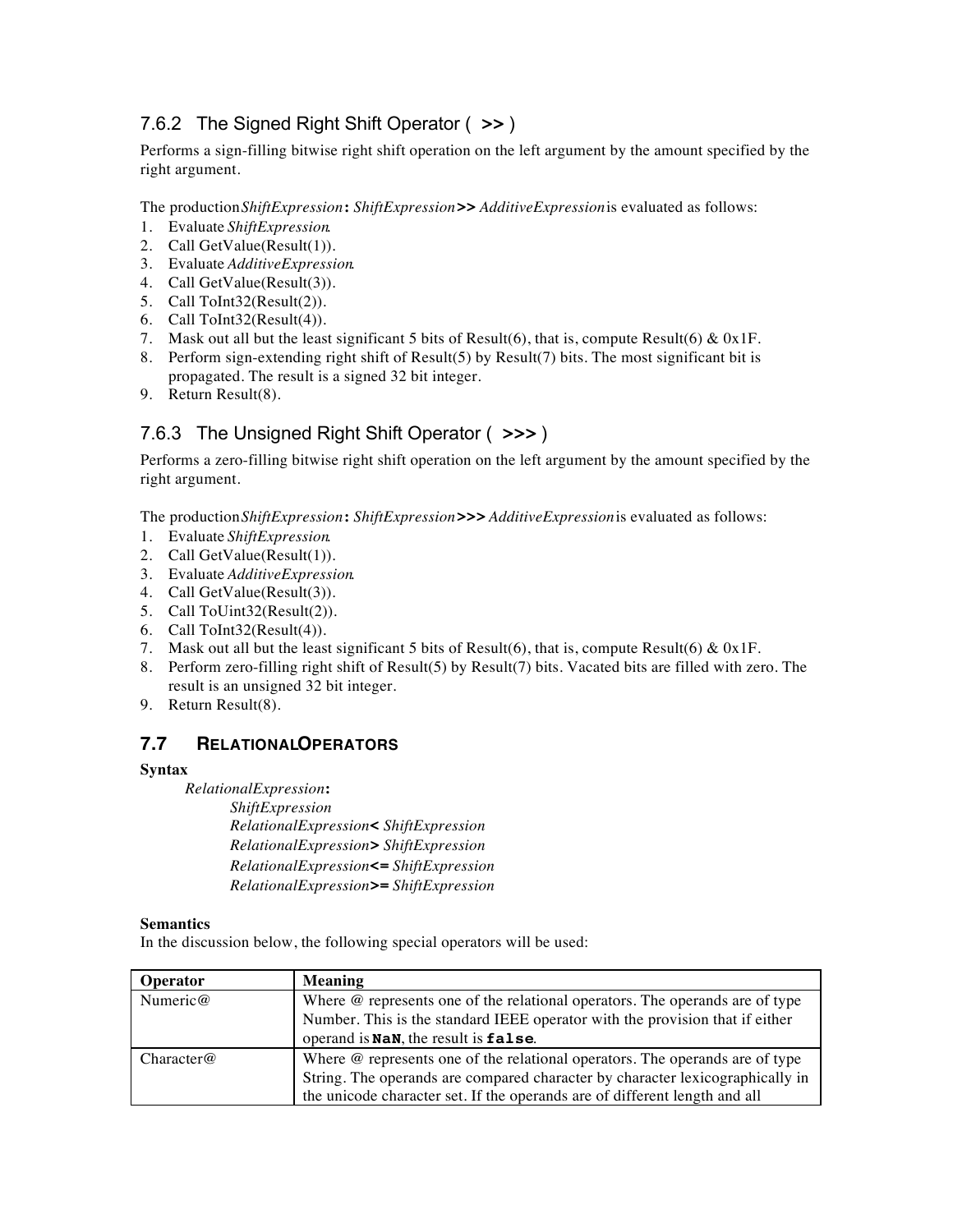|          | characters up to the length of the shorter operand are the same, the longer string<br>is considered to be greater.                                                                                           |
|----------|--------------------------------------------------------------------------------------------------------------------------------------------------------------------------------------------------------------|
| Boolean@ | Where $\omega$ represents one of the relational operators. The operands are of type<br>Boolean. If one operand istrue and the other is false, the result is false.<br>Otherwise, the result is <b>true</b> . |

The relational operators operate on two types: numbers and strings. The addition operator operates on the same types. Therefore, the conversion rules are the same for the addition operator and relational operators.

The production *RelationalExpression* **:** *RelationalExpression @ ShiftExpression*, where @ represents one of the relational operators, is evaluated as follows:

- 1. Evaluate *RelationalExpression*.
- 2. Call GetValue(Result(1)).
- 3. Evaluate *ShiftExpression*.
- 4. Call GetValue(Result(3)).
- 5. Call ToPrimitive(Result(2)).
- 6. Call ToPrimitive(Result(4)).
- 7. If Type(Result(5)) is String or Type(Result(6)) is String, go to step 13.
- 8. Call ToNumber(Result(5)).
- 9. Call ToNumber(Result(6)).
- 10. Apply Numeric@ to Result(8) and Result(9).
- 11. Return Result(10).
- 12. Call ToString(Result(5)).
- 13. Call ToString(Result(6)).
- 14. Apply Character@ to Result(12) and Result(13).
- 15. Return Result(14).

#### **7.8 EQUALITY OPERATORS**

#### **Syntax**

*EqualityExpression* **:** *RelationalExpression EqualityExpression* **==** *RelationalExpression EqualityExpression* **!=** *RelationalExpression*

#### **Semantics**

The equality operators maintain the following invariants:

- 1.  $A := B$  is equivalent to **!**  $(A == B)$ .
- 2.  $\mathbf{A} == \mathbf{B}$  is equivalent to  $\mathbf{B} == \mathbf{A}$ , except in the order of evaluation of A and B.
- 3. **if**  $A == B$  and  $B == C$ ,  $\Rightarrow A == C$ , assuming no side effects.

As no conversions are applied to the operands, equality is always transitive.

The production *EqualityExpression* **:** *EqualityExpression* **==** *RelationalExpression* is evaluated as follows:

- 1. Evaluate *EqualityExpression*.
- 2. Call GetValue(Result(1)).
- 3. Evaluate *RelationalExpression*.
- 4. Call GetValue(Result(3)).
- 5. If  $Type(Result(2))$  is different than  $Type(Result(4))$  return **false**.
- 6. If  $Type(Result(2))$  is Undefined, return**true**.
- 7. If  $Type(Result(2))$  is Null, return**true**.
- 8. If Type(Result(2)) is Number, apply Numeric== to Result(2) and Result(4) and return the result.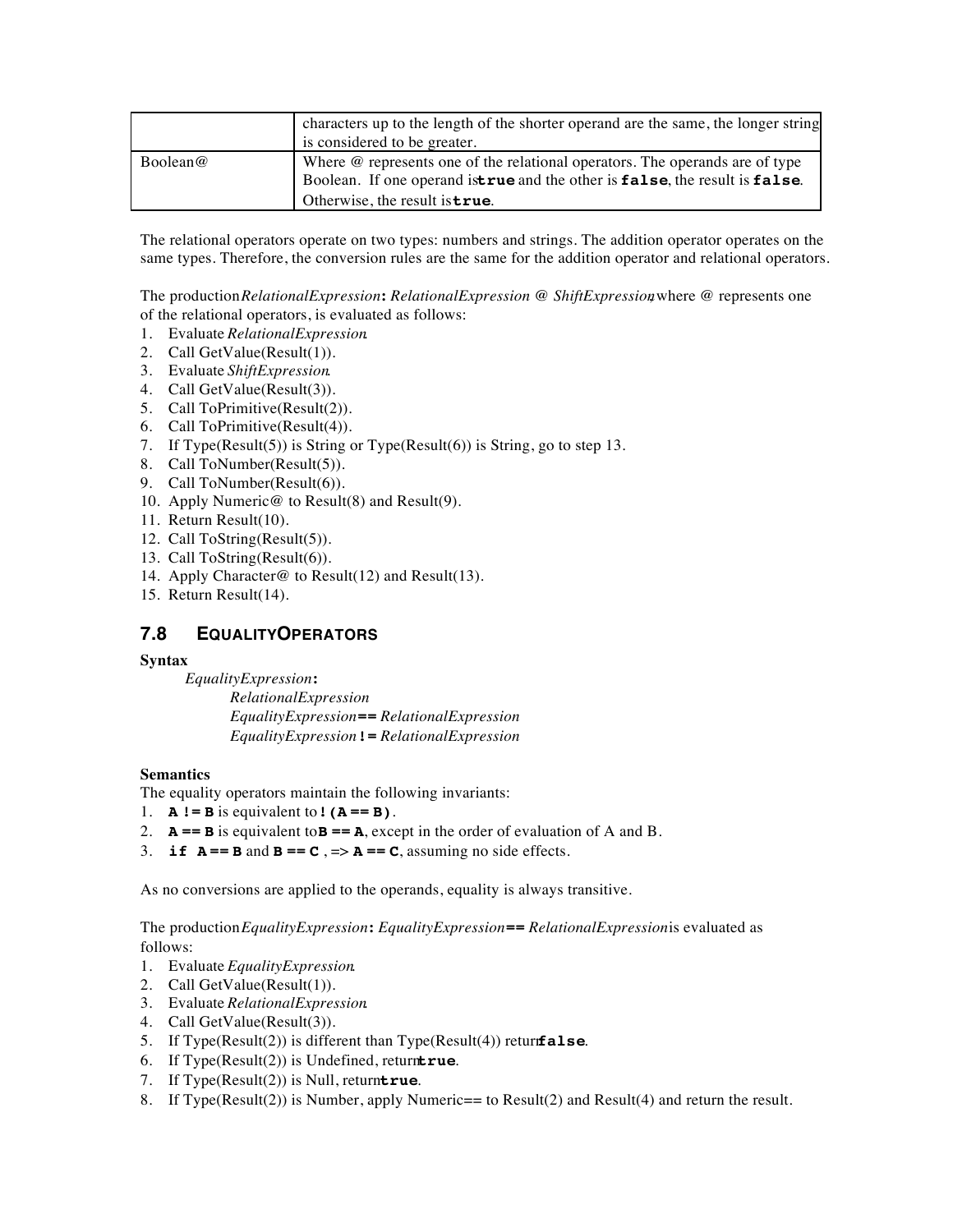- 9. If Type(Result(2)) is String, apply Character== to Result(2) and Result(4) and return the result.
- 10. If Type(Result(2)) is Boolean, apply Boolean== to Result(2) and Result(4) and return the result.
- 11. If Type(Result(2)) is Object, returntrue or false according to whether the two object references refer to the same object.

The production *EqualityExpression* **:** *EqualityExpression* **!=** *RelationalExpression* is evaluated as follows:

- 1. Evaluate the production *EqualityExpression* **==** *RelationalExpression*.
- 2. If Result(1) is **true**, return **false**.
- 3. Return **true**.

#### **Discussion**

String comparison can be forced by:"  $\mathbf{a} = \mathbf{a} \cdot \mathbf{b}$ Numeric comparison can be forced by $a - 0 = b - 0$ . Boolean comparison can be forced by: $\mathbf{a} = \mathbf{b}$ . Equality operators are infallible.

#### **7.9 BINARY BITWISE OPERATORS**

#### **Syntax**

*BitwiseANDExpression* **:** *EqualityExpression BitwiseANDExpression* **&** *EqualityExpression*

*BitwiseXORExpression* **:** *BitwiseANDExpression BitwiseXORExpression* **^** *BitwiseANDExpression*

*BitwiseORExpression* **:** *BitwiseXORExpression BitwiseORExpression* **|** *BitwiseXORExpression*

#### **Semantics**

The production  $A : A \otimes B$ , where  $\otimes$  is one of the bitwise operators in the productions above, is evaluated as follows:

- 1. Evaluate *A*.
- 2. Call GetValue(Result(1)).
- 3. Evaluate *B*.
- 4. Call GetValue(Result(3)).
- 5. Call ToInt32(Result(2)).
- 6. Call ToInt32(Result(4)).
- 7. Apply the bitwise operator @ to Result(5) and Result(6). The result is a signed 32 bit integer.
- 8. Return Result(7).

**Issue:** should these apply ToInt32 or ToUint32? Current implementations do ToInt32: (-1 & -1) produces -1. Maybe we should use ToUint32.

#### **7.10 BINARY LOGICAL OPERATORS**

#### **Syntax**

*LogicalANDExpression* **:** *BitwiseORExpression LogicalANDExpression* **&&** *BitwiseORExpression*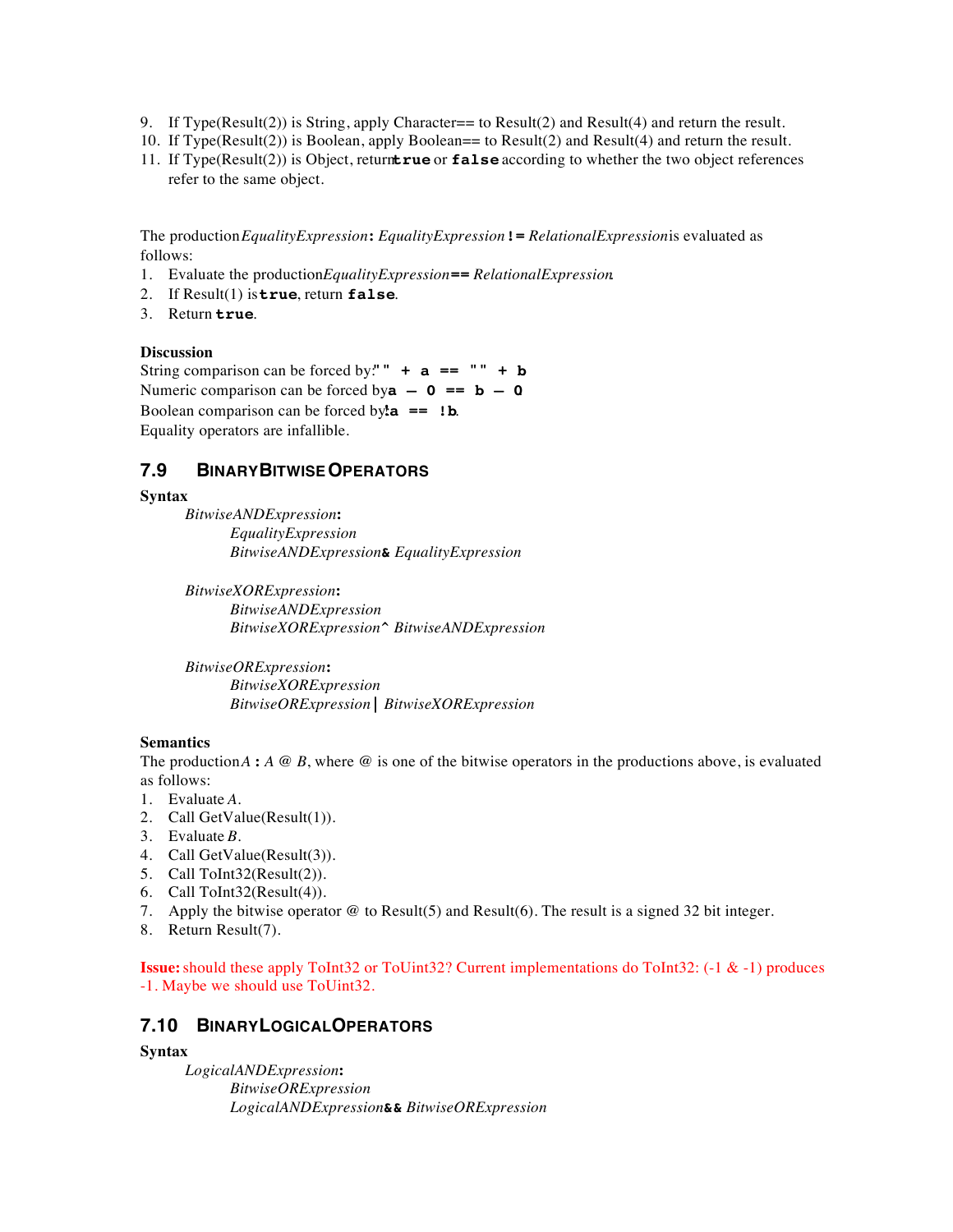*LogicalORExpression* **:** *LogicalANDExpression LogicalORExpression* **||** *LogicalANDExpression*

#### **Semantics**

The production *LogicalANDExpression* **:** *LogicalANDExpression* **&&** *BitwiseORExpression* is evaluated as follows:

- 1. Evaluate *LogicalANDExpression*.
- 2. Call GetValue(Result(1)).
- 3. Call ToBoolean(Result(2)).
- 4. If Result(3) is **false**, return **false**.
- 5. Evaluate *BitwiseORExpression*.
- 6. Call GetValue((Result(5)).
- 7. Call ToBoolean(Result(6)).
- 8. Return Result(7).

The production *LogicalORExpression* **:** *LogicalORExpression* **||** *LogicalANDExpression* is evaluated as follows:

- 1. Evaluate *LogicalORExpression*.
- 2. Call GetValue(Result(1)).
- 3. Call ToBoolean(Result(2)).
- 4. If Result(3) is **true**, return **true**.
- 5. Evaluate *LogicalANDExpression*.
- 6. Call GetValue(Result(5)).
- 7. Call ToBoolean(Result(6)).
- 8. Return Result(7).

## **7.11 CONDITIONAL OPERATOR ( ?: )**

#### **Syntax**

*ConditionalExpression* **:** *LogicalORExpression LogicalORExpression* **?** *Expression* **:** *ConditionalExpression*

#### **Semantics**

The production *ConditionalExpression* **:** *LogicalORExpression* **?** *Expression* **:** *ConditionalExpression* is evaluated as follows:

- 1. Evaluate *LogicalORExpression*.
- 2. Call GetValue(Result(1)).
- 3. Call ToBoolean(Result(2)).
- 4. If Result(3) is **false**, go to step 8.
- 5. Evaluate *Expression*.
- 6. Call GetValue(Result(5)).
- 7. Return Result(6).
- 8. Evaluate *ConditionalExpression*.
- 9. Call GetValue(Result(8)).
- 10. Return Result(9).

**Issue:** Currently implementations don't call GetValue on the result before returning. That is, steps 6 and 8 are not performed. Should we preserve this?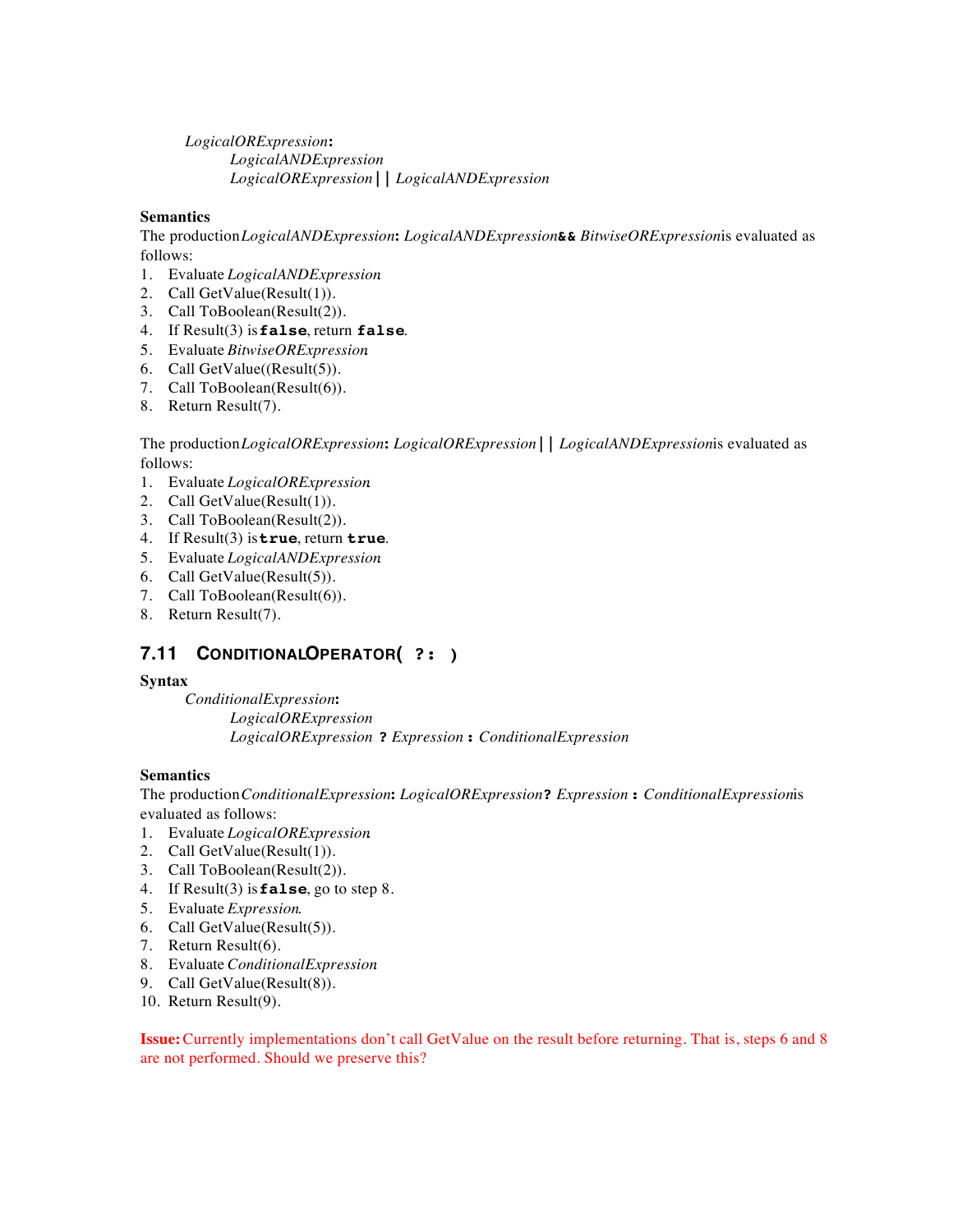### **7.12 ASSIGNMENT OPERATORS**

#### **Syntax**

*AssignmentExpression* **:** *ConditionalExpression UnaryExpression AssignmentOperator AssignmentExpression*

*AssignmentOperator* **:: one of**

**= \*= /= %= += -= <<= >>= >>>= &= ^= |=**

## 7.12.1 Simple Assignment ( **=** )

The production *AssignmentExpression* **:** *UnaryExpression* **=** *AssignmentExpression* is evaluated as follows:

- 1. Evaluate *UnaryExpression*.
- 2. Evaluate *AssignmentExpression*.
- 3. Call GetValue(Result(2)).
- 4. Call SetVal(Result(1), Result(3)).
- 5. Return Result(3).

**Issue:** should we return Result(3), Result(1) or GetValue(Result(1))? Result(3) is the simplest and fastest. The Borland implementation and  $C_{++}$  return Result(1) so that expressions like  $(a = b) = c$  work. Same issue applies to the compound assignment operators.

## 7.12.2 Compound Assignment ( **op=** )

The production *AssignmentExpression* **:** *UnaryExpression @***=** *AssignmentExpression*, where @ represents one of operators indicated above, is evaluated as follows:

- 1. Evaluate *UnaryExpression*.
- 2. Evaluate *AssignmentExpression*.
- 3. Call GetValue(Result(1)).
- 4. Call GetValue(Result(2)).
- 5. Apply operator  $\omega$  to Result(3) and Result(4).
- 6. Call SetVal(Result(1), Result(5)).
- 7. Return Result(5).

## **7.13 COMMA OPERATOR ( , )**

#### **Syntax**

*Expression* **:** *AssignmentExpression Expression* **,** *AssignmentExpression*

#### **Semantics**

The production *Expression* **:** *Expression* **,** *AssignmentExpression* is evaluated as follows:

- 1. Evaluate *Expression*.
- 2. Call GetValue(Result(1)).
- 3. Evaluate *AssignmentExpression*.
- 4. Call GetValue(Result(3)).
- 5. Return Result(4).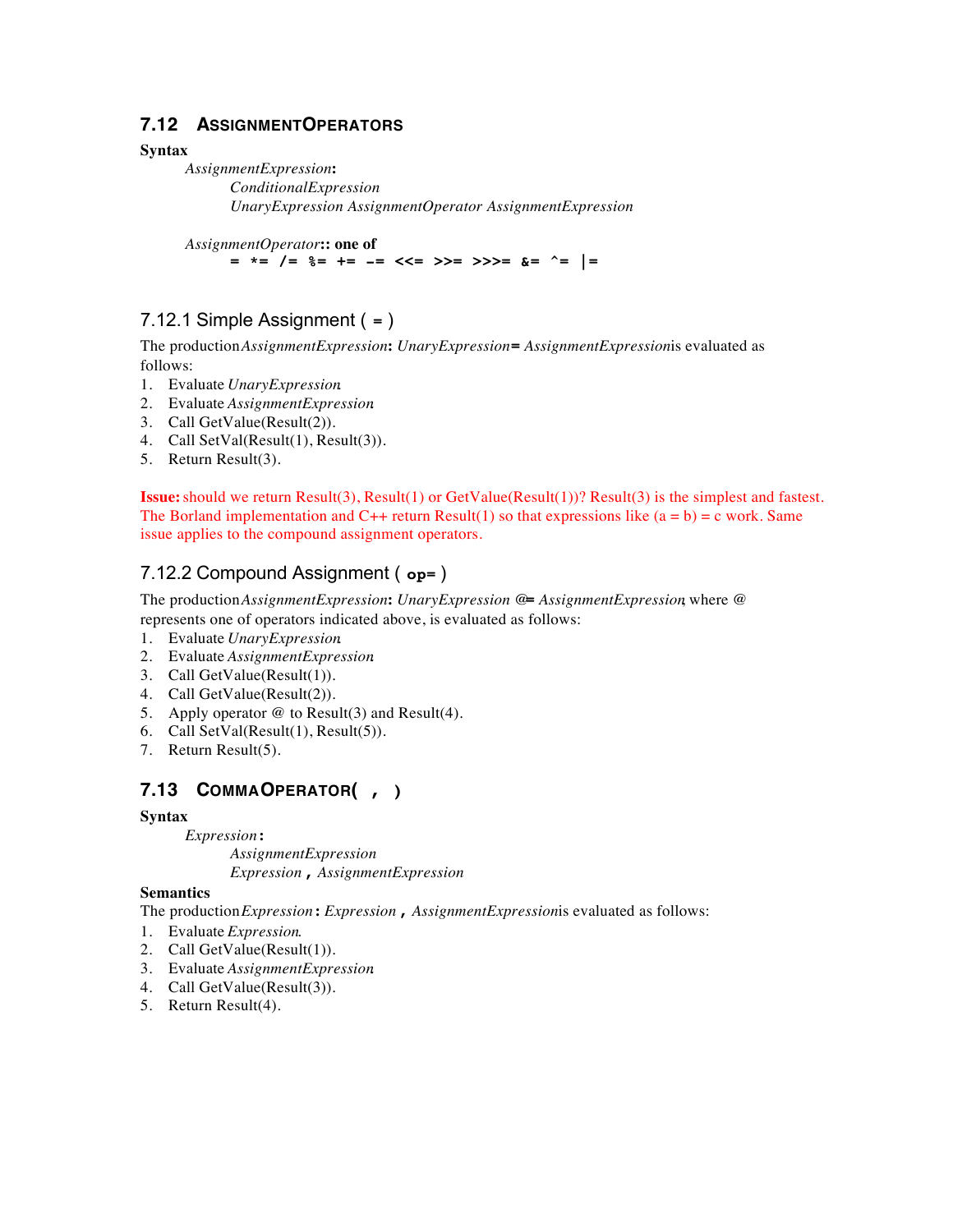### **STATEMENTS**

#### **Syntax**

*Statement* **:**

*Block VariableStatement ExpressionStatement IfStatement IterationStatement ControlFlowStatement WithStatement*

#### *Block* **:**

**{** *StatementListopt* **}**

*StatementList* **:** *Statement StatementList Statement*

#### **Semantics**

The production *StatementList*: *StatementList Statementis* evaluated as follows:

1. Evaluate *StatementList*.

2. Evaluate *Statement*.

#### 8.1 **VARIABLESTATEMENT**

#### **Syntax**

*VariableStatement* **: var** *VariableDeclarationList* **;**

*VariableDeclarationList* **:** *VariableDeclaration VariableDeclarationList* **,** *VariableDeclaration*

*VariableDeclaration* **:** *Identifier Initializer*<sub>opt</sub>

*Initializer* **: =** *AssignmentExpression*

#### **Description**

If the variable statement occurs inside a *FunctionDeclaration*, the variables are defined with functionlocal scope in that function. Otherwise, they are defined with global scope, that is, they are created as members of the global object as described in section 6.2 Global Object Variables are created when the execution scope is entered. ABlock does not define a new execution scope. Only *Program* and *FunctionDeclaration* produce a new scope. Eval code and anonymous code also define a new execution scope, but these are not an explicit part of the grammer of ECMAScript. Variables are initialized to the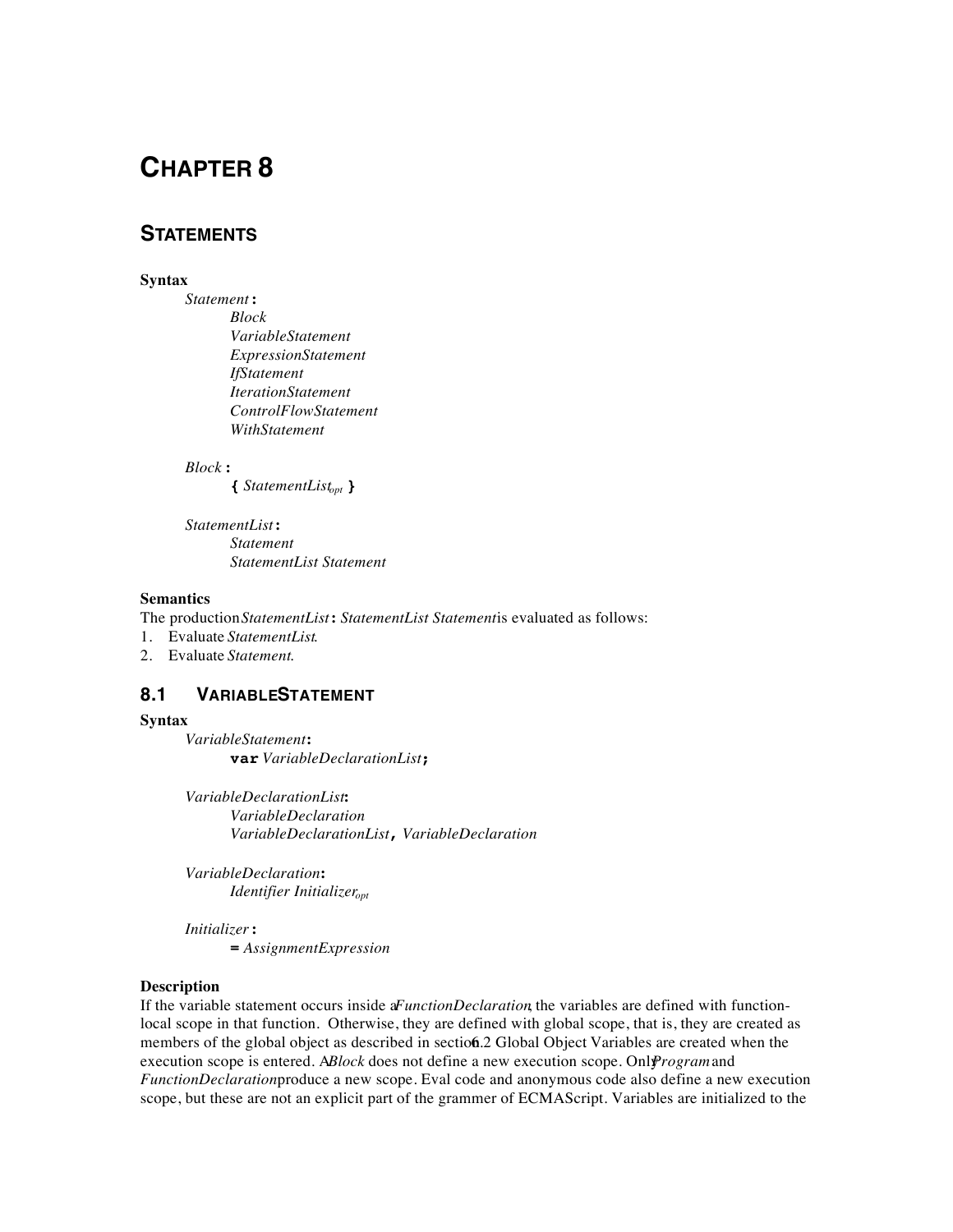**undefined** value when created. A variable with an*lnitializer* is assigned the value of its AssignmentExpressionwhen the *VariableStatementis* executed.

#### **Semantics**

The production *VariableStatement* **: var** *VariableDeclarationList* **;** is evaluated as follows:

- 1. Evaluate *VariableDeclarationList*.
- 2. Return.

The production *VariableDeclaractionList* **:** *VariableDeclarationList* **,** *VariableDeclaration* is evaluated as follows:

- 1. Evaluate *VariableDeclarationList*.
- 2. Evaluate *VariableDeclaration*.
- 3. Return.

The production *VariableDeclaration* **:** *Identifier* **=** *AssignmentExpression* is evaluated as follows:

- 1. Evaluate *Identifier*.
- 2. Evaluate *AssignmentExpression*.
- 3. Call GetValue(Result(2)).
- 4. Call PutValue(Result(1), Result(3)).
- 5. Return.

#### **8.2 EXPRESSION STATEMENT**

#### **Syntax**

*ExpressionStatement* **:** *Expressionopt* **;**

#### **Semantics**

The production *ExpressionStatement* **:** *Expression* **;** is evaluated as follows:

- 1. Evaluate *Expression*.
- 2. Call GetValue(Result(1)).

#### **8.3 THE if STATEMENT**

#### **Syntax**

*IfStatement* **:**

- **if (** *Expression* **)** *Statement* **else** *Statement*
- **if (** *Expression* **)** *Statement*

#### **Semantics**

The production *If*Statement: **if** (*Expression*) *Statement<sub>1</sub>* **else** *Statement<sub>2</sub> is evaluated as follows:* 

- 1. Evaluate *Expression*.
- 2. Call GetValue(Result(1)).
- 3. Call ToBoolean(Result(2)).
- 4. If Result(3) is **false**, go to step 7.
- 5. Evaluate *Statement<sub>1</sub>*.
- 6. Return.
- 7. Evaluate *Statement*<sub>2</sub>.
- 8. Return.

The production *IfStatement* **: if (** *Expression* **)** *Statement* is evaluated as follows:

- 1. Evaluate *Expression*.
- 2. Call GetValue(Result(1)).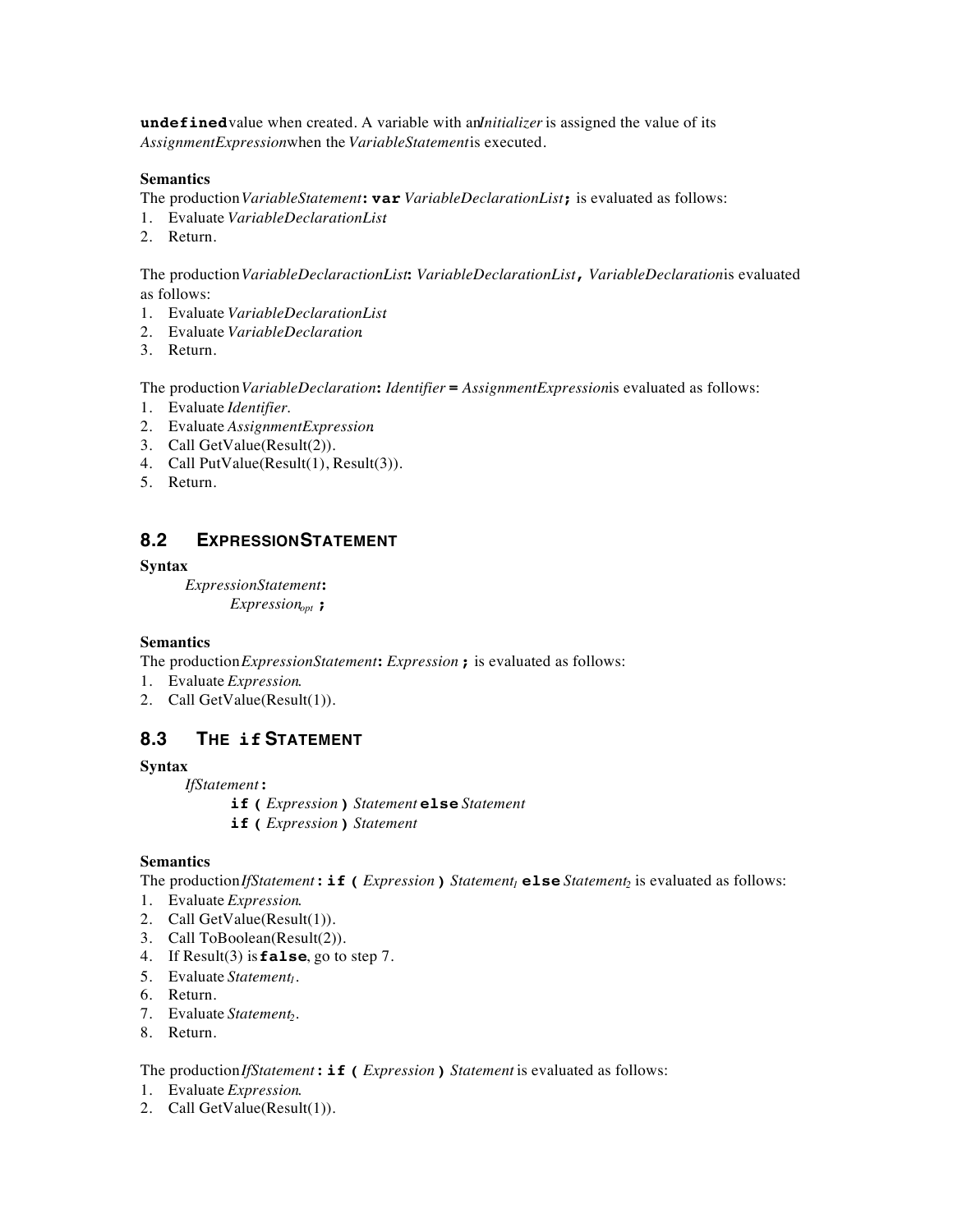- 3. Call ToBoolean(Result(2)).
- 4. If Result(3) is **false**, return.
- 5. Evaluate *Statement*.
- 6. Return.

### **8.4 ITERATION STATEMENTS**

#### **Syntax**

*IterationStatement* **:**

**while (** *Expression* **)** *Statement* **for (** *Expressionopt* **;** *Expressionopt* **;** *Expressionopt* **)** *Statement* **for ( var** *Identifier* **=** *AssignmentExpression* **;** *Expressionopt* **;** *Expressionopt* **)** *Statement* **for (** *Expression* **in** *Expression* **)** *Statement* **for ( var***opt Identifier* **in** *Expression* **)** *Statement*

#### **Description**

These statements all define a "continue label" and a "break label" for use by an enclosarbutinue or **break** statement. For the purposes of this specification, a label is a step number in an algorithm. Continue labels are held in acontinue label stack and break labels are held in abreak label stack. These stacks are local to the current scope. To execute **continue** or **break** statement, execution control is transferred to the label specified by the top value of the corresponding label stack. If an implementation of ECMAScript has distinct compile and execute phases, the label stacks need only be maintained during compilation as the label that a **continue** or **break** statement jumps to is not dependent on any runtime state.

The *WithStatement* affects both stacks for the purposes of clean up: to remove its object from the scope chain.

In algorithms, we use "PushBreak(n)" as short hand for "Push Step(n) on the break label stack". Similarly we use "PushContinue(n)", "PopBreak(n)" and "PopContinue(n)" as short hand for the obvious phrases. We use "JumpBreak" as short hand for "Transfer execution control to the position indicated by the top label of the break label stack" and similarly for "JumpContinue".

#### 8.4.1 The **while** Statement

The production *IterationStatement* **: while (** *Expression* **)** *Statement* is evaluated as follows:

- 1. PushContinue(3).
- 2. PushBreak(9).
- 3. Evaluate *Expression*.
- 4. Call GetValue(Result(3)).
- 5. Call ToBoolean(Result(4)).
- 6. If Result(5) is **false**, go to 9.
- 7. Evaluate *Statement*.
- 8. Go to step 2.
- 9. PopBreak(9).
- 10. PopContinue(3).
- 11. Return.

#### 8.4.2 The **for** Statement

The production *IterationStatement* **: for (** *Expression1* **;** *Expression2* **;** *Expression3* **)** *Statement* is evaluated as follows:

- 1. PushContinue(10).
- 2. PushBreak(13).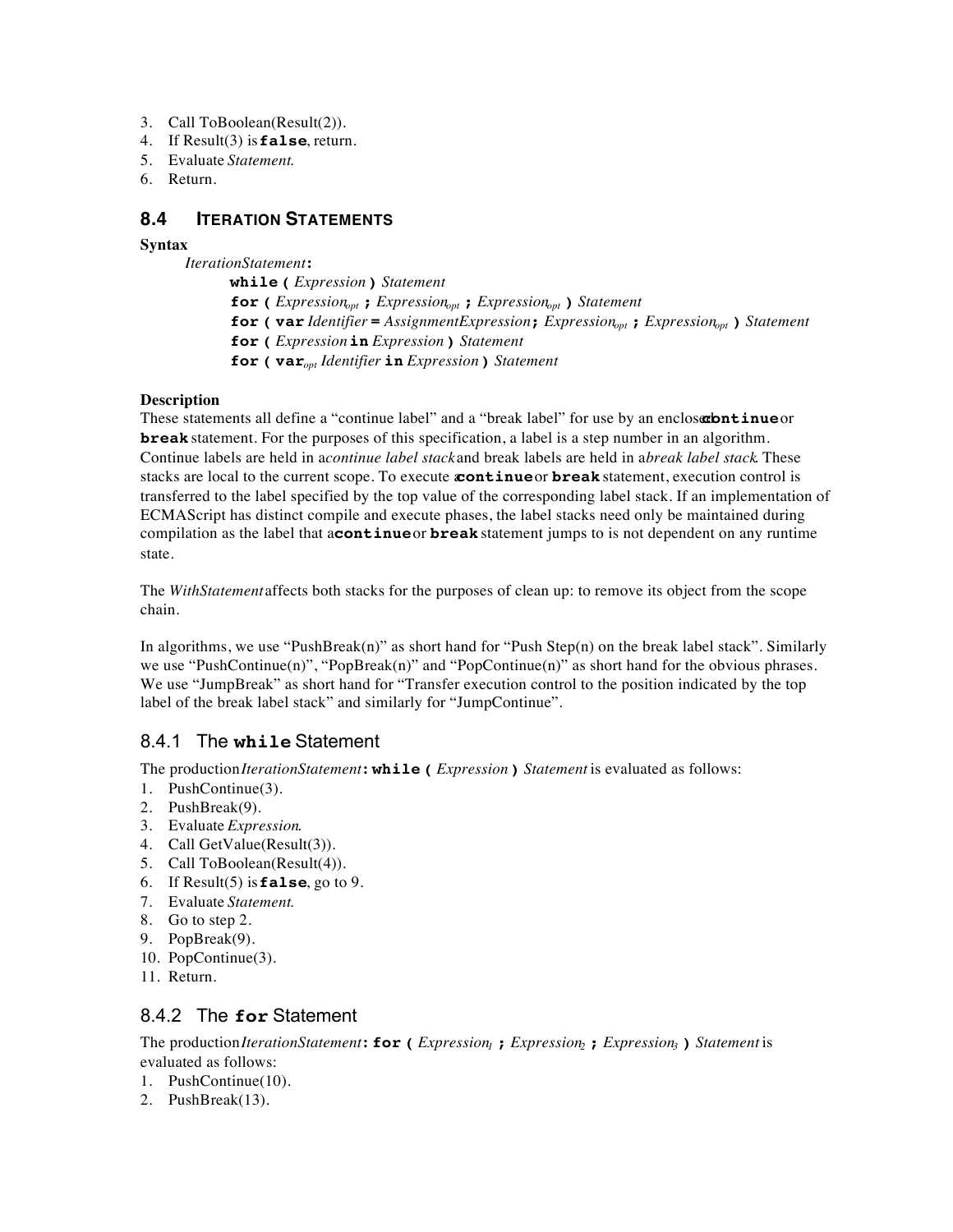- 3. Evaluate *Expression*<sub>1</sub>.
- 4. Call GetValue(Result(3)).
- 5. Evaluate *Expression*<sub>2</sub>.
- 6. Call GetValue(Result(5)).
- 7. Call ToBoolean(Result(6)).
- 8. If Result(7) is **false**, go to step 13.
- 9. Evaluate *Statement*.
- 10. Evaluate *Expression*<sub>3</sub>.
- 11. Call GetValue(Result(10)).
- 12. Go to step 5.
- 13. PopBreak(13).
- 14. PopContinue(10).
- 15. Return.

If *Expression<sub>1</sub>* is omitted from the source text, steps 3 and 4 are omitted from execution. *Expression*<sub>2</sub> is omitted from the source text, step 5 is omitted from execution and the result of step 5 **txue**. If *Expression<sub>3</sub>* is omitted from the source text, steps 10 and 11 are omitted from execution.

**Issue:** define the var version.

## 8.4.3 The **for..in** Statement

The production *Iteration Statement*: **for** (*Expression<sub>l</sub>* **in** *Expression<sub>2</sub>) Statement* is evaluated as follows:

- 1. PushContinue(6).
- 2. PushBreak(11).
- 3. Evaluate *Expression*<sub>2</sub>.
- 4. Call GetValue(Result(3)).
- 5. Call ToObject(Result(4)).
- 6. Get the name of the next property of Result(5) which doesn't have the DontEnum attribute. If there is no such property, go to step 11.
- 7. Evaluate *Expression<sub>1</sub>*.
- 8. Call PutValue(Result(7), Result(6)).
- 9. Evaluate *Statement*.
- 10. Go to step 6.
- 11. PopBreak(11).
- 12. PopContinue(6).
- 13. Return.

The mechanics of enumerating the properties (step 6) is implementation dependent. The order of enumeration is defined by the object. Properties of the object being enumerated may be dropped during enumeration. If new properties are added to the object enumerated during enumeration are not gauranteed to be visited in the active enumeration.

**Issue:** should we restrict *Expression*<sub>1</sub>? **Issue:** define the var version.

## **8.5 CONTROL FLOW STATEMENTS**

#### **Syntax**

*ControlFlowStatement* **: continue; break ; return** *Expressionopt* **;**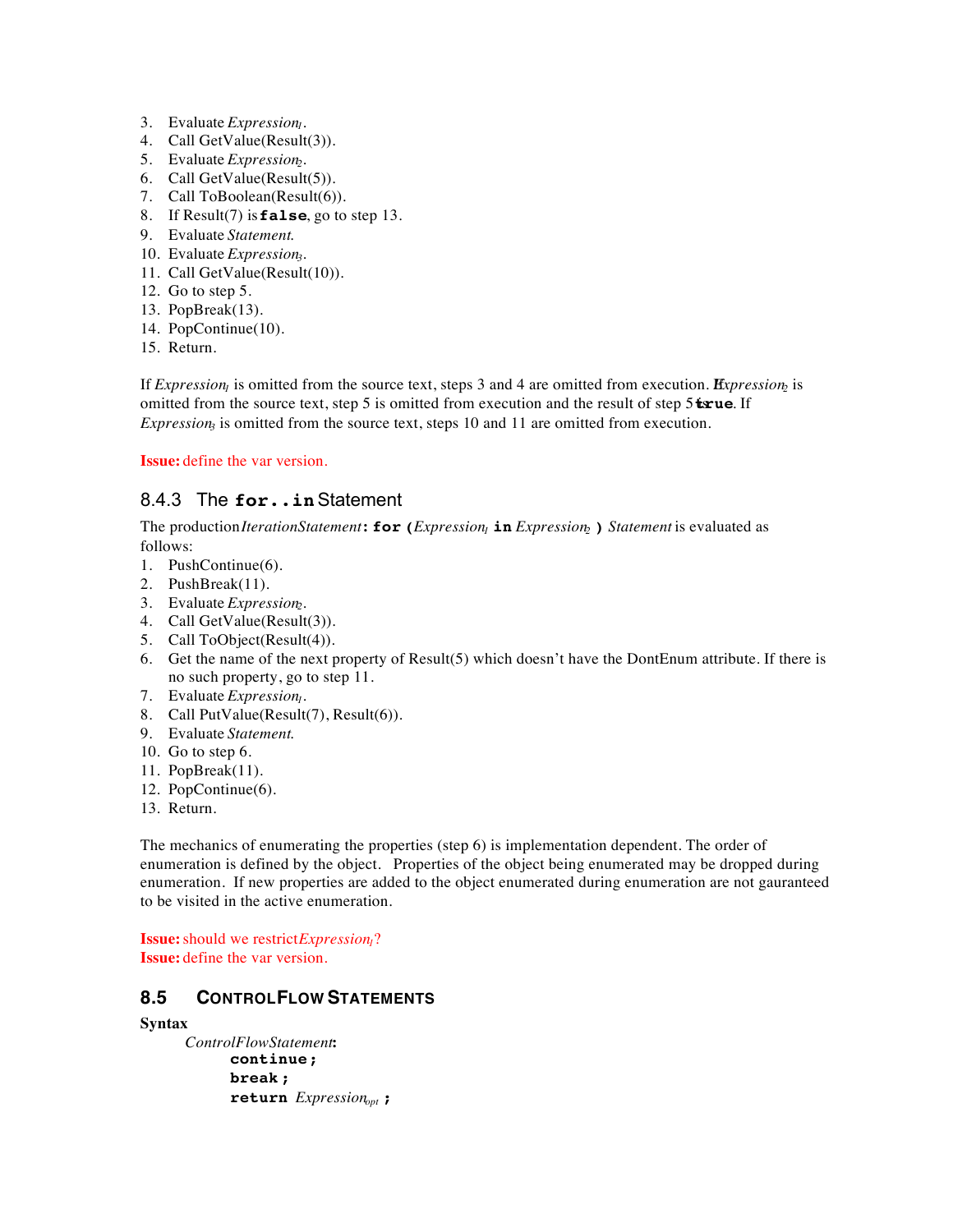### 8.5.1 The **continue** Statement

The **continue** statement can only be used when the continue label stack contains at least one label. This is only the case inside a while, for, or for..in loop. The **continue** statement is evaluated as:

1. JumpContinue.

See section 8.4 Iteration Statements for a description of the continue label stack and the JumpContinue directive.

## 8.5.2 The **break** Statement

The **break** statement can only be used when the break label stack contains at least one label. This is only the case inside a **while**, **for** or **for..in** loop. The **break** statement is evaluated as:

1. JumpBreak

See section 8.4 Iteration Statements for a description of the break label stack and the JumpBreak directive.

## 8.5.3 The **return** Statement

The **return** statement can only be used inside the *Block* of a *FunctionDeclaration* It causes a function to cease execution and return a value to the caller. If *Expression* is omitted, the return value is the **undefined** value. Otherwise, the return value is the value o*Expression*.

**Issue:** The Current Microsoft anf Netscape implementations generate an error if one return statement in a function returns a value and another return in the same function doesn't return a value. The current Borland implementation allows this. Which behavior do we want.

#### **Issue:** Current implementations treat

return  $a + b$ 

as

return;  $a+b$ :

instead of as

return a+b;

Do we want this behavior, and if so, how do we describe it in the spec?

## **8.7 THE withSTATEMENT**

#### **Syntax**

*WithStatement* **: with (** *Expression* **)** *Statement*

#### **Description**

The *WithStatement* affects the break label stack and continue label stack for clean up purposes only.

#### **Semantics**

The production *WithStatement* **: with (** *Expression* **)** *Statement* is evaluated as follows: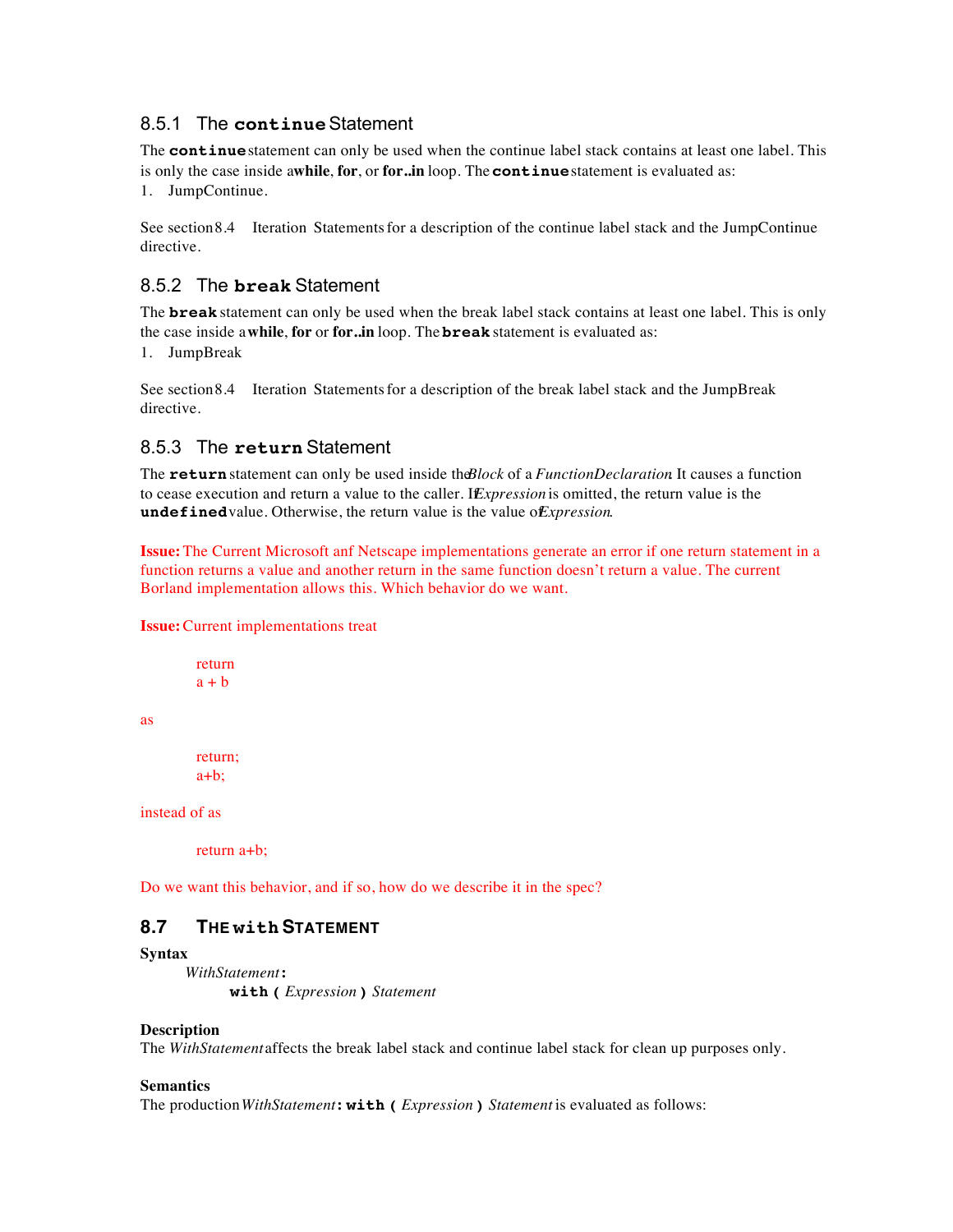- 1. If the continue label stack is not empty, PushContinue(12).
- 2. If the break label stack is not empty, PushBreak(16).
- 3. Evaluate *Expression*.
- 4. Call GetValue(Result(3)).
- 5. Call ToObject(Result(4)).
- 6. Add Result(5) to the front of the scope chain.
- 7. Evaluate *Statement*.
- 8. Remove Result(5) from the front of the scope chain.
- 9. If the break label stack is not empty, PopBreak(16).
- 10. If the continue label stack is not empty, PopContinue(12).
- 11. Return.
- 12. Remove Result(5) from the front of the scope chain.
- 13. If the break label stack is not empty, PopBreak(16).
- 14. PopContinue(12).
- 15. JumpContinue.
- 16. Remove Result(5) from the front of the scope chain.
- 17. PopBreak(16).
- 18. If the continue label stack is not empty, PopContinue(12).
- 19. JumpBreak.

#### **Discussion**

Most of the complexity of this algorithm is to handle jumps out of the *WithStatement*. Any jumps out of the *WithStatement* must be trapped to remove the object from the scope chain.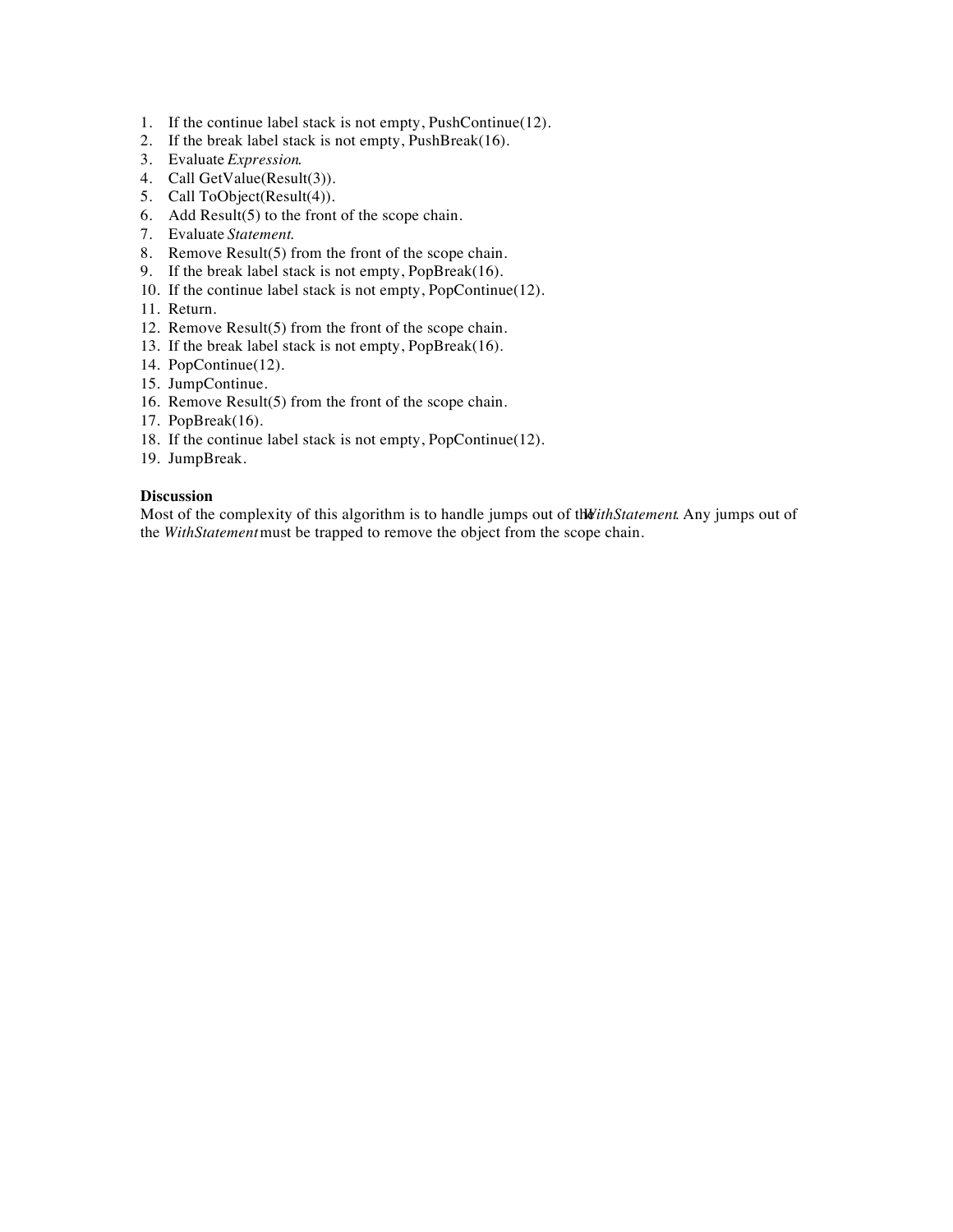## **FUNCTION DEFINITION**

#### **Syntax**

*FunctionDeclaration* **: function** *Identifier* **(** *FormalParameterListopt* **)** *Block*

*FormalParameterList* **:** *Identifier FormalParameterList* **,** *Identifier*

#### **Semantics**

Defines a property of the global object whose name is the *Intertifier* and whose value is a function object with the given parameter list and statements.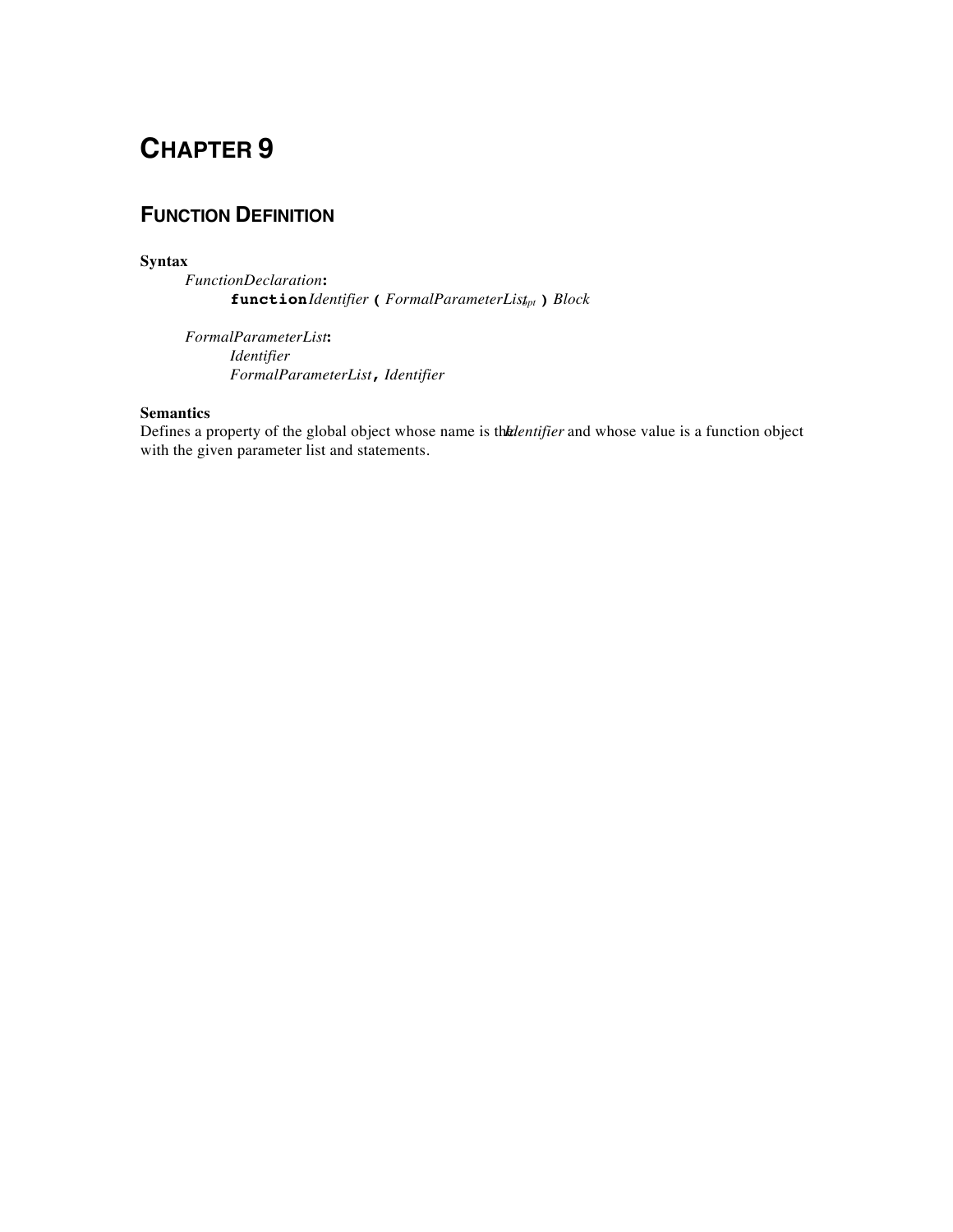## **PROGRAM**

**Syntax**

*Program* **:** *SourceElements EndOfSource*

*SourceElements* **:** *SourceElement SourceElements SourceElement*

*SourceElement* **:** *Statement FunctionDefinition ClassDefinition*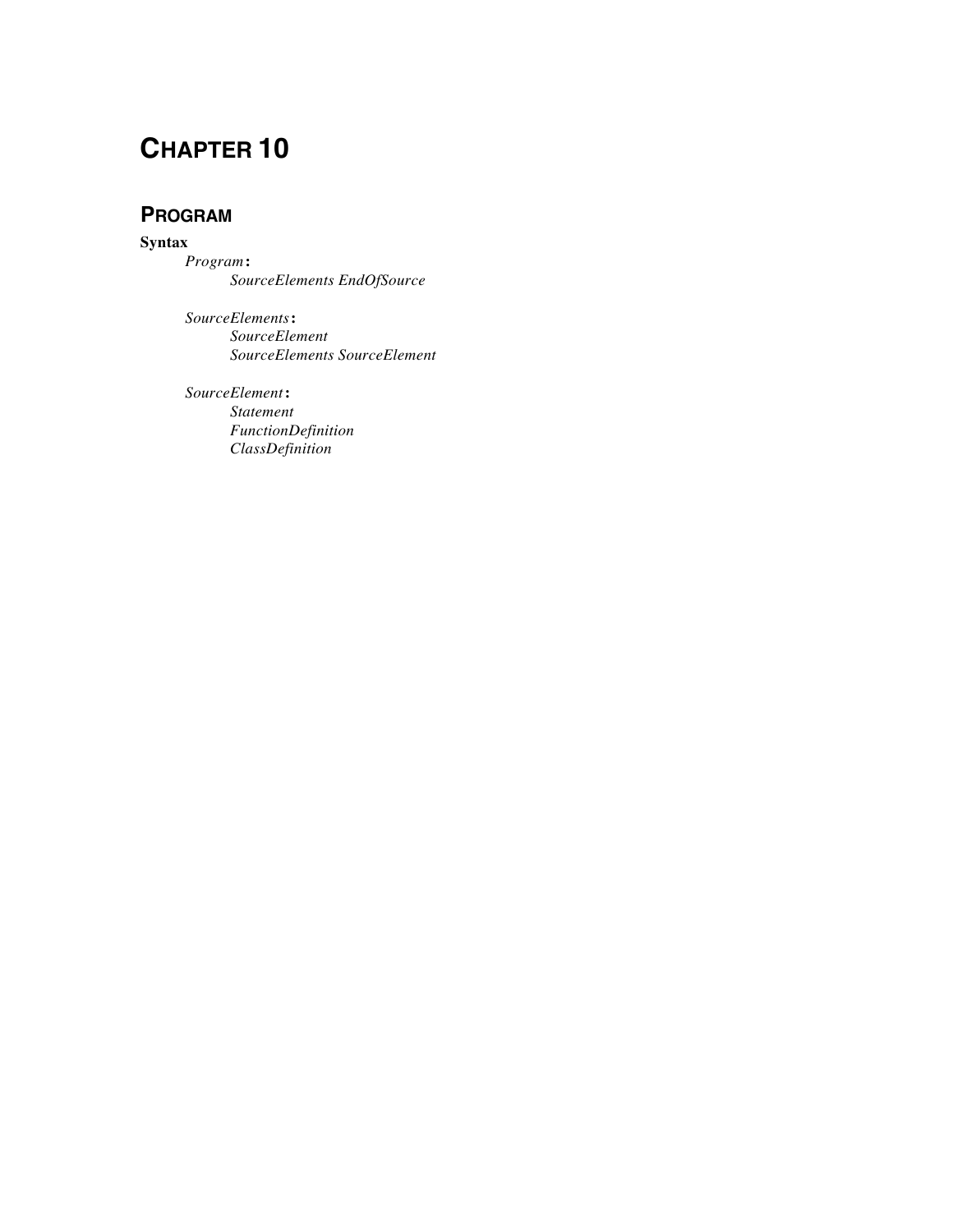## **NATIVE ECMASCRIPT OBJECTS**

- **11.1 WEB BROWSER HOSTED OBJECTS**
- **11.2 HTTP SERVER HOSTED OBJECTS**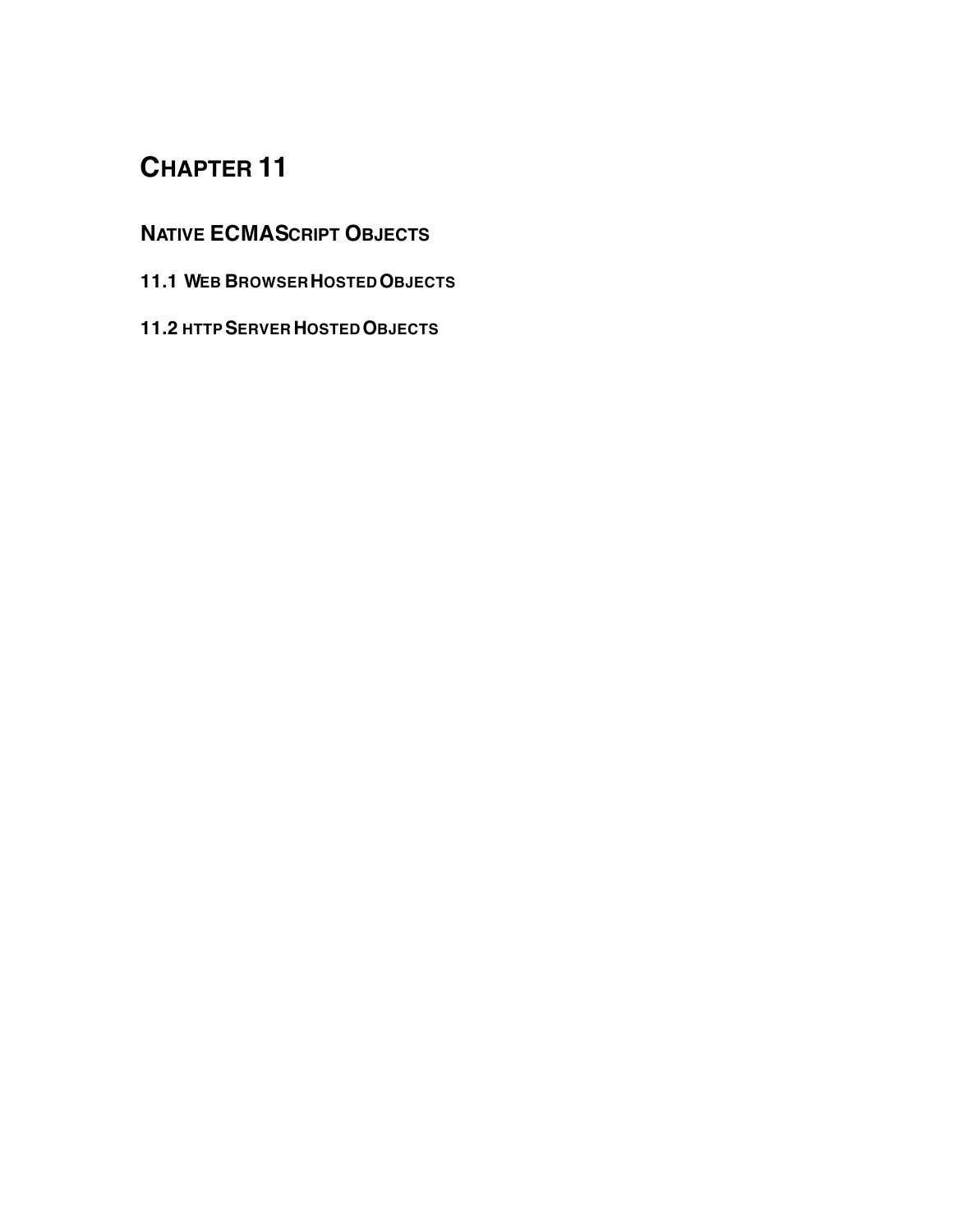# **REFERENCES**

ANSI X3.159-1989: *American National Standard for Information Systems - Programming Language - C*, American National Standards Institute (1989)

Gosling, James, Bill Joy and Guy Steele. *The Java Language Specification*. Addison Wesley Publishing Company 1996.

David Ungar and Randall B. Smith. *Self: The Power of Simplicity*. OOPSLA '87 Conference Proceedings, pp. 227-241, Orlando, FL, October, 1987.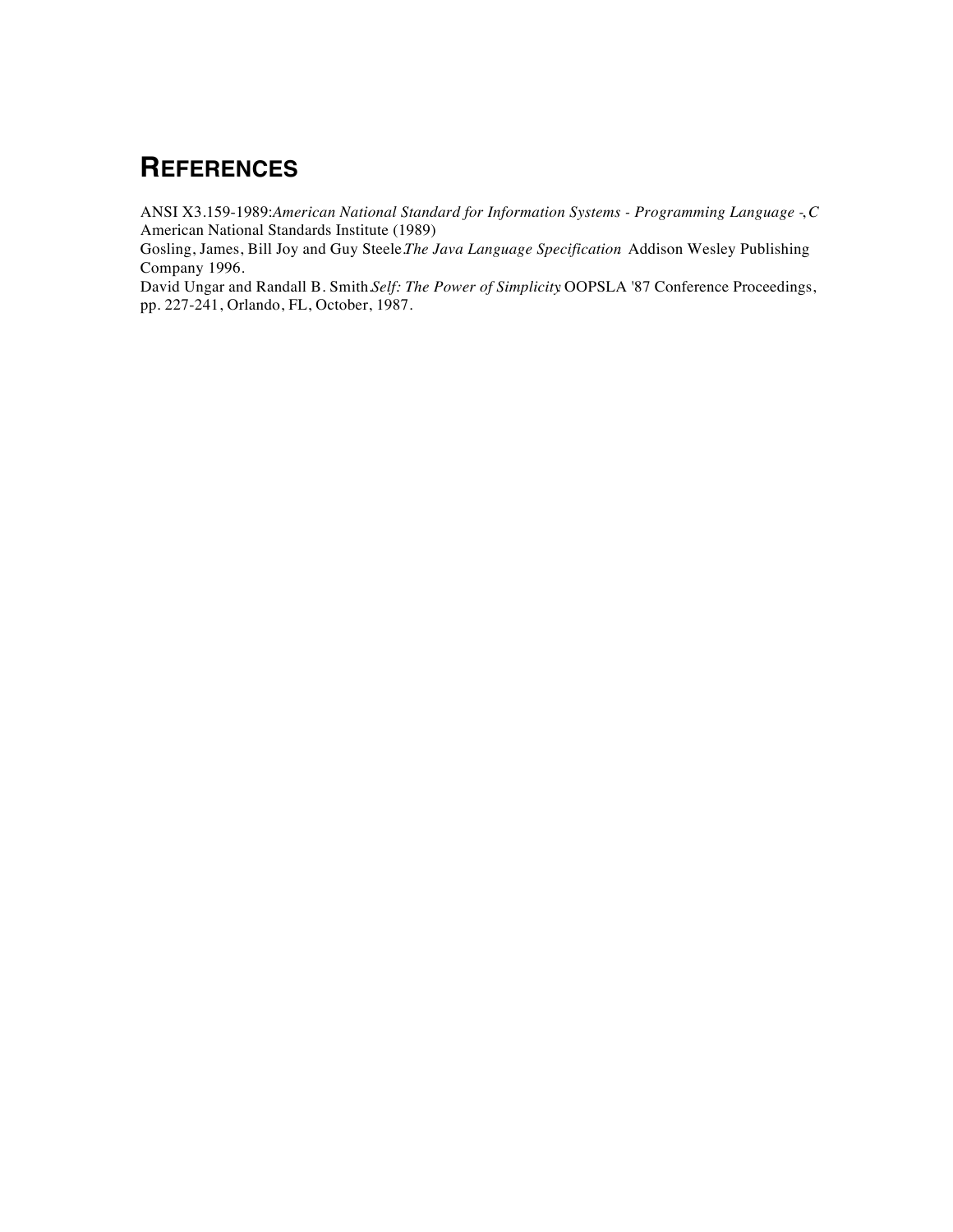# **APPENDIX A**

## **OPEN ISSUES**

## A.1 **&&** and **||** Semantics

What is the value and type of (true &  $(10)$ ? What is the value and type of (false  $|| 10$ ). Do we follow C++/Java semantics or Perl semantics?

### A.2 Eval function

Define object scoping within Eval block.

- A.3 Host Supplied members of scope chains vs. Implicit **this**.
- A.4 Lifetime of Activation Record Object (has scope chain)
- A.5 Should arguments object include local variables.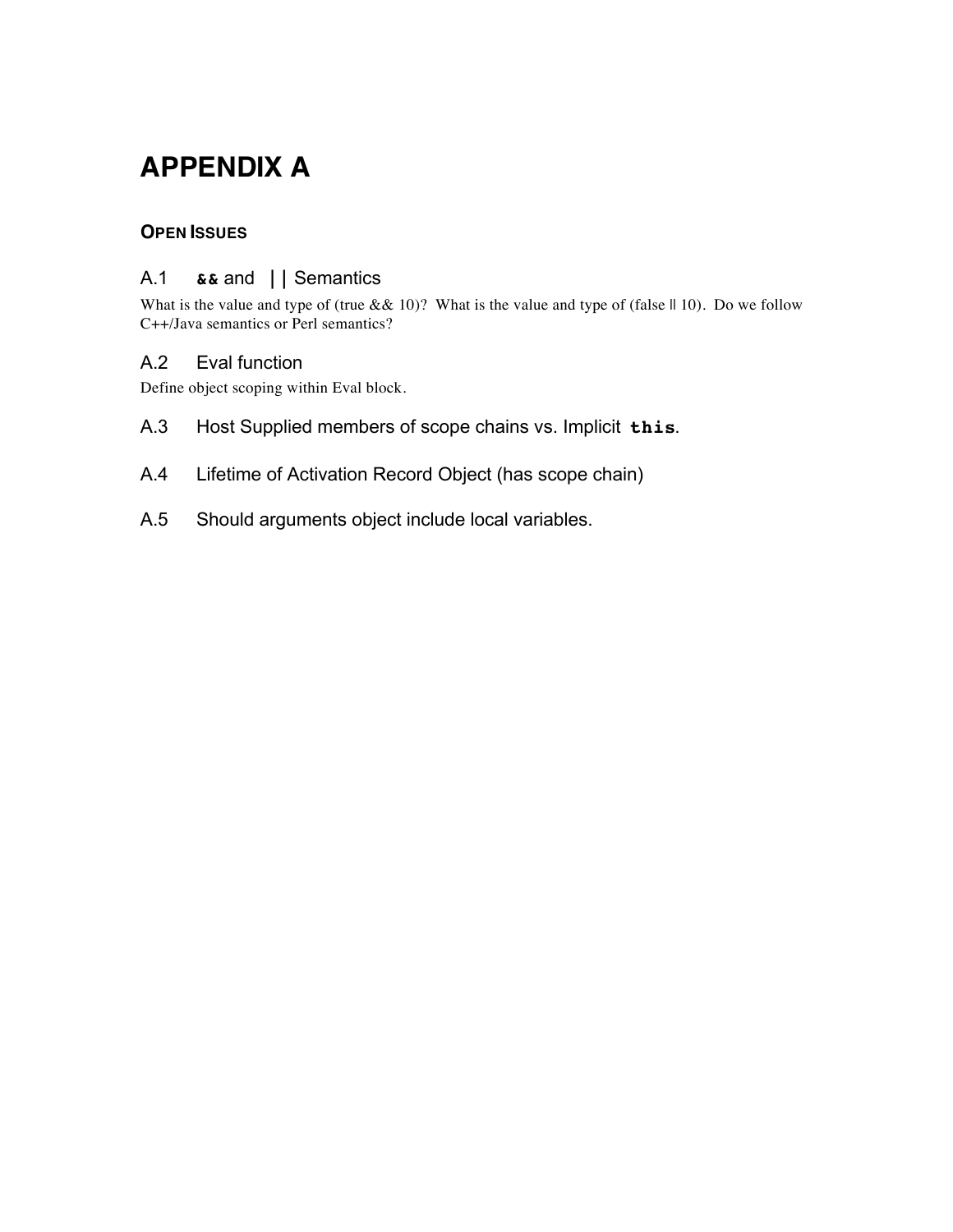# **APPENDIX B**

## **PROPOSED EXTENSIONS**

## **B.1 THE CLASS STATEMENT**

#### Class Definition

#### **Syntax**

*ClassDeclaration* **: class** *Identifier* **(** *FormalParameterListopt* **)** *ExtendsClause*opt **{** *ClassBody* **}**

*FormalParameterList* **:** *Identifier FormalParameterList* **,** *Identifier*

*ExtendsClause* : **extends** *Identifier***(** *ExpressionListopt* **)**

*ClassBody* **:** *Constructoropt Methodsopt*

*Constructor* : *StatementList*

#### *Methods* :

*FunctionDefinition Methods FunctionDefinition*

#### **Semantics**

Similar to a function except:

- The class name space is global but distinct from the global function name space.
- The functions (methods) defined within a class definition are in a name space private to the class.
- The inclusion of methods automatically creates one property in the constructed object for each method defined.
- Classes may not be called directly but rather can only be used via the **new** operator.

## **B.2 THE TRY AND THROW STATEMENTS**

## **B.2.1 THE TRY STATEMENT**

A **try** statement executes a block. If a value is thrown and the **try** statement has one or more **catch** clauses that can catch it, then control will be transfered to the first suck **catch** clause. If the **try** statement has a **finally** clause, then the **finally** block of code is executed no matter whether the try block completes normally or abruptly and regardless of whether **aatch** clause is first given control.

*TryStatement :* **try** *Block Catches*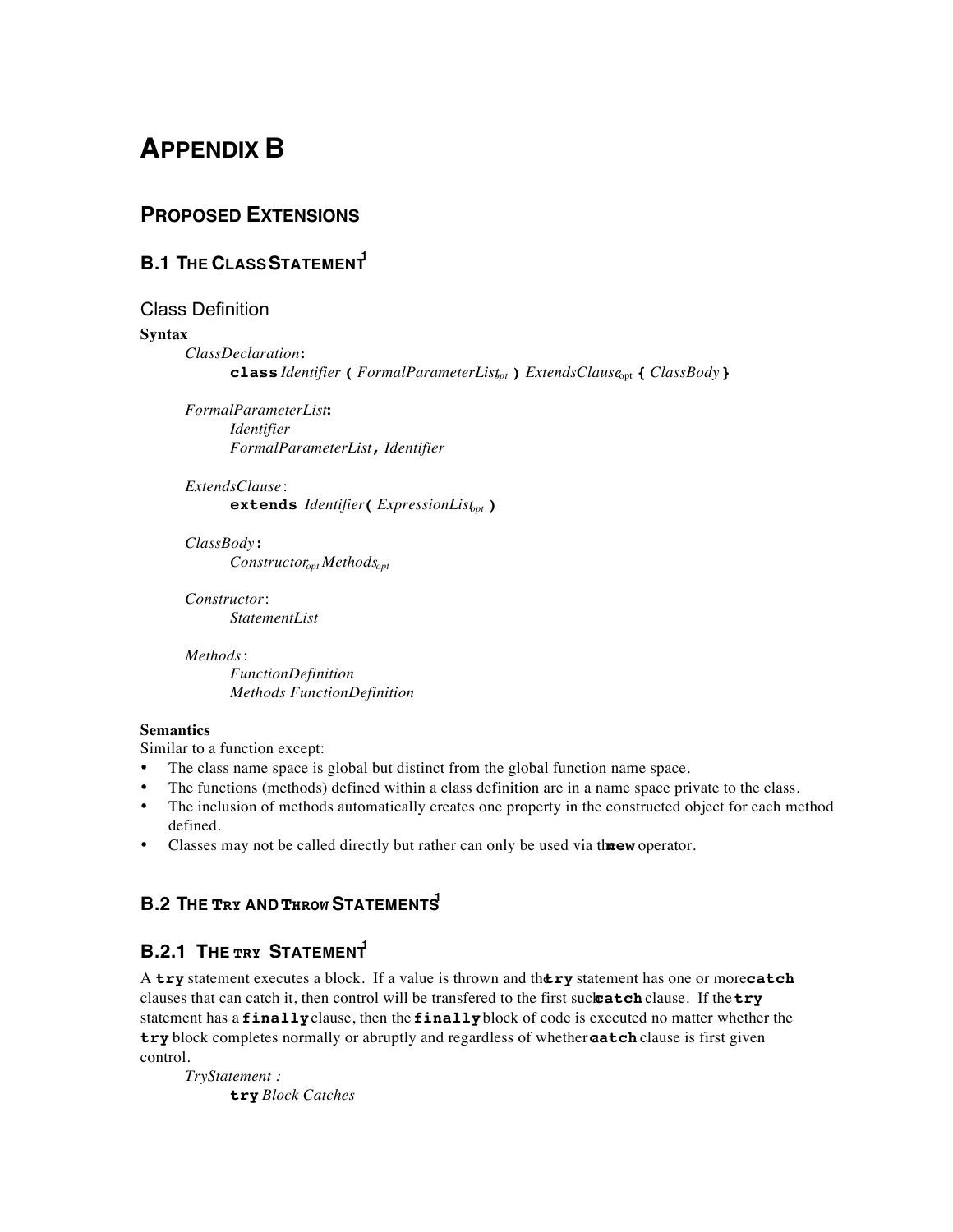**try** *Block Catchesopt FinallyClause*

*Catches: CatchClause Catches CatchClause*

*CatchClause:* **catch** *( FormalParameter ) Statement*

*FinallyClause:* **finally** *Statement*

## **B.2.2 THE THROW STATMENT**

A throw statement causes an exception to be thrown. The result is an immediate transfer of control that may exit multiple statements and method invocations until a try statement is found that catches the thrown value. If no such try statement is found, then a runtime error is generated.

*ThrowStatement:* **throw** *Expression*

## **B.3 THE DATE TYPE1**

The Date Type is used to represent date and time. It is a Julian value on which certain operations such as date arithmetic are defined. Arithmetic operators, relational operators and equality operators apply to this  $type<sup>1</sup>$ 

**Note 1**: Of the three current ECMAScript implementations, only the Borland implementation currently supports date operators. This feature is really just a convenience that can be implemented with Date Object methods. However, the same argument can be made for the String type.

**Note 2**: Of the three current ECMAScript implementations, only the Borland implementation currently implements dates as Julian dates and thus dates before (January 1970). Without this representation, dates are very limited in their usage (i.e. you cannot otherwise, represent arbitrary dates, for example from existing databases)

## **B.3.1 TODATE**

The operator ToDate attempts to convert its argument to a value of subtype Date Object according to the following table:

| <b>Input Type</b> | <b>Result</b>                              |
|-------------------|--------------------------------------------|
| Undefined         | Blank date value.                          |
| Null              | Blank date value.                          |
| Boolean           | Blank date value.                          |
| Number            | Blank date value.                          |
| String            | See discussion below.                      |
| Date              | Return the input argument (no conversion)  |
| Object            | Apply the following steps:                 |
|                   | 1. Call ToPrimitive on the input argument. |
|                   | 2. Call ToDate(Result(1)).                 |
|                   | Return Result $(2)$ .                      |

## B.3.1.1 ToDate Applied to the String Type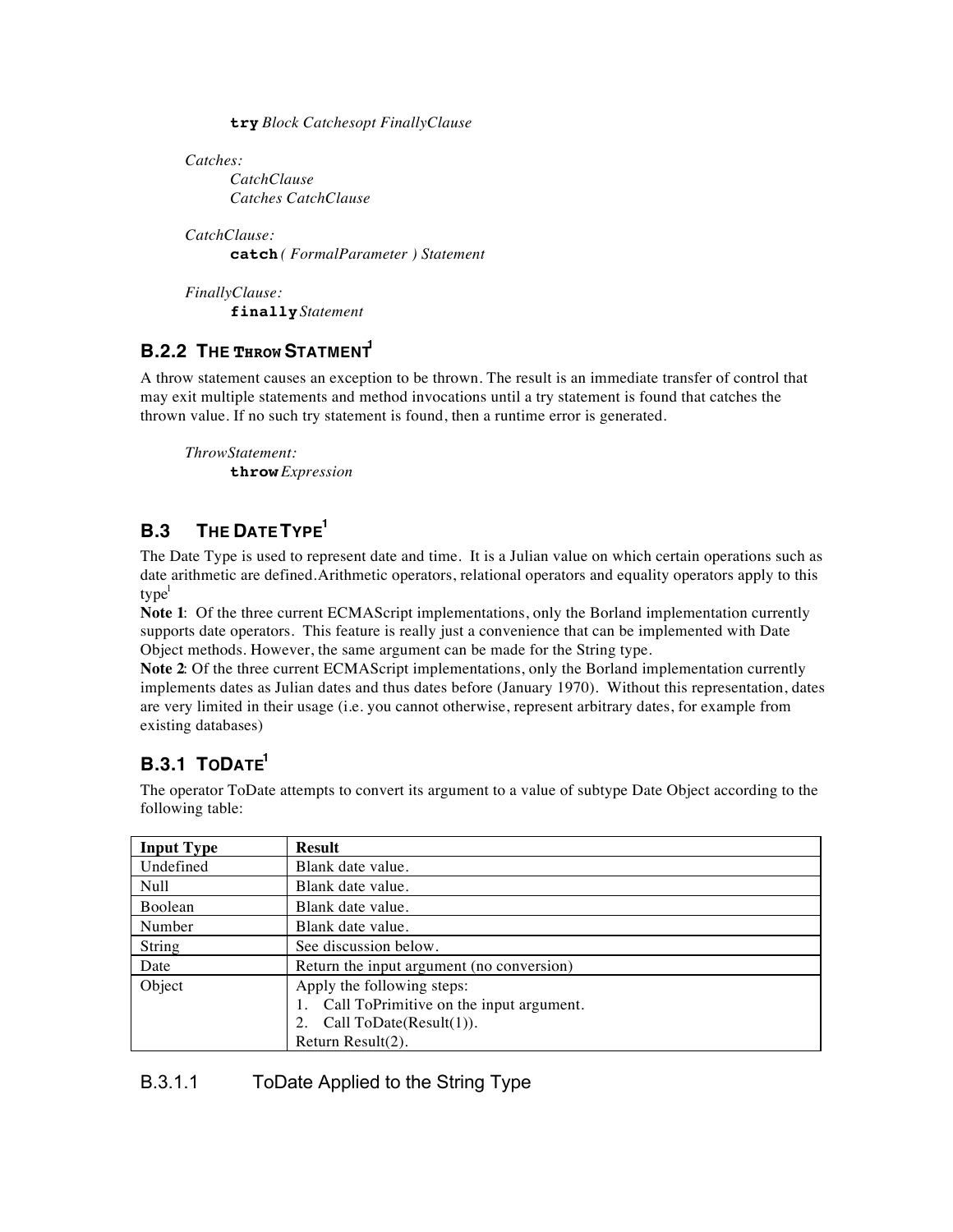**Issue:** define this.

## **B.4 IMPLICIT THIS3**

In function code where the function definition specifies thamplicitleyword, thethis object is placed in the scope chain immediately before the global object.

## **B.5 THE switch STATEMENT**<sup>1, 3</sup>

#### **Syntax**

*SwitchStatement* **: switch(** *Expression* **)** *CaseBlock*

*CaseBlock* **:**

**{** *CaseClausesopt* **} {** *CaseClausesopt DefaultClause CaseClausesopt* **}**

*CaseClauses* **:**

*CaseClause CaseClauses CaseClause*

*CaseClause* **: case** *Expression* **:** *StatementListopt*

*DefaultClause* **: default:** *StatementListopt*

#### **Semantics**

The *SwitchStatement* adds a label to the break label stack, which is described in section 8.4 Iteration Statements. It also adds a label to the continue label stack for clean up purposes only.

The production *SwitchStatement* **: switch(** *Expression* **)** *CaseBlock* is evaluated as follows:

- 1. If the continue label stack is not empty, PushContinue(9).
- 2. PushBreak(6).
- 3. Evaluate *Expression*.
- 4. Call GetValue(Result(3)).
- 5. Evaluate *CaseBlock*, passing it Result(4) as a parameter.
- 6. PopBreak(6).
- 7. If the continue label stack is not empty, PopContinue(9).
- 8. Return.
- 9. PopBreak(6).
- 10. PopContinue(9).
- 11. JumpContinue.

The production *CaseBlock* **:** { *CaseClauses DefaultClause CaseClauses* } is given an input parameter, *input*, and is evaluated as follows:

- 1. For the next *CaseClause* in *CaseClauses*, in source text order, evaluate *CaseClause*. If there is no such *CaseClause*, go to step 6.
- 2. If *input* is not equal to Result(1) (as defined by the  $=$  operator), go to step 1.
- 3. Execute the *StatementList* of this *CaseClause*.
- 4. Execute the *StatementList* of each subsequent *CaseClause* in *CaseClauses<sub>1</sub>*.
- 5. Go to step 11.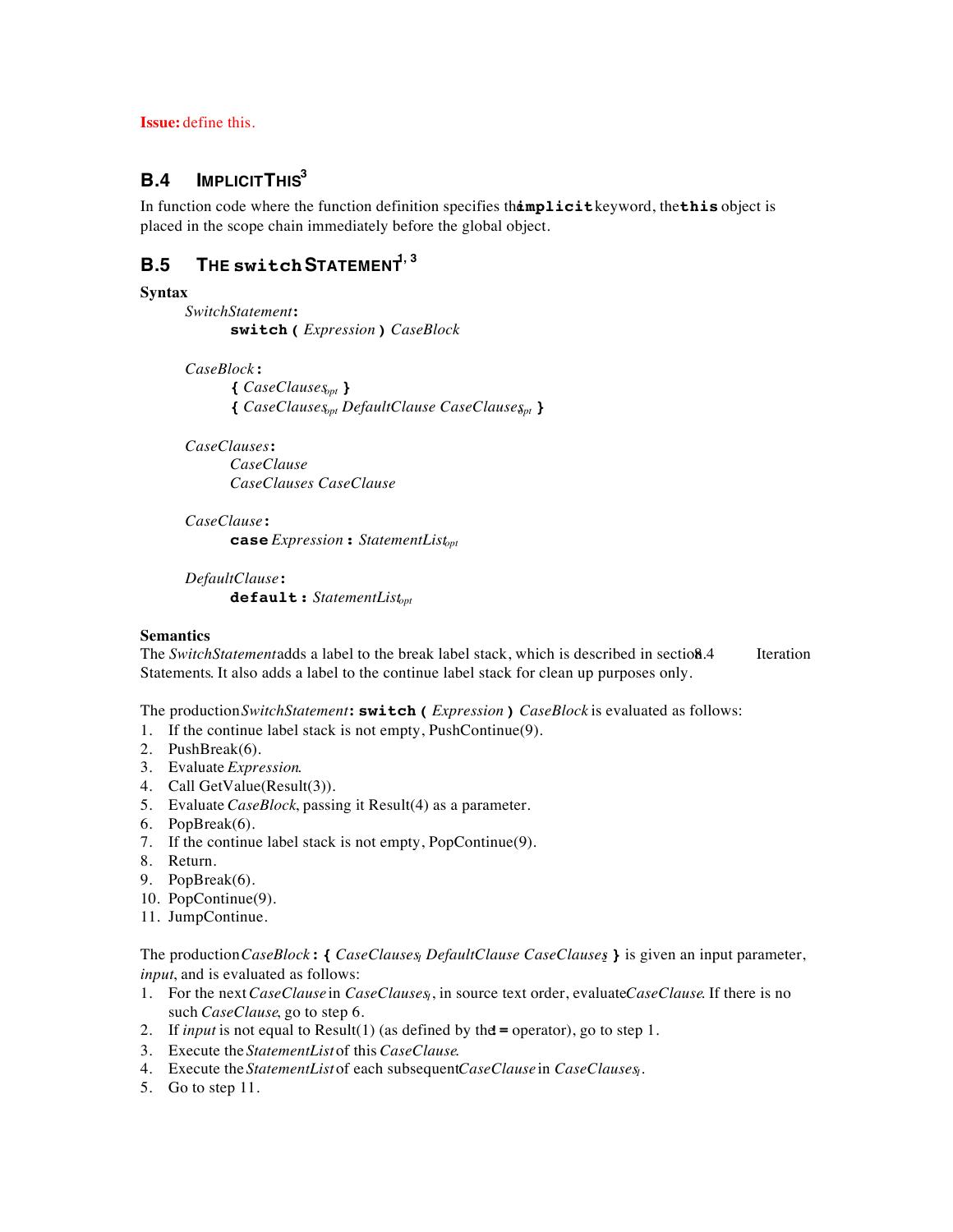- 6. For the next *CaseClause* in *CaseClauses*, in source text order, evaluate *CaseClause*. If there is no such *CaseClause*, go to step 11.
- 7. If *input* is not equal to Result(6) (as defined by the  $=$  operator), go to step 6.
- 8. Execute the *StatementList* of this *CaseClause*.
- 9. Execute the *StatementList* of each subsequent *CaseClause* in *CaseClauses*.
- 10. Return.
- 11. Execute the *StatementList* of *DefaultClause*.
- 12. Execute the *StatementList* of each *CaseClause* in *CaseClauses*.
- 13. Return.

If *CaseClauses<sub>1</sub>* is omitted, steps 1 through 5 are omitted from execution. *IDefaultClause* is omitted (in which case *CaseClauses* is also omitted), steps 11 and 12 are omitted from execution. *CaseClauses* is omitted, steps 6 through 10 and 12 are omitted from execution.

Typically there will be abreak statement in one or more *Statement List*, which will transfer execution back to the break label for the *SwitchStatement*.

The production *CaseClause***: case** *Expression* **:** *StatementListopt* is evaluated as follows:

- 1. Evaluate *Expression*.
- 2. Call GetValue(Result(1)).
- 3. Return Result(2).

Note that evaluating *CaseClause* does not execute the associated *StatementList*. It simply evaluates the *Expression* and returns the value, which the *CaseBlock* algorithm uses to determine which *StatementList* to start executing.

## **B.6 CONVERSION FUNCTIONS**

The conversion functions, ToBoolean, ToNumber, ToInteger, ToInt32, ToUint32, ToString and ToObject are global functions that operate as described in this document.

## **B.7** ASSIGNMENT-ONLY OPERATOR( $:=$ )<sup>1</sup>

The assignment-only operator operates identically to the assignment operator (a) except that if the given lvalue doesn't already exist, prior to the statements execution, a runtime error is generated.

## **B.8 SEALING OF ANOBJECT<sup>2</sup>**

A facility to prevent an object from being further expanded may be invoked at any time after an object has been constructed. This is semantically the dynamic equivalent to the static Java final class modifier. This facility may be implemented as a method of the object, a global function, or, if the lass statement is adopted, as a class modifier to**class**. Once an object has been sealed or finalized, any attempt to add a new property to the object results in a runtime error.

## **B.9 THE** ARGUMENTS **KEYWORD3**

The **arguments** keyword refers to the arguments object. Within global code, **arguments** returns **null**. Within eval code, **arguments** returns the same value as in the calling context.

#### **Discussion:**

This interpretation of the "arguments" within a function body differs from existing practice but has two important advantages over the current mechanism: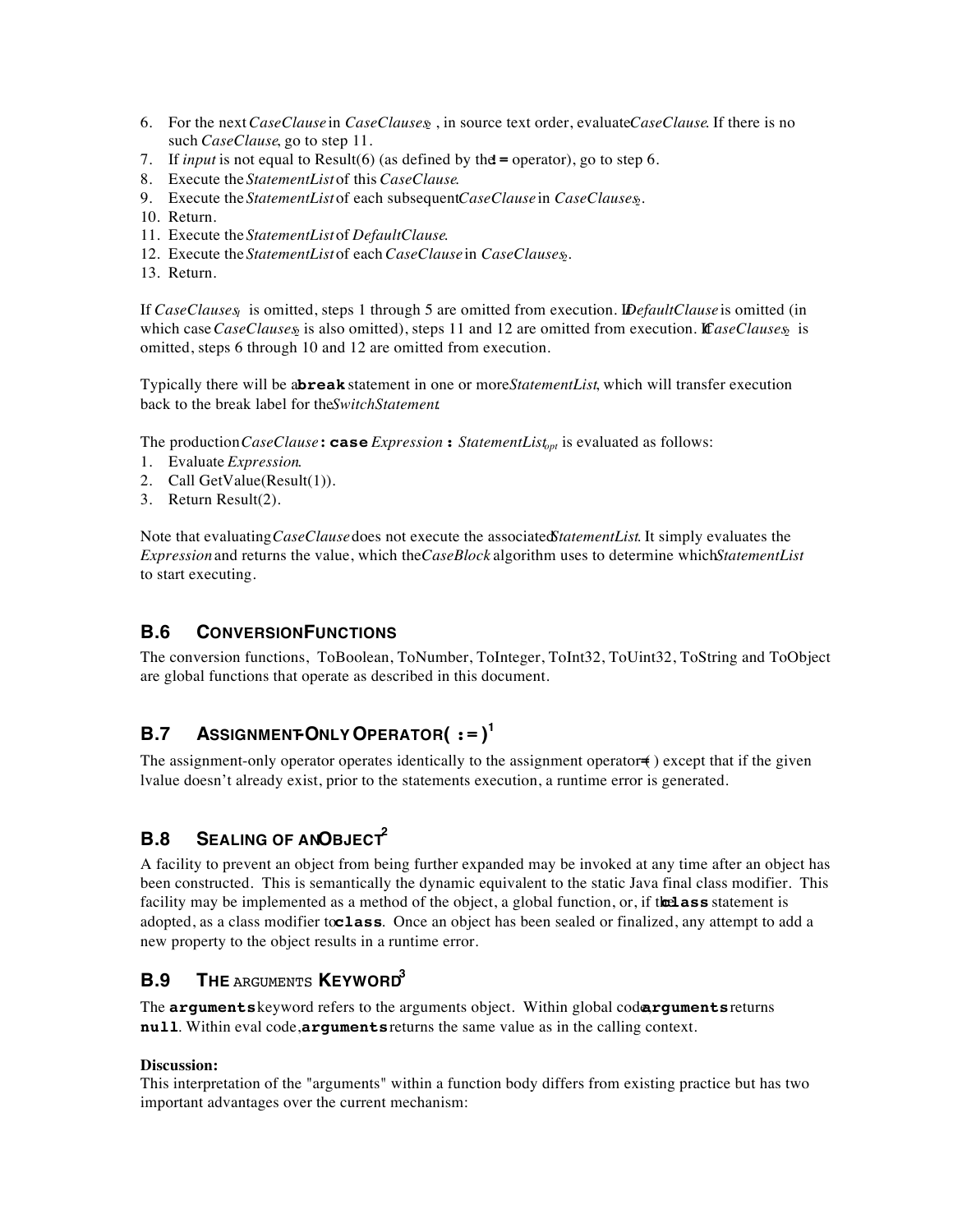- 1. It can be much more efficiently implemented, especially in the case of recursive functions.
- 2. It eliminates some complex and confusing semantic issues that arise as a result of the arguments to an activation frame being accessible from a function object.

It solves scope resolution issues related to using arguments within a with block on an object that has an arguments member, such as Math.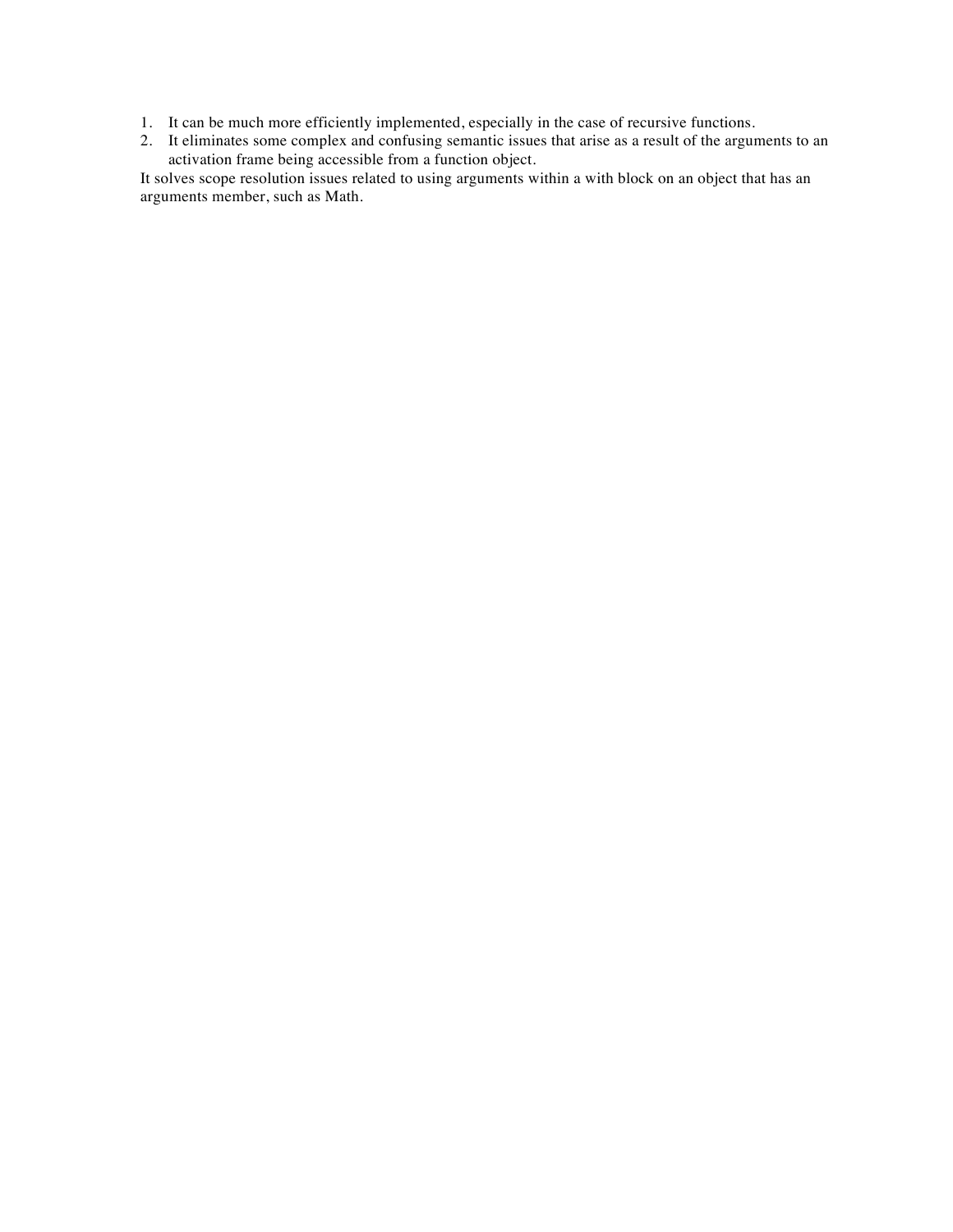# **APPENDIX C**

## **PEOPLE CONTACTS**

Brendan Eich (brendan@netscape.com) C. Rand McKinney (rand@netscape.com) Donna Converse (converse@netscape.com) Randy T. Solton (rsolton@wpo.borland.com) Mike Gardner (mgardner@wpo.borland.com) Shon Katzenberger (shonk@microsoft.com) Robert Welland (robwell@microsoft.com)